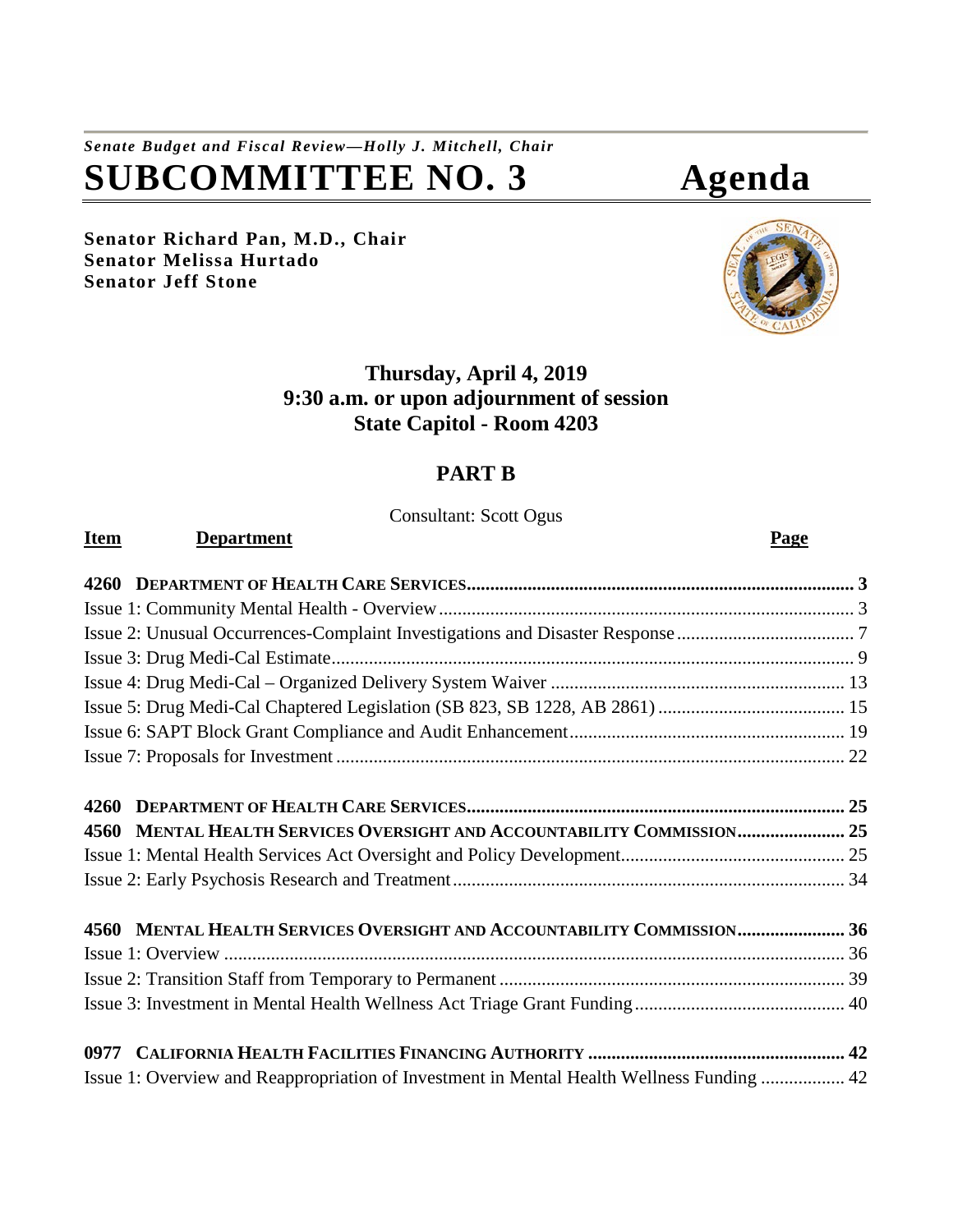# **PUBLIC COMMENT**

*Pursuant to the Americans with Disabilities Act, individuals who, because of a disability, need special assistance to attend or participate in a Senate Committee hearing, or in connection with other Senate services, may request assistance at the Senate Rules Committee, 1020 N Street, Suite 255 or by calling (916) 651-1505. Requests should be made one week in advance whenever possible.*

**Senate Committee on Budget and Fiscal Review Page 2**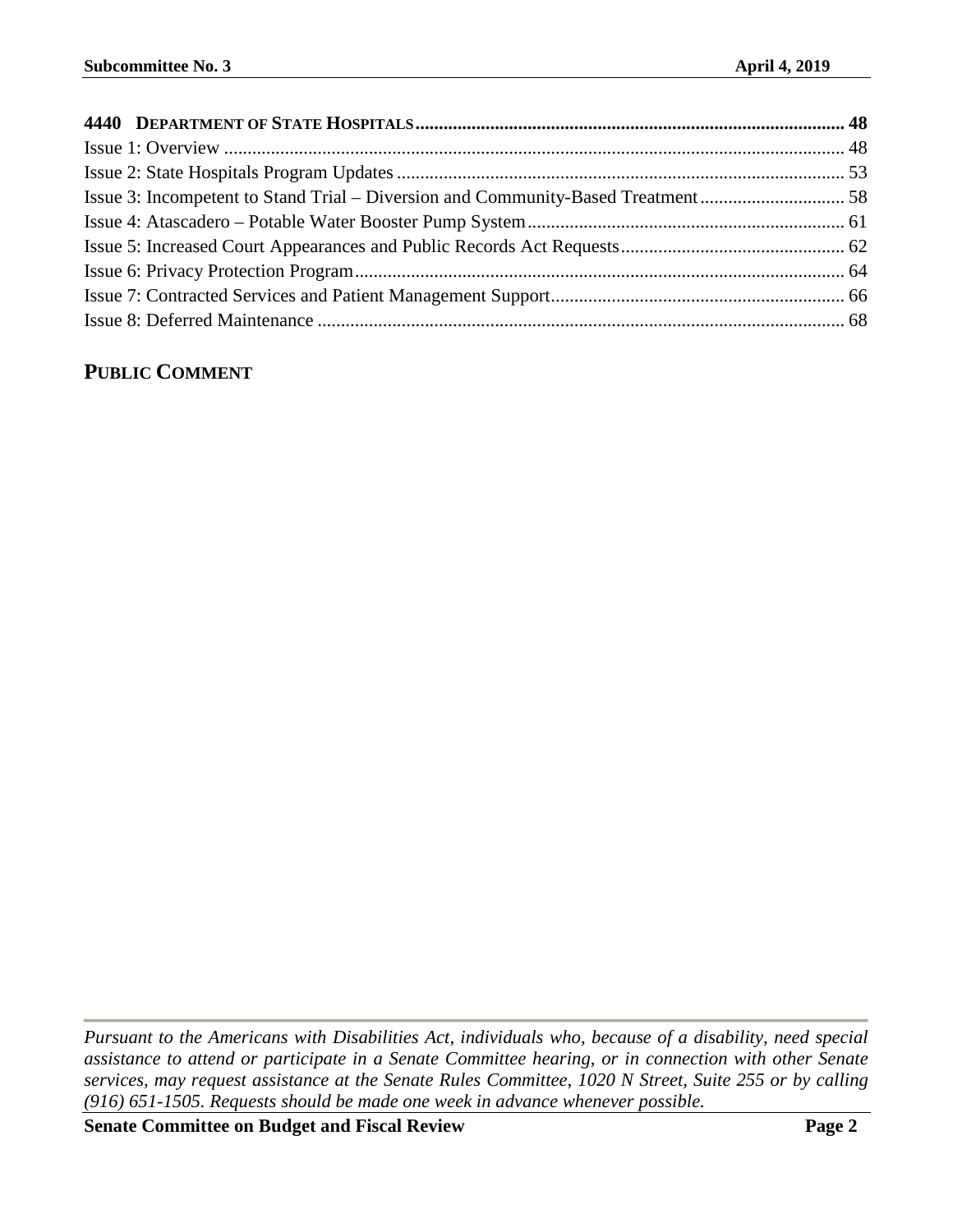# <span id="page-2-0"></span>**4260 DEPARTMENT OF HEALTH CARE SERVICES**

#### <span id="page-2-1"></span>**Issue 1: Community Mental Health - Overview**

| <b>Community Mental Health – Three Year Funding Summary</b> |                 |                 |                 |  |  |
|-------------------------------------------------------------|-----------------|-----------------|-----------------|--|--|
| <b>Fund Source</b>                                          | 2017-18         | 2018-19         | 2019-20         |  |  |
| 1991 Realignment (base and growth):                         |                 |                 |                 |  |  |
| <b>Mental Health Subaccount</b>                             | \$129,296,000   | \$129,415,000   | \$213,846,000   |  |  |
|                                                             |                 |                 |                 |  |  |
| 2011 Realignment (base and growth):                         |                 |                 |                 |  |  |
| <b>Mental Health Subaccount</b>                             | \$1,129,234,000 | \$1,133,218,000 | \$1,132,142,000 |  |  |
| <b>Behavioral Health Subaccount</b>                         | \$1,415,447,000 | \$1,542,119,000 | \$1,658,031,000 |  |  |
|                                                             |                 |                 |                 |  |  |
| <b>Realignment Total</b>                                    | \$2,673,977,000 | \$2,804,752,000 | \$3,004,019,000 |  |  |
|                                                             |                 |                 |                 |  |  |
| <b>Medi-Cal SMHS Federal Funds</b>                          | \$2,954,125,000 | \$2,960,284,000 | \$3,149,401,000 |  |  |
| <b>Medi-Cal SMHS General Fund</b>                           | \$167,177,000   | \$263,550,000   | \$285,941,000   |  |  |
|                                                             |                 |                 |                 |  |  |
| <b>MHSA Local Expenditures</b>                              | \$2,009,301,000 | \$2,009,301,000 | \$2,009,301,000 |  |  |
|                                                             |                 |                 |                 |  |  |
| <b>Total Funds</b>                                          | \$7,804,580,000 | \$8,037,887,000 | \$8,448,662,000 |  |  |

**Background.** California's system of community mental health treatment was first established in 1957 after passage of the Short-Doyle Act. Prior to Short-Doyle, the state was primarily responsible for the care and treatment of Californians with mental illness or developmental disabilities in fourteen regional psychiatric hospitals throughout the state. Short-Doyle was enacted to allow individuals with mental illness to be treated in a community-based setting nearer to friends and family to support more successful treatment outcomes, and resulted in a significant shift of the locus of treatment out of the state's psychiatric hospitals and into the community. Covered Short-Doyle benefits included treatment and rehabilitation services in primarily outpatient settings, as well as community education and training for professionals and staff in public entities to address mental health problems early.

**Mental Health Services in Medi-Cal.** Medi-Cal, California's state Medicaid program, was established in 1966 and covered specific mental health-related benefits including psychiatric inpatient hospital services, nursing facility care, and professional services provided by psychiatrists and psychologists. In 1971, many of the benefits provided by local Short-Doyle community mental health programs were also included in the scope of benefits provided to Medi-Cal beneficiaries. During this period, beneficiaries could access mental health services through Short-Doyle Medi-Cal (SD/MC) or through direct fee-forservice Medi-Cal providers (FFS/MC).

**State-Local Realignment Funding for Community Mental Health.** In 1991, in response to a state General Fund deficit, many state programs and funding streams were realigned to local governments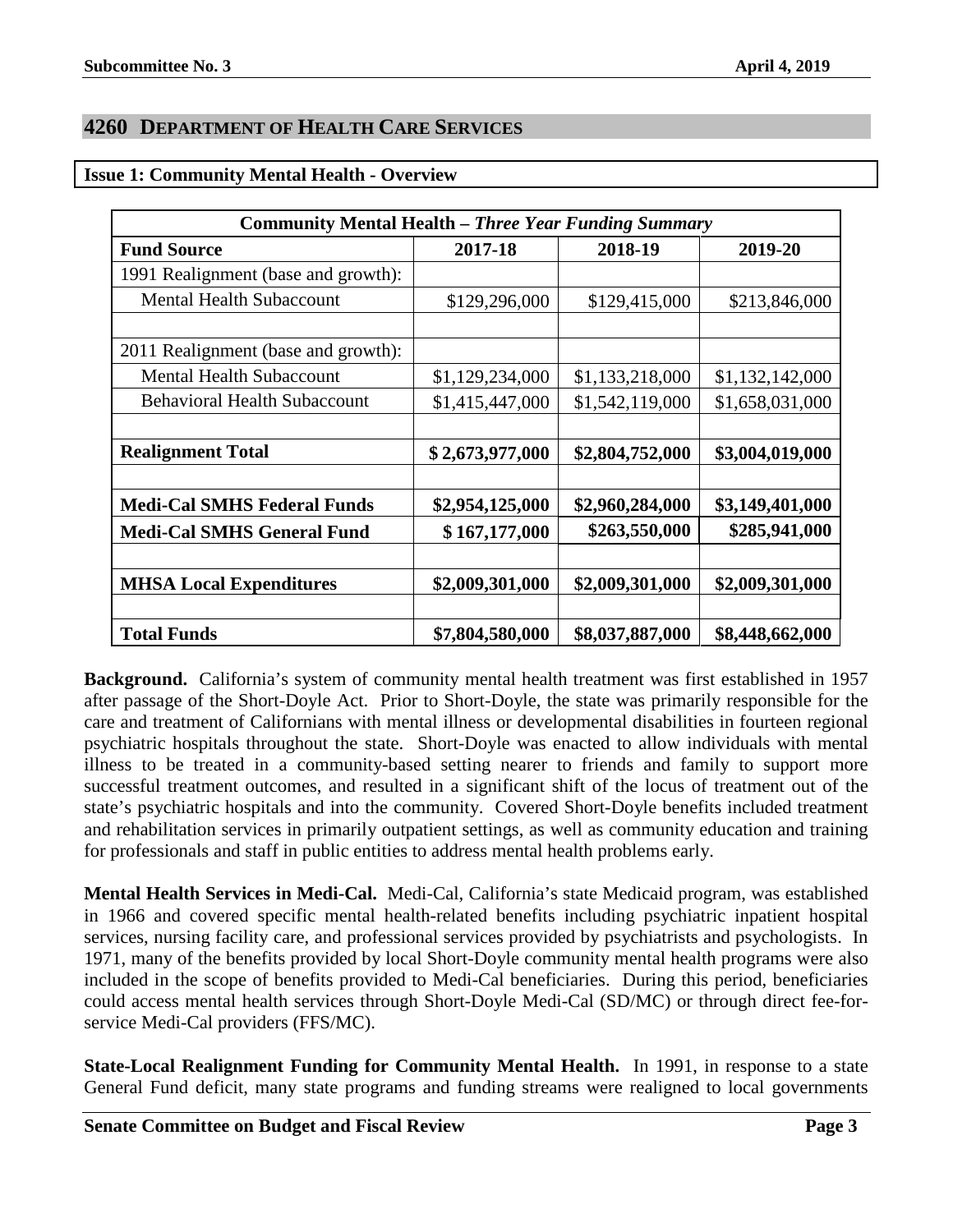including community mental health programs. The Bronzan-McCorquodale Act (1991 Realignment) provided that county mental health departments would be responsible for community mental health services for Medi-Cal beneficiaries, for payments to state hospitals for treatment of individuals civilly committed under the Lanterman-Petris-Short Act (LPS), and for Institutions for Mental Disease (IMDs) that provide short-term nursing level care to individuals with serious mental illness. Funding for these programs is provided by redirection of sales tax and vehicle license fee revenues to counties.

In 2011, additional mental health responsibilities were realigned to counties in a package primarily focused on major public safety programs (2011 Realignment). Additional sales tax and vehicle license fee revenue was allocated to counties to fund these programs, which included responsibility for Early Periodic Screening, Diagnosis, and Treatment (EPSDT) services for children in Medi-Cal. Funding for the 1991 Mental Health Subaccount, up to \$1.12 billion, was redirected to fund maintenance of effort requirements for the California Work Opportunities and Responsibility for Kids (CalWORKs) program. This redirection of funding was replaced by \$1.12 billion of 2011 Realignment revenue deposited in the 2011 Realignment Mental Health Subaccount for community mental health programs. Consequently, realignment funding for community mental health services is derived primarily from 2011 Realignment funding allocations.

**Affordable Care Act Expansion of Mental Health Benefits.** The federal Affordable Care Act expanded certain mental health benefits available to Medi-Cal beneficiaries. SB 1 X1 (Hernandez), Chapter 4, Statutes of 2013, First Extraordinary Session, implemented these new benefit requirements. These benefits are provided to individuals with mild to moderate levels of impairment by Medi-Cal managed care plans, rather than community mental health plans.

**Medi-Cal Mental Health.** There are three systems that currently provide mental health services to Medi-Cal beneficiaries:

- **1. County Mental Health Plans (MHPs) -** California provides Medi-Cal specialty mental health services (SMHS) under a federal 1915(b) waiver that includes outpatient SMHS, such as clinic outpatient providers, psychiatrists, psychologists and some nursing services, as well as psychiatric inpatient hospital services. Children's SMHS is provided under the federal requirements of the EPSDT benefit for persons under age 21. County mental health plans are responsible for the provision of SMHS and Medi-Cal enrollees must obtain SMHS through the county. SMHS is a Medi-Cal entitlement for adults and children that meet medical necessity criteria, which consist of having a specific covered diagnosis, functional impairment, and meeting intervention criteria.
- **2. Managed care plans –** SB 1 X1 expanded the scope of Medi-Cal mental health benefits, pursuant to the federal Affordable Care Act, and required these services to be provided by Medi-Cal managed care plans excluding those benefits provided by county mental health plans under the SMHS waiver. Generally these are mental health services for those with mild to moderate levels of impairment. The mental health services provided by managed care plans include:
	- Individual and group mental health evaluation and treatment (psychotherapy)
	- Psychological testing when clinically indicated and medically necessary to evaluate a mental health condition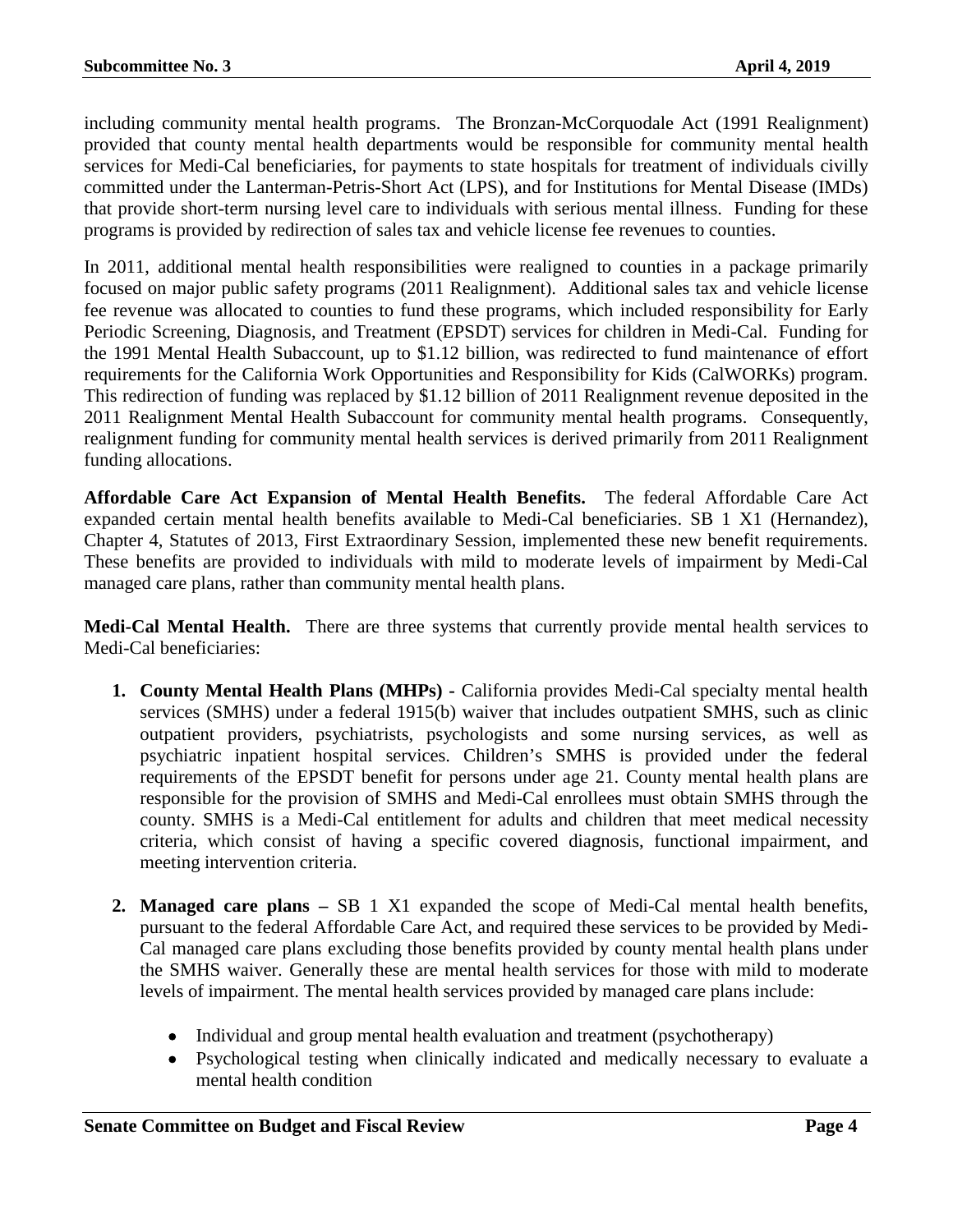- Outpatient services for the purposes of monitoring drug therapy
- Outpatient laboratory, drugs, supplies and supplements
- Psychiatric consultation
- **3. Fee-For-Service Provider System -** Effective January 1, 2014 the mental health services listed below are also available through the fee-for-service provider system:
	- Individual and group mental health evaluation and treatment (psychotherapy)
	- Psychological testing when clinically indicated and medically necessary to evaluate a mental health condition
	- Outpatient services for the purposes of monitoring drug therapy
	- Outpatient laboratory, drugs, supplies and supplements
	- Psychiatric consultation

**Mental Health Services Act (Proposition 63, Statutes of 2004).** The Mental Health Services Act (MHSA) imposes a one percent income tax on personal income in excess of \$1 million. These tax receipts are reconciled and deposited into the MHSA Fund on a "cash basis" (cash transfers) to reflect funds actually received in the fiscal year. The MHSA provides for a continuous appropriation of funds for local assistance.

The purpose of the MHSA is to expand mental health services to children, youth, adults, and older adults who have severe mental illnesses or severe mental health disorders and whose service needs are not being met through other funding sources (i.e., funds are to supplement and not supplant existing resources).

Most MHSA funding is to be expended by county mental health departments for mental health services consistent with local Three-Year Plans with Annual Updates approved by DHCS and the required five components, as required by MHSA. The following is a brief description of the five components:

- 1. **Community Services and Supports for Adult and Children's Systems of Care.** This component funds the existing adult and children's systems of care established by the Bronzan-McCorquodale Act (1991). County mental health departments establish, through a stakeholder process, a listing of programs for which these funds will be used. Of total annual revenues, 80 percent is allocated to this component.
- 2. **Prevention and Early Intervention.** This component supports the design of programs to prevent mental illnesses from becoming severe and disabling, with an emphasis on improving timely access to services for unserved and underserved populations. Of total annual revenues, 20 percent is allocated to this component.
- **3. Innovation.** The goal of this component is to develop and implement promising practices designed to increase access to services by underserved groups, increase the quality of services, improve outcomes, and promote interagency collaboration. This is funded from five percent of the Community Services and Supports funds and five percent of the Prevention and Early Intervention funds.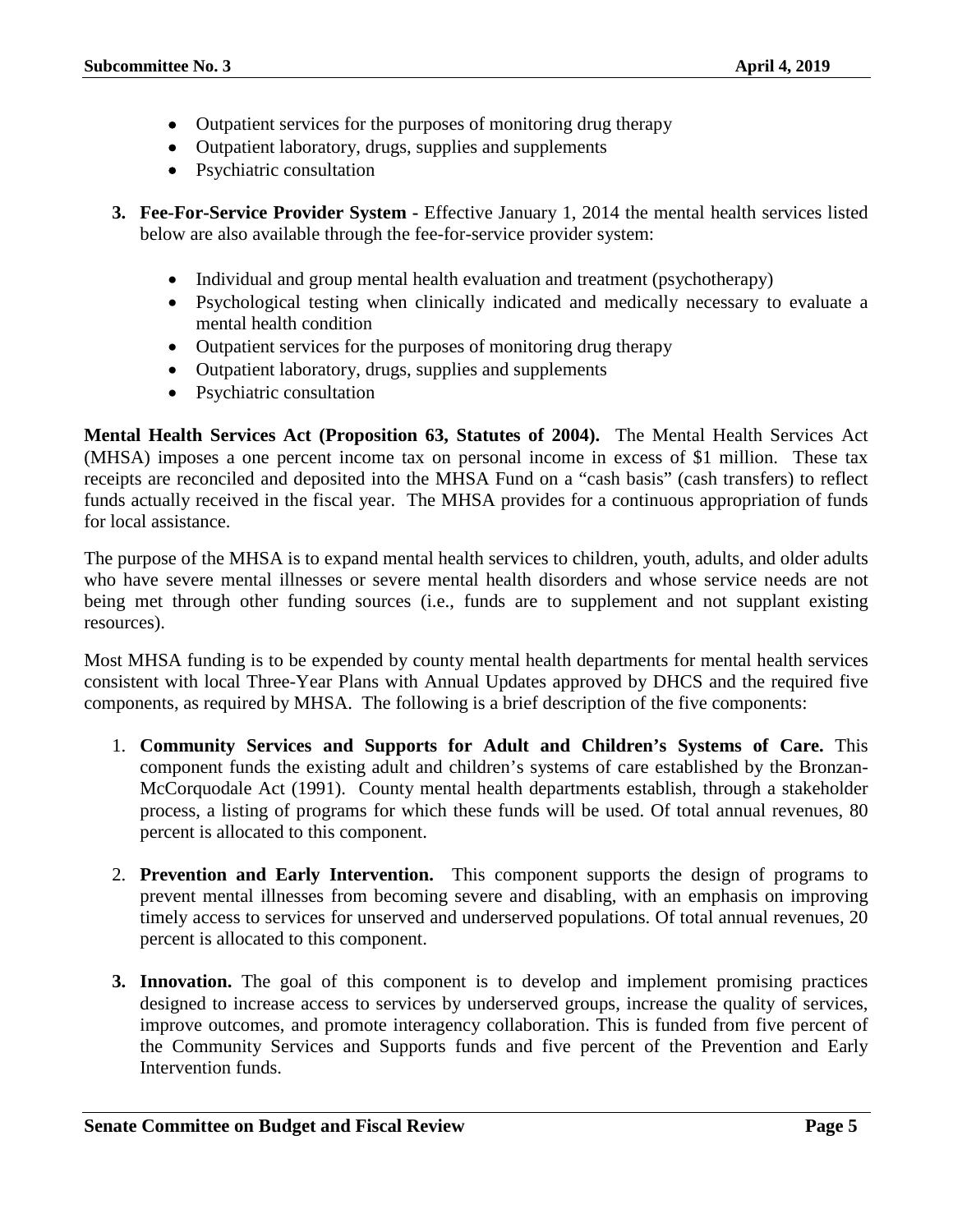- 4. **Workforce Education and Training.** This component targets workforce development programs to remedy the shortage of qualified individuals to provide services to address severe mental illness. In 2005-06, 2006-07, and 2007-08, 10 percent of total revenues were allocated to this component, for a total of \$460.8 million provided to counties and the Office of Statewide Health Planning and Development (OSHPD).
- **5. Capital Facilities and Technological Needs.** This component addresses the capital infrastructure needed to support implementation of the Community Services and Supports, and Prevention and Early Intervention programs. It includes funding to improve or replace existing technology systems and for capital projects to meet program infrastructure needs.

Counties are required to submit annual revenue and expenditure reports to DHCS and the Mental Health Services Oversight and Accountability Commission (MHSOAC). DHCS monitors county's use of MHSA funds to ensure the county meets the MHSA and Mental Health Services Fund requirements.

**Subcommittee Staff Comments and Recommendation—Hold Open.** Subcommittee staff recommends holding this item open as updated estimates of caseload and expenditures will be provided at the May Revision.

**Questions.** The subcommittee has requested DHCS to respond to the following questions:

1. Please provide a brief overview of community mental health programs overseen by DHCS.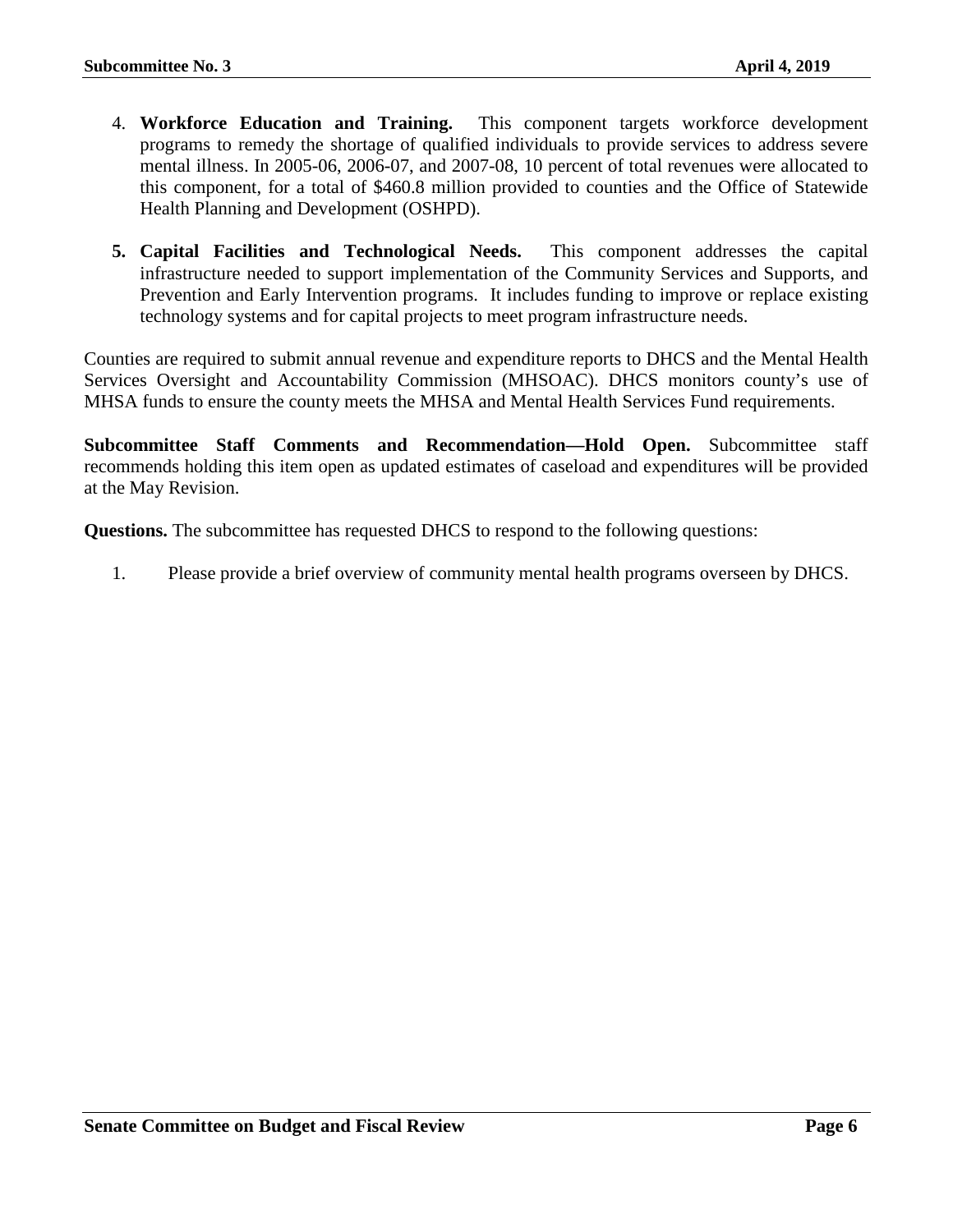# <span id="page-6-0"></span>**Issue 2: Unusual Occurrences-Complaint Investigations and Disaster Response**

**Budget Issue.** DHCS requests eight positions and expenditure authority of \$1.6 million (\$858,000 General Fund and \$719,000 federal funds) in 2019-20, \$1.5 million (\$809,000 General Fund and \$678,000 federal funds) in 2020-21, and \$1.1 million (\$595,000 General Fund and \$464,000 federal funds) annually thereafter. If approved, these positions and resources would allow DHCS to manage investigations of violations and unusual occurrences in licensed facilities, as well as supporting behavioral health resources during natural disasters or other emergencies.

| <b>Program Funding Request Summary</b>        |             |             |  |  |  |
|-----------------------------------------------|-------------|-------------|--|--|--|
| $2020 - 21*$<br>2019-20<br><b>Fund Source</b> |             |             |  |  |  |
| $0001$ – General Fund                         | \$858,000   | \$809,000   |  |  |  |
| 0890 – Federal Trust Fund                     | \$719,000   | \$678,000   |  |  |  |
| <b>Total Funding Request:</b>                 | \$1,577,000 | \$1,487,000 |  |  |  |
| <b>Total Requested Positions:</b>             | 8.0         | 8.0         |  |  |  |

\* Additional resources requested – 2021-22 and ongoing: \$1,059,000 (\$595,000 General Fund and \$464,000 federal funds).

**Background.** The DHCS Mental Health Services Division (MHSD), Licensing and Certification Branch (LCB) is responsible for the licensing, certification and oversight of 285 residential mental health programs ranging from acute care to long-term programs. LCB is responsible for implementing and maintaining a system for compliance with licensing and certification requirements. DHCS is currently the sole licensing authority for 55 facilities, including 30 psychiatric health facilities (PHFs) and 25 mental health rehabilitation centers (MHRCs). In addition, DHCS certifies 230 mental health programs within facilities that are licensed by either the Department of Public Health or the Department of Social Services.

DHCS is currently responsible for the investigation of unusual occurrences reported by facilities and complaints filed by the public, as well as the implementation of civil and monetary sanctions for violations. Unusual occurrences is defined by California regulations as any condition or event which has jeopardized or could jeopardize the health, safety, security or well-being of any patient, employee or any other person while in the facility. Unusual occurrences include epidemic outbreaks of disease, poisonings, fires, physical injury, death, non-consenting sexual acts, physical assaults, patient abuse, or actual or threatened walkout or other curtailment or interruption of services. Unusual occurrence reports (UORs) are required to be reported to DHCS within 24 hours of occurrence.

According to DHCS, the number of UORs and complaints reported to LCB has increased by 68.3 percent between 2016 and 2017. The primary driver of the increase in workload was a sharp increase in UORs from community treatment facilities, which rose from 486 in 2016 to 1,134 in 2017. DHCS reports that a rise in acuity levels for individuals in DHCS licensed and certified facilities has contributed to more active reporting of unusual occurrences. As a result, as of June 2018, DHCS reported a total UOR and complaint investigation backlog of 1,303.

DHCS also supports state-level response activities under the State of California Emergency Plan related to behavioral health needs. During natural disasters or other emergencies, DHCS provides support to counties including providing resource materials, collecting status updates of impacted mental health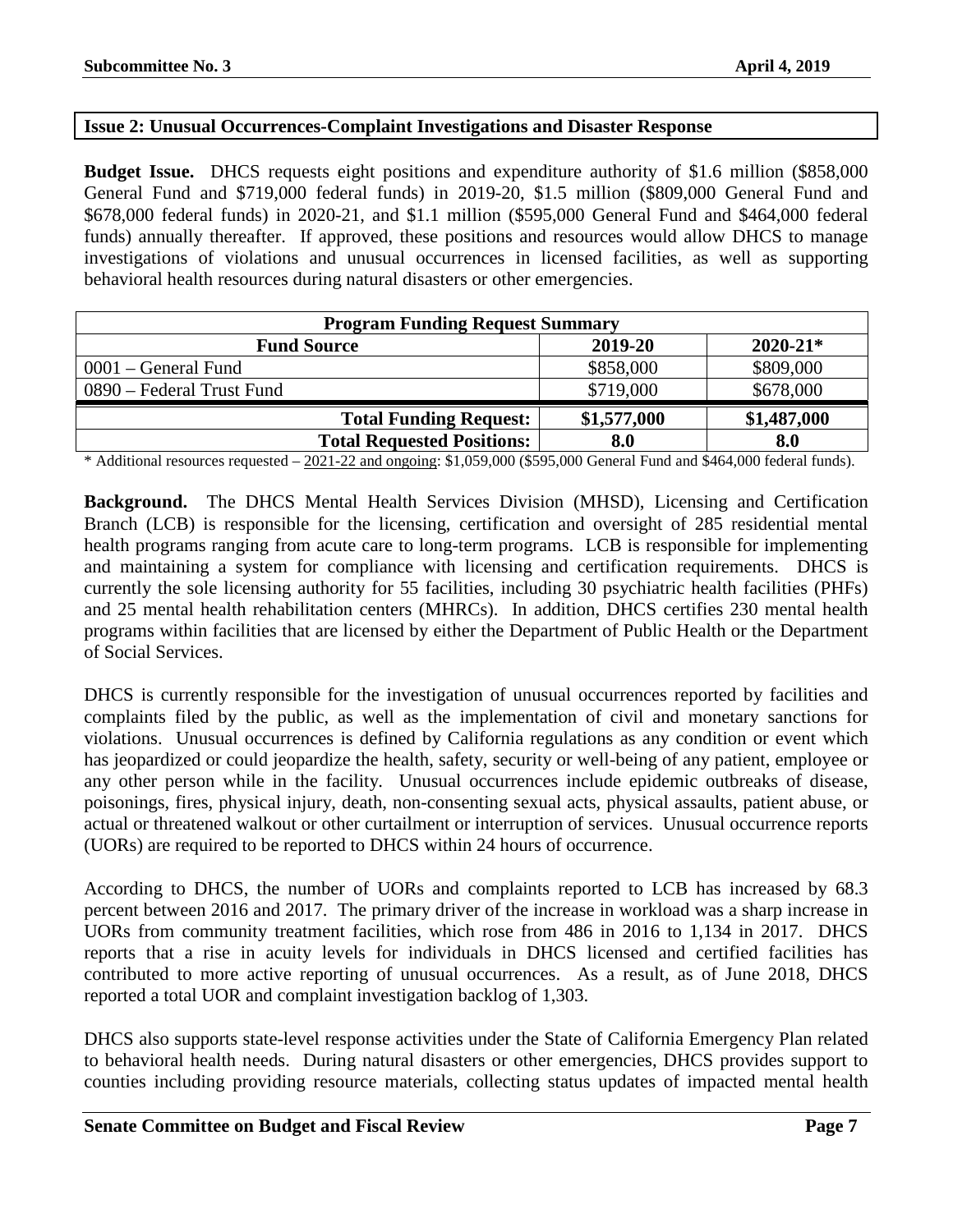facilities, and developing application for federal funding. According to DHCS, it does not have any staff dedicated solely to supporting disaster behavioral health response and must redirect existing staff and re-prioritize workload to respond.

DHCS requests eight positions and expenditure authority of \$1.6 million (\$858,000 General Fund and \$719,000 federal funds) in 2019-20, \$1.5 million (\$809,000 General Fund and \$678,000 federal funds) in 2020-21, and \$1.1 million (\$595,000 General Fund and \$464,000 federal funds) annually thereafter. If approved, these positions and resources would support the following additional staff:

- **One Staff Services Manager I** position and **six Associate Governmental Program Analysts** would be responsible for conducting desk and field investigations of complaints and reportable unusual occurrences, as well as receiving, logging, and tracking progress and resolution.
- Limited-term resources equivalent to **two Attorney III** positions for two years would support the investigative workload at all stages, including providing legal advice, determining specific violations and whether they are supported by evidence, assisting with drafting sanctions documents, and providing legal support for sanctions appeals. DHCS indicates the legal workload may be higher than projected in this request and, if it is higher, may request additional resources in the future.
- **One Associate Governmental Program Analyst** would support workload needed to respond to behavioral health needs during a disaster, unusual event, or emergency. This workload would include serving as a subject matter expert on behavioral health during state- or local-level disaster response, serving as a subject matter expert during emergency preparedness and planning activities, and preparing applications and overseeing implementation of the federally funded Crisis Counseling Assistance and Training Program.

**Subcommittee Staff Comment and Recommendation—Hold Open.** Subcommittee staff recommends holding this item open to allow continued discussions in advance of the May Revision.

**Questions.** The subcommittee has requested DHCS to respond to the following:

1. Please provide a brief overview of this proposal.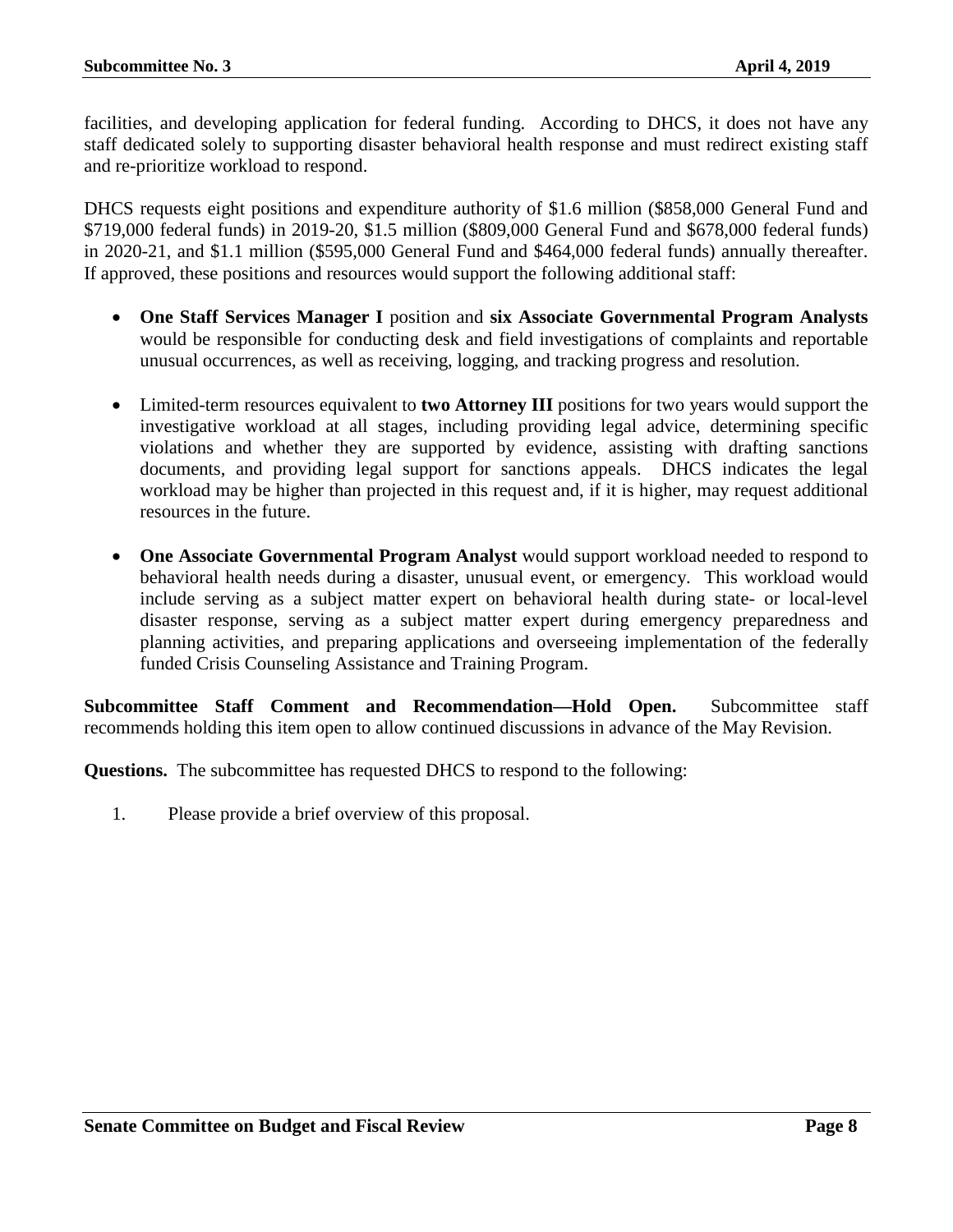# <span id="page-8-0"></span>**Issue 3: Drug Medi-Cal Estimate**

**Budget Issue.** The budget includes \$593.4 million (\$59.7 million General Fund, \$403.2 million federal funds, and \$130.5 million county funds) in 2018-19 and \$687.1 million (\$70.3 million General Fund, \$489.9 million federal funds, and \$126.9 million county funds) in 2019-20 for Drug Medi-Cal.

| 2018-19 Drug Medi-Cal Program Funding Summary (dollars in thousands) |                              |                               |                         |                 |               |  |  |
|----------------------------------------------------------------------|------------------------------|-------------------------------|-------------------------|-----------------|---------------|--|--|
| <b>Service Description</b>                                           | <b>Total</b><br><b>Funds</b> | <b>General</b><br><b>Fund</b> | Federal<br><b>Funds</b> | County<br>Funds | Case-<br>load |  |  |
| Narcotic Treatment Program                                           | \$174,360                    | \$5,334                       | \$122,889               | \$46,137        | 9,164         |  |  |
| <b>Outpatient Drug Free Treatment Services</b>                       | \$18,712                     | \$711                         | \$14,309                | \$3,692         | 3,186         |  |  |
| <b>Intensive Outpatient Treatment Services</b>                       | \$7,176                      | \$1,961                       | \$4,814                 | \$401           | 412           |  |  |
| <b>Residential Treatment Services</b>                                | \$2,882                      | \$35                          | \$1,638                 | \$1,209         | 26            |  |  |
| <b>Organized Delivery System Waiver</b>                              | \$308,297                    | \$50,627                      | \$216,330               | \$41,340        |               |  |  |
| Drug Medi-Cal Cost Settlement                                        | (\$818)                      | (\$105)                       | ( \$713)                | \$0             |               |  |  |
| Drug Medi-Cal Annual Rate Adjustment                                 | \$5,781                      | \$166                         | \$4,009                 | \$1,606         |               |  |  |
| Drug Medi-Cal County Administration                                  | \$69,592                     | \$992                         | \$34,796                | \$33,804        |               |  |  |
| County Util. Review/Quality Assurance                                | \$7,417                      | \$0                           | \$5,099                 | \$2,318         |               |  |  |
| <b>TOTAL</b>                                                         | \$593,399                    | \$59,721                      | \$403,171               | \$130,507       | 12,788        |  |  |
| <b>Regular Total</b>                                                 | \$508,445                    | \$59,388                      | \$358,916               | \$90,141        | 12,666        |  |  |
| <b>Perinatal Total</b>                                               | \$8,763                      | \$107                         | \$5,073                 | \$3,583         | 122           |  |  |
| <b>Other Total</b>                                                   | \$76,191                     | \$226                         | \$39,182                | \$36,783        |               |  |  |

| 2019-20 Drug Medi-Cal Program Funding Summary (dollars in thousands) |                              |                               |                         |                        |               |  |  |
|----------------------------------------------------------------------|------------------------------|-------------------------------|-------------------------|------------------------|---------------|--|--|
| <b>Service Description</b>                                           | <b>Total</b><br><b>Funds</b> | <b>General</b><br><b>Fund</b> | Federal<br><b>Funds</b> | County<br><b>Funds</b> | Case-<br>load |  |  |
| <b>Narcotic Treatment Program</b>                                    | \$174,676                    | \$5,364                       | \$123,246               | \$46,066               | 9,144         |  |  |
| <b>Outpatient Drug Free Treatment Services</b>                       | \$19,165                     | \$731                         | \$14,633                | \$3,801                | 3,266         |  |  |
| <b>Intensive Outpatient Treatment Services</b>                       | \$7,377                      | \$2,089                       | \$4,872                 | \$416                  | 427           |  |  |
| <b>Residential Treatment Services</b>                                | \$1,467                      | \$20                          | \$831                   | \$616                  | 28            |  |  |
| <b>Organized Delivery System Waiver</b>                              | \$425,215                    | \$60,840                      | \$314,022               | \$50,353               |               |  |  |
| Drug Medi-Cal Cost Settlement                                        | \$0                          | \$0                           | \$0                     | \$0                    |               |  |  |
| Drug Medi-Cal Annual Rate Adjustment                                 | \$7,229                      | \$431                         | \$4,932                 | \$1,866                |               |  |  |
| Drug Medi-Cal County Administration                                  | \$44,908                     | \$858                         | \$22,454                | \$21,596               |               |  |  |
| County Util. Review/Quality Assurance                                | \$7,104                      | \$0                           | \$4,884                 | \$2,220                |               |  |  |
| <b>TOTAL</b>                                                         | \$687,141                    | \$70,333                      | \$489,874               | \$126,934              | 12,865        |  |  |
| <b>Regular Total</b>                                                 | \$629,385                    | \$69,383                      | \$459,184               | \$100,818              | 12,752        |  |  |
| <b>Perinatal Total</b>                                               | \$5,744                      | \$92                          | \$3,352                 | \$2,300                | 113           |  |  |
| <b>Other Total</b>                                                   | \$52,012                     | \$858                         | \$27,338                | \$23,816               |               |  |  |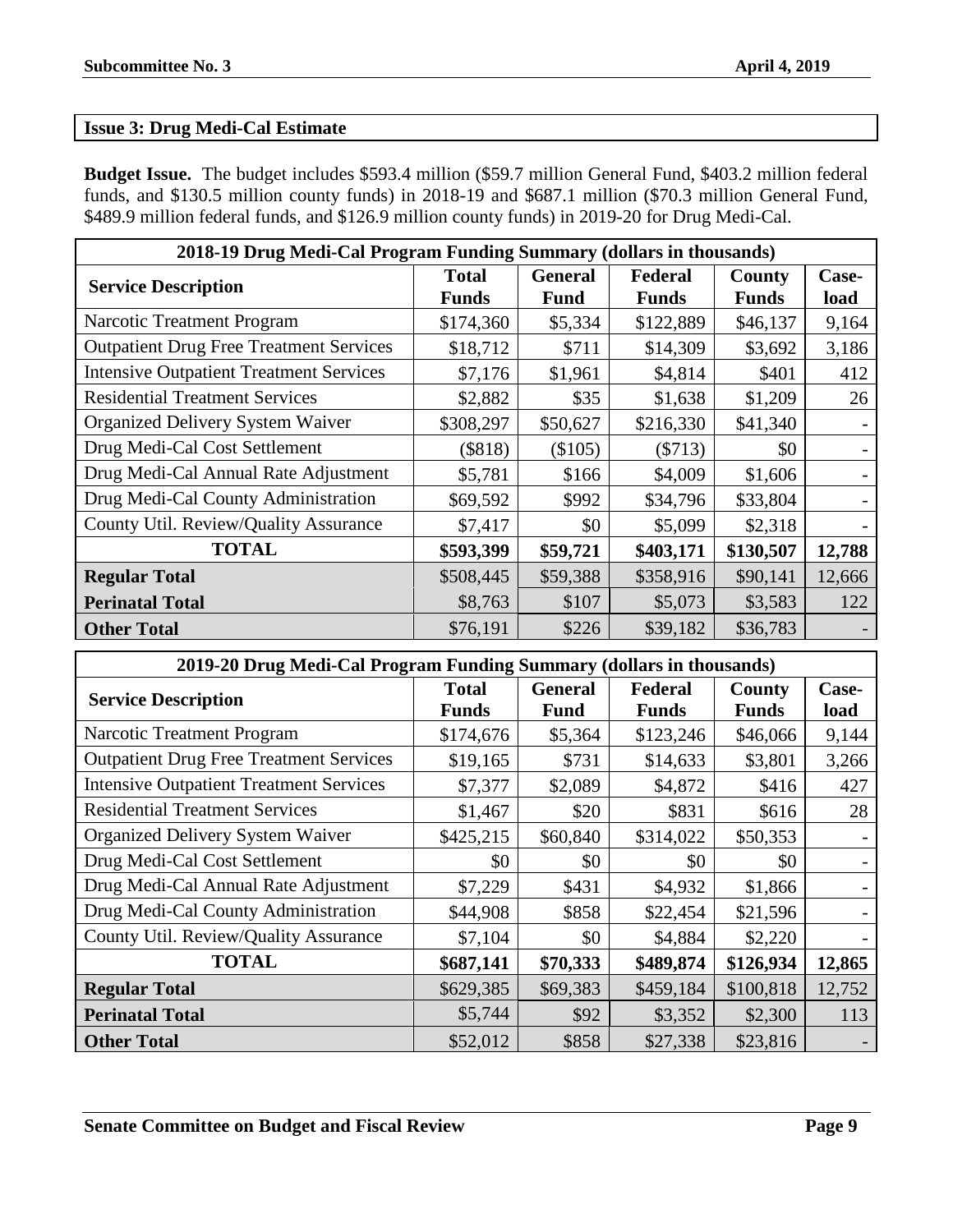**Background.** Established in 1980, the Drug Medi-Cal program provides medically necessary substance use disorder (SUD) treatment services to eligible Medi-Cal beneficiaries for specific, approved services.

Beginning in 2011, administration of the Drug Medi-Cal program was transferred from the Department of Alcohol and Drug Programs (DADP) to DHCS and the program was realigned to the counties as part of 2011 Realignment. Drug Medi-Cal had previously been funded with General Fund and federal funds. 2011 Realignment redirected funding for both Drug Medi-Cal and discretionary substance use disorder programs, including those supported by the Substance Abuse Prevention and Treatment block grant, to the counties. Counties provide the non-federal share of expenditures, which are matched with federal funds, for Drug Medi-Cal services as they existed in 2011 and for individuals eligible for Drug Medi-Cal under 2011 Medi-Cal eligibility rules in place before implementation of the optional expansion of Medi-Cal. Because implementation of the expansion is considered optional and Proposition 30 requires counties be reimbursed by the state for mandates imposed after September 2012, DHCS is responsible for the non-federal share of expenditures for Drug Medi-Cal services provided to individuals in the expansion population.

Both DHCS and counties have specific oversight requirements for Drug Medi-Cal. DHCS is tasked with administrative and fiscal oversight, monitoring, auditing and utilization review. Counties can contract for Drug Medi-Cal services directly, or contract with DHCS, which then directly contracts with providers to deliver Drug Medi-Cal services. Counties that elect to contract with DHCS to provide services are required to maintain a system of fiscal disbursement and controls, monitor to ensure that billing is within established rates, and process claims for reimbursement. DHCS is also implementing a new Drug Medi-Cal Organized Delivery System Waiver, a pilot project to test organized delivery of an expanded benefit package for substance use disorder services.

Drug Medi-Cal is delivered through four base modalities:

**Narcotic Treatment Program (NTP)** – An outpatient service that provides methadone maintenance services directed at stabilization and rehabilitation of persons with opioid dependency and substance use disorder diagnoses. This service includes daily medication dosing, a medical evaluation, treatment planning, and a minimum of fifty minutes per month of face-to-face counseling sessions.

The budget includes \$174.4 million (\$5.3 million General Fund, \$122.9 million federal funds, and \$46.1 million county funds) in 2018-19 and \$174.7 million (\$5.4 million General Fund, \$123.2 million federal funds, and \$46.1 million county funds) in 2019-20 for NTP services. In 2018-19, NTP caseload is expected to be 9,164 a decrease of 39,736 (81.3 percent) compared to the 2018 Budget Act. In 2019-20, NTP caseload is expected to be 9,144, a decrease of 20 (0.2 percent) compared to the revised 2018-19 caseload estimate.

• **Outpatient Drug Free (ODF) Treatment Services** – Outpatient services are designed to stabilize and rehabilitate Medi-Cal beneficiaries with a substance abuse diagnosis in an outpatient setting. Participants receive at least two group, face-to-face counseling sessions per month. Additional counseling and rehabilitation services include admission physical examinations, intake, medical necessity establishment, medication services, treatment and discharge planning, crisis intervention, collateral services, and individual and group counseling.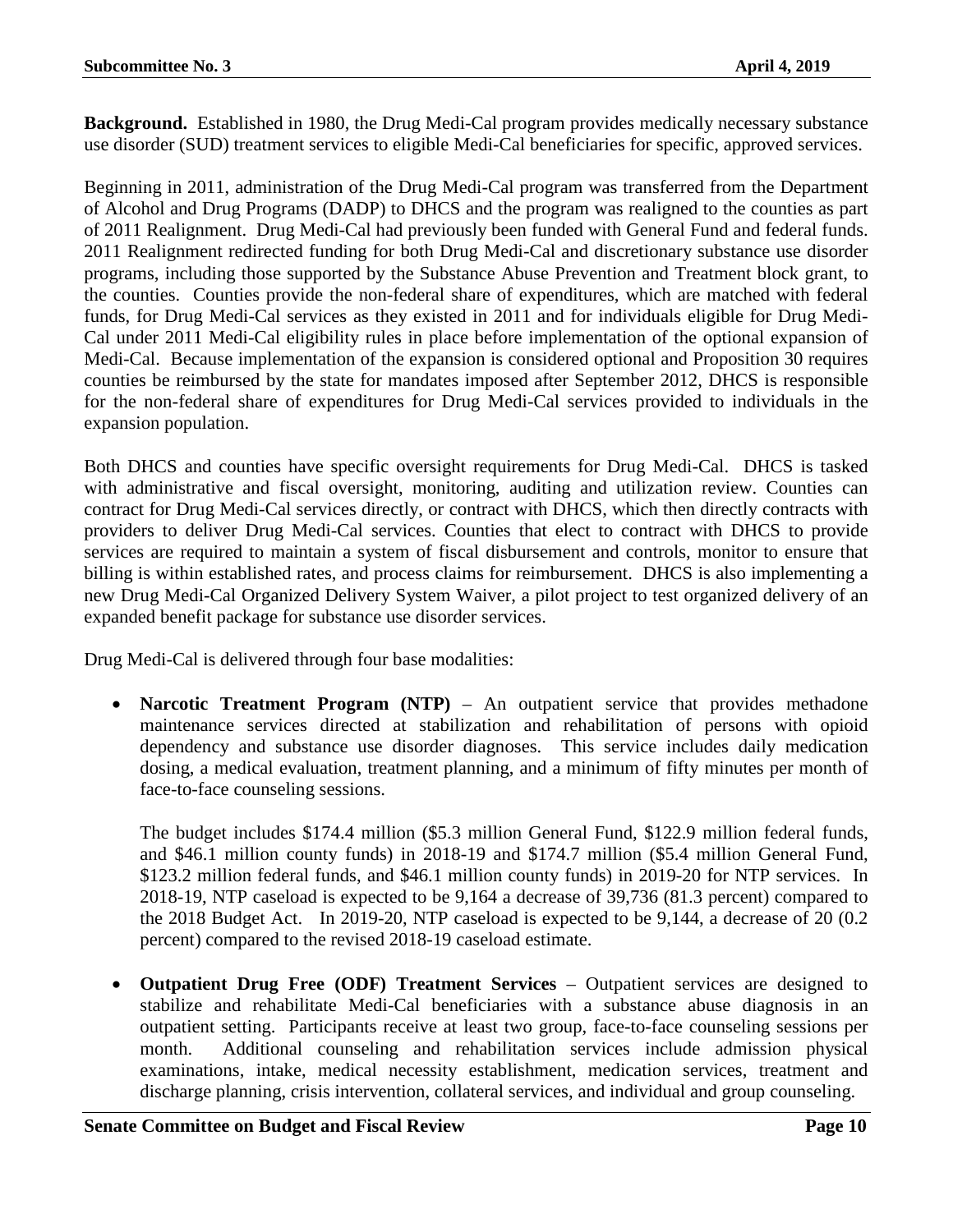The budget includes \$18.7 million (\$711,000 General Fund, \$14.3 million federal funds, and \$3.7 million county funds) in 2018-19 and \$19.2 million (\$731,000 General Fund, \$14.6 million federal funds, and \$3.8 million county funds) in 2019-20 for ODF services. In 2018-19, ODF caseload is expected to be 3,186, a decrease of 33,873 (91.4 percent) compared to the 2018 Budget Act. In 2019-20, ODF caseload is expected to be 3,266, an increase of 80 (2.5 percent) compared to the revised 2018-19 caseload estimate.

• **Intensive Outpatient Treatment (IOT) Services** – Outpatient counseling and rehabilitation services provided at least three hours per day, three days per week, including admission physical examinations, intake, treatment planning, individual and group counseling, parenting education, medication services, collateral services and crisis intervention.

The budget includes \$7.2 million (\$2 million General Fund, \$4.8 million federal funds, and \$401,000 county funds) in 2018-19 and \$7.4 million (\$2.1 million General Fund, \$4.9 million federal funds, and \$416,000 county funds) in 2019-20 for IOT services. In 2018-19, IOT caseload is expected to be 412, a decrease of 5,279 (92.8 percent) compared to the 2018 Budget Act. In 2019-20, IOT caseload is expected to be 427, an increase of 15 (3.6 percent) compared to the revised 2018-19 caseload estimate.

• **Residential Treatment Services (RTS)** – Rehabilitation services to beneficiaries with a substance use disorder diagnosis in a non-institutional, non-medical residential setting. Beneficiaries live on the premises and are supported to restore, maintain, and apply interpersonal and independent living skills and access community support systems. Services include mother/child habilitative and rehabilitative services, service access including transportation, education to reduce the harmful effects of alcohol and drugs on mother or fetus/infants, and coordination of ancillary services.

The budget includes \$2.9 million (\$35,000 General Fund, \$1.6 million federal funds, and \$1.2 million county funds) in 2018-19 and \$1.5 million (\$20,000 General Fund, \$831,000 federal funds, and \$616,000 county funds) in 2019-20 for RTS. In 2018-19, RTS caseload is expected to be 26, a decrease of 375 (93.5 percent) compared to the 2018 Budget Act. In 2019-20, RTS caseload is expected to be 28, an increase of 2 (7.7 percent) compared to the revised 2018-19 caseload estimate.

Other Medi-Cal Substance Use Disorder benefits, that are not included in Drug Medi-Cal, include:

- **Medication-Assisted Treatment** This service includes medications (e.g., buprenorphine and Vivitrol) that are intended for use in medication-assisted treatment of substance use disorders in outpatient settings. These medications are provided via Medi-Cal managed care or Medi-Cal feefor-service, depending on the medication.
- Medically Necessary Voluntary Inpatient Detoxification This service includes medically necessary, voluntary inpatient detoxification and is available to the general population. This service is provided via Medi-Cal fee-for-service.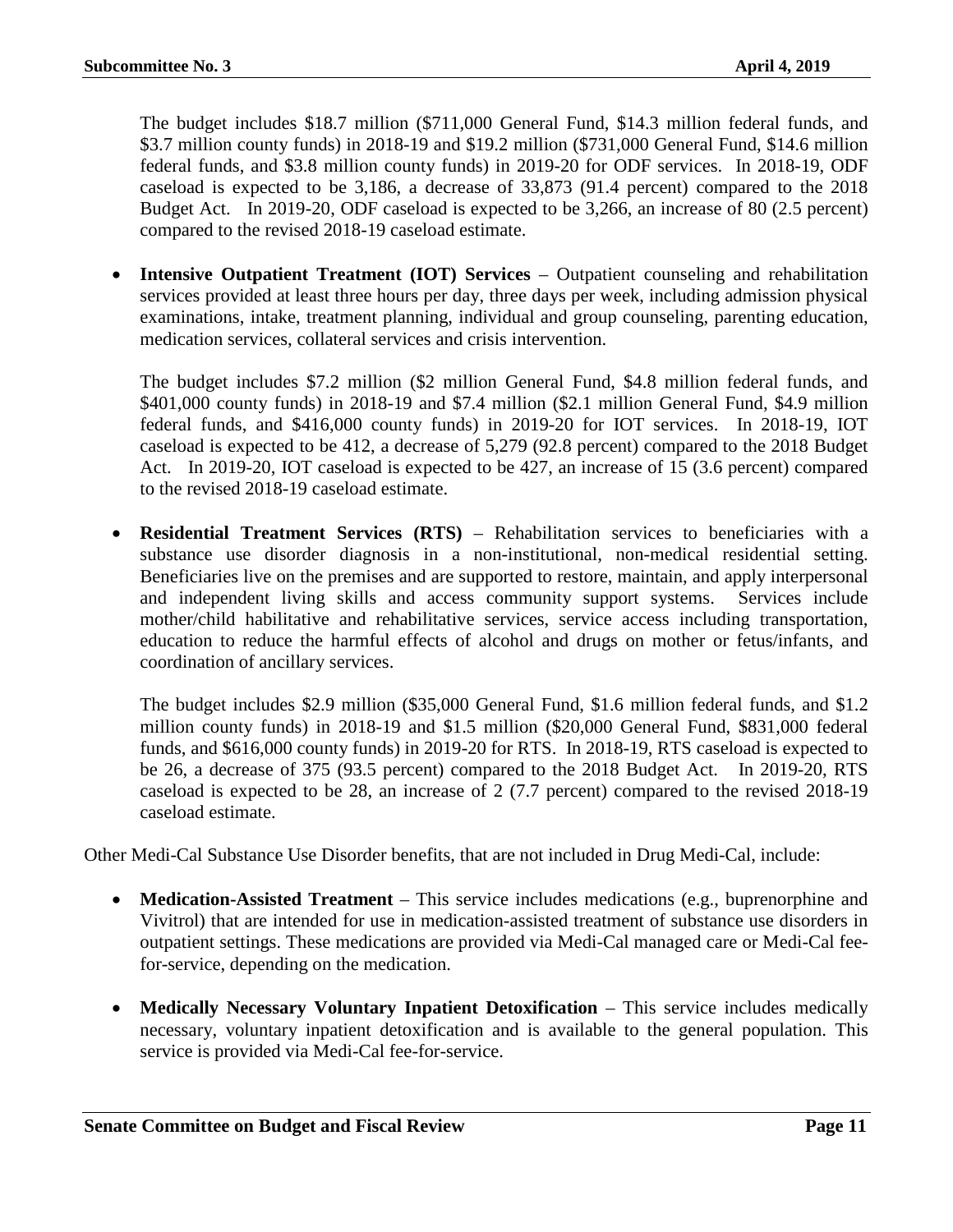• **Screening and Brief Intervention** – This service is available to the Medi-Cal adult population for alcohol misuse and, if threshold levels indicate, a brief intervention is covered. This service is provided in primary care settings via Medi-Cal managed care or Medi-Cal fee-for-service, depending on the delivery system in which the patient is enrolled.

**Subcommittee Staff Comment and Recommendation—Hold Open.** Subcommittee staff recommends holding this item open as updated estimates of caseload and expenditures will be provided at the May Revision.

**Questions.** The subcommittee has requested DHCS to respond to the following:

1. Please provide a brief overview of the caseload and expenditure changes in the Drug Medi-Cal estimate.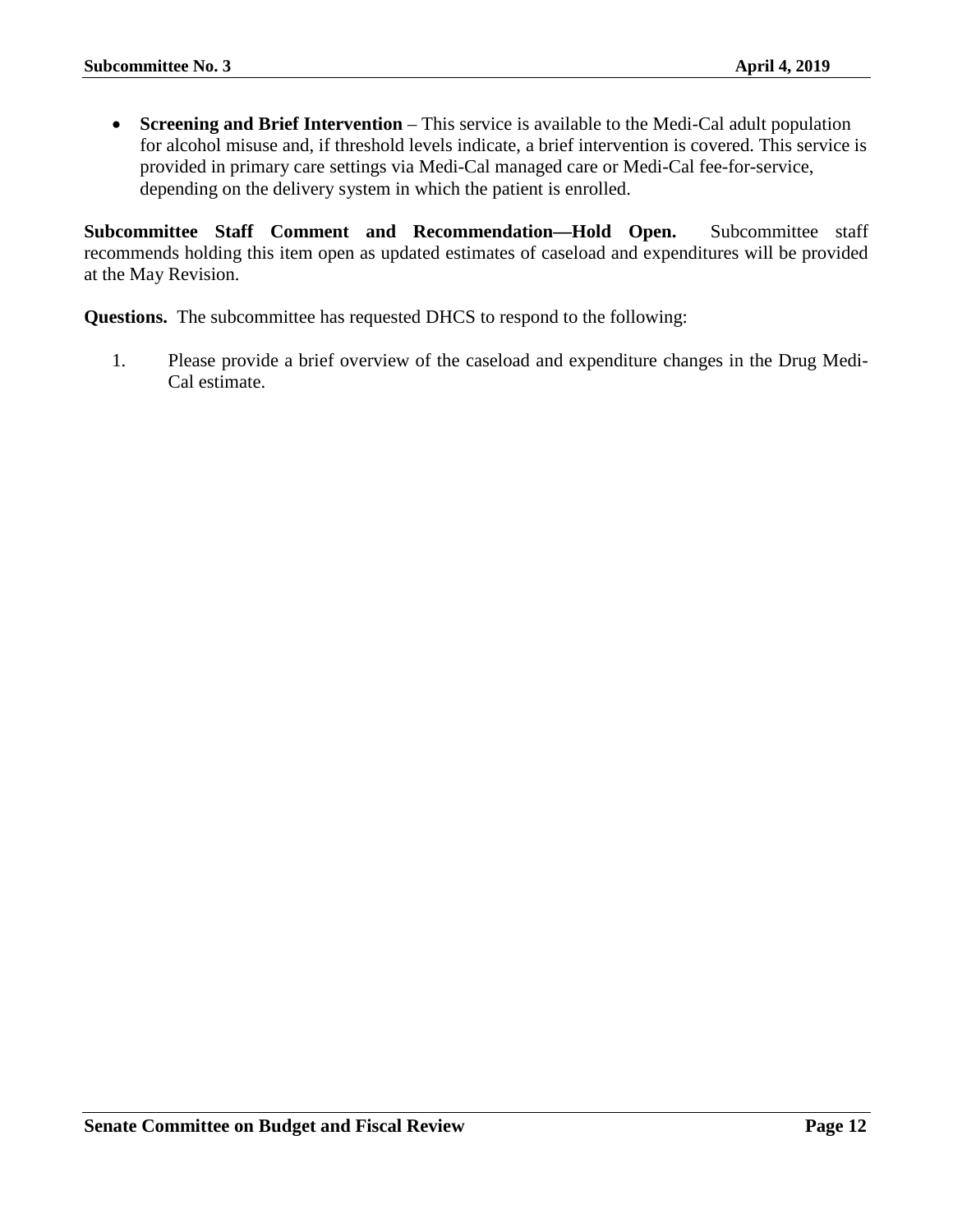# <span id="page-12-0"></span>**Issue 4: Drug Medi-Cal – Organized Delivery System Waiver**

**Budget Issue.** The budget includes \$308.3 million (\$50.6 million General Fund, \$215.1 million federal funds, and \$41.3 million county funds) in 2018-19 and \$425.2 million (\$60.8 million General Fund, \$312.5 million federal funds, and \$50.4 million county funds) in 2019-20 for the implementation of the Drug Medi-Cal Organized Delivery System (DMC-ODS) Waiver. The Waiver authorizes a pilot project to test organized delivery of an expanded benefit package for substance use disorder services.

| 2018-19 DMC-ODS Waiver Program Funding Summary (dollars in thousands) |                                           |             |                 |              |  |
|-----------------------------------------------------------------------|-------------------------------------------|-------------|-----------------|--------------|--|
|                                                                       | <b>Total</b><br>Federal<br><b>General</b> |             | County          |              |  |
|                                                                       | <b>Funds</b>                              | <b>Fund</b> | <b>Funds</b>    | <b>Funds</b> |  |
| <b>Organized Delivery System Waiver Total</b>                         | \$308,297                                 | \$50,627    | \$215,057       | \$41,340     |  |
| <b>Regular Total</b>                                                  | \$304,400                                 | \$51,233    | \$212,764       | \$39,172     |  |
| Perinatal Total                                                       | \$3,897                                   | \$55        | \$2,293         | \$1,507      |  |
| Claims Error*                                                         | $\mathcal{S}$ -                           | $(\$661)$   | $\mathcal{S}$ - | \$661        |  |

**\*** Payments for new required and optional services in the ACA expansion population were erroneously paid using General Fund for the non-federal share.

| 2019-20 DMC-ODS Waiver Program Funding Summary (dollars in thousands) |              |             |              |              |  |
|-----------------------------------------------------------------------|--------------|-------------|--------------|--------------|--|
| <b>Federal</b><br><b>Total</b><br><b>General</b>                      |              |             |              | County       |  |
|                                                                       | <b>Funds</b> | <b>Fund</b> | <b>Funds</b> | <b>Funds</b> |  |
| <b>Organized Delivery System Waiver Total</b>                         | \$425,215    | \$60,840    | \$312,452    | \$50,353     |  |
| <b>Regular Total</b>                                                  | \$426,120    | \$60,787    | \$311,145    | \$49,618     |  |
| Perinatal Total                                                       | \$2,095      | \$53        | \$1,307      | \$735        |  |

**Background.** The Drug Medi-Cal Organized Delivery System (DMC-ODS) Waiver is a voluntary pilot program that offers California counties the opportunity to expand access to high-quality care for Medi-Cal enrollees with substance use disorders (SUD). The goal of the DMC-ODS Waiver is to demonstrate how organized SUD care improves beneficiary health outcomes, while decreasing system-wide health care costs. Counties that choose to participate in the DMC-ODS Waiver are required to provide access to a full continuum of SUD benefits modeled after criteria developed by the American Society of Addiction Medicine (ASAM). Counties are required to submit implementation plans and proposed interim rates for all county-covered SUD services, except NTP rates, which are set by DHCS.

To receive services through the DMC-ODS Waiver, beneficiaries must meet the following criteria:

- 1. The beneficiary must be enrolled in Medi-Cal
- 2. The beneficiary must reside in a county that is participating in the DMC-ODS Waiver
- 3. The beneficiary must have at least one diagnosis from the Diagnostic and Statistical Manual of Mental Disorders (DSM) for Substance-Related and Addictive Disorders with certain exceptions, or for youth under 21, be assessed as "at-risk" for developing a SUD
- 4. The beneficiary must meet the ASAM Criteria definition of medical necessity for services (or ASAM adolescent treatment criteria for youth under 21).

The standard Drug Medi-Cal program covers outpatient services, intensive outpatient services, limited perinatal residential services, and narcotic treatment program services. Optional participation in the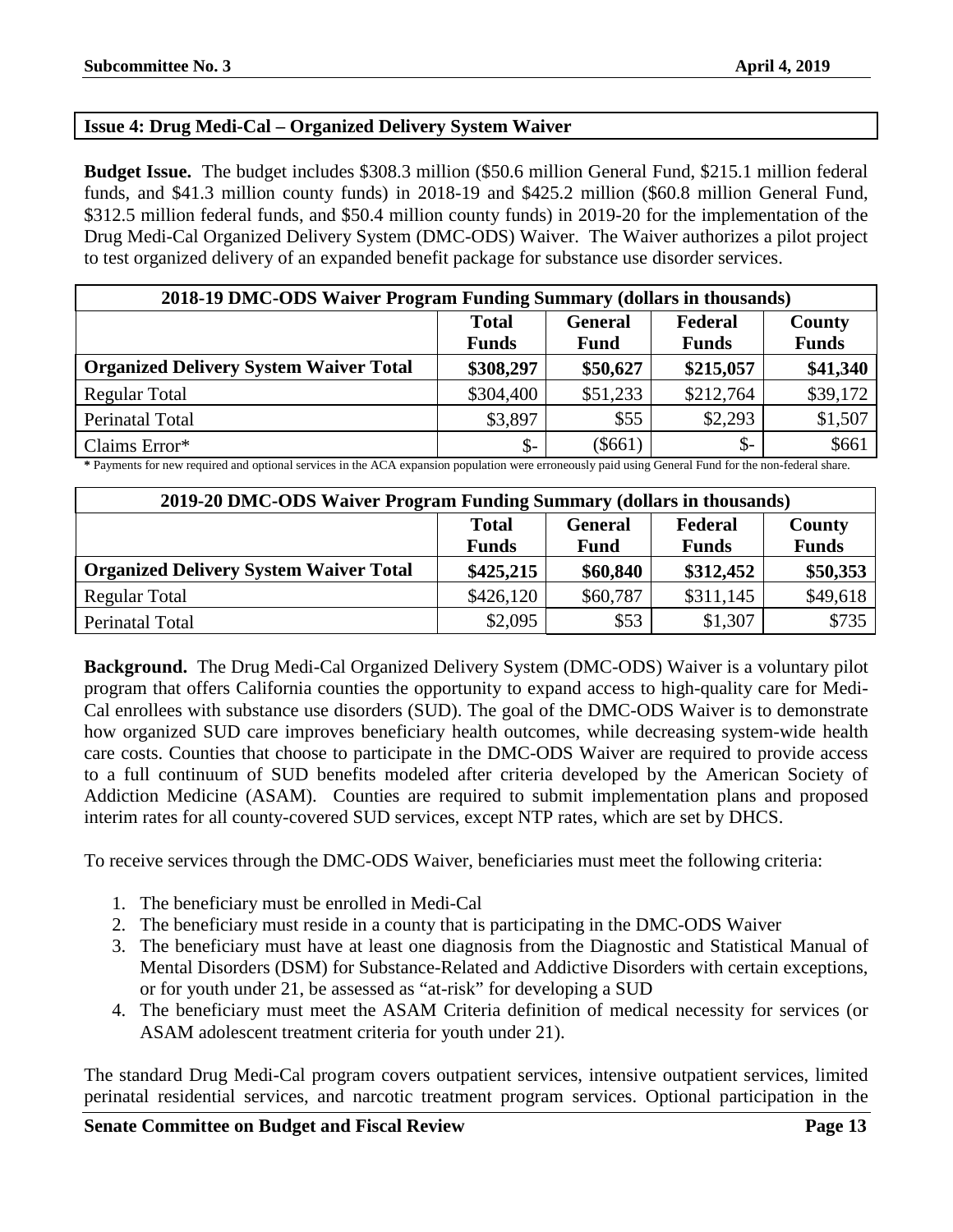DMC-ODS Waiver allows counties to cover an expanded array of SUD services for Medi-Cal beneficiaries. The benefits offered under the DMC-ODS Waiver are as follows:

- 1. Existing Drug Medi-Cal Services
	- Non-perinatal Residential Treatment Services
	- Withdrawal Management
		- $\circ$  ASAM Criteria Level 1.0 Ambulatory, without extended on-site monitoring
		- o ASAM Criteria Level 2.0 Ambulatory, with extended on-site monitoring
		- o ASAM Criteria Level 3.2 Clinically managed residential withdrawal management
	- Recovery Services
	- Case Management
	- Physician Consultation
	- Expanded Medication Assisted Treatment (MAT) (buprenorphine, naloxone, and disulfiram)
- 2. Expanded Services Available in ODS Waiver
	- Additional MAT (non-NTP providers)
	- Partial Hospitalization
	- Withdrawal Management
		- o ASAM Criteria Level 3.7 Medically monitored inpatient
		- o ASAM Criteria Level 4.0 Medically managed intensive inpatient

According to DHCS, four counties began providing services under the DMC-ODS Waiver in 2016-17, and seven counties began providing services in 2017-18. In 2018-19, 28 additional counties are expected to begin providing services, with phased-in implementation expected to occur through April 2019. The department reports a total of 39 counties are participating or planning to participate in the DMC-ODS Waiver. 19 counties have elected not to participate.

**Subcommittee Staff Comment and Recommendation—Hold Open.** Subcommittee staff recommends holding this item open to allow continued discussions in advance of the May Revision.

**Questions.** The subcommittee has requested DHCS to respond to the following:

1. Please provide an update on the implementation of the DMC-ODS Waiver.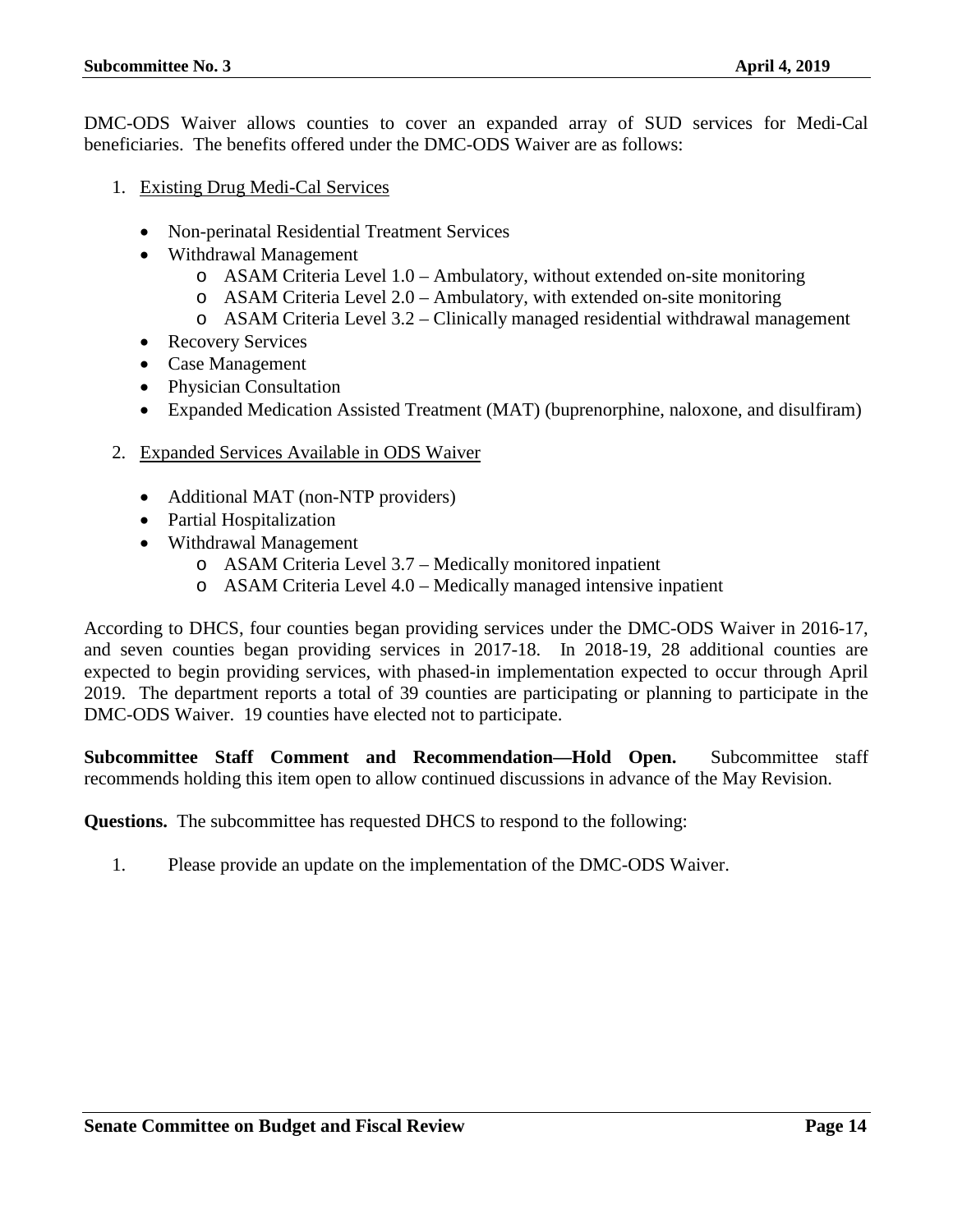# <span id="page-14-0"></span>**Issue 5: Drug Medi-Cal Chaptered Legislation (SB 823, SB 1228, AB 2861)**

**Budget Issue.** DHCS requests 16 positions and expenditure authority of \$1.9 million (\$1.7 million General Fund and \$135,000 federal funds) in 2019-20 and \$2.2 million (\$2 million General Fund and \$135,000 federal funds) annually thereafter. If approved, these resources would allow DHCS to implement new requirements for substance use disorder treatment programs regarding clinical assessment and treatment planning, patient brokering, and telehealth. These requirements were implemented pursuant to SB 823 (Hill), Chapter 781, Statutes of 2018, SB 1228 (Lara), Chapter 792, Statutes of 2018, and AB 2861 (Salas), Chapter 500, Statutes of 2018.

| <b>Program Funding Request Summary</b>        |             |             |  |  |  |
|-----------------------------------------------|-------------|-------------|--|--|--|
| $2020 - 21*$<br>2019-20<br><b>Fund Source</b> |             |             |  |  |  |
| $0001$ – General Fund                         | \$1,723,000 | \$2,041,000 |  |  |  |
| 0890 – Federal Trust Fund                     | \$135,000   | \$135,000   |  |  |  |
| <b>Total Funding Request:</b>                 | \$1,858,000 | \$2,176,000 |  |  |  |
| <b>Total Requested Positions:</b>             | 16.0        | <b>16.0</b> |  |  |  |

\* Positions and Resources ongoing after 2020-21.

**Background.** Established in 1980, the Drug Medi-Cal program provides medically necessary substance use disorder (SUD) treatment services to eligible Medi-Cal beneficiaries through four primary modalities: 1) the Narcotic Treatment Program (NTP), Outpatient Drug Free (ODF) treatment services, Intensive Outpatient Treatment (IOT) services, and Residential Treatment Services (RTS). Both DHCS and counties have specific oversight requirements for Drug Medi-Cal. DHCS is tasked with administrative and fiscal oversight, monitoring, auditing and utilization review. Counties can contract for Drug Medi-Cal services directly, or contract with DHCS, which then directly contracts with providers to deliver Drug Medi-Cal services. Counties that elect to contract with DHCS to provide services are required to maintain a system of fiscal disbursement and controls, monitor to ensure that billing is within established rates, and process claims for reimbursement. DHCS is also implementing a new Drug Medi-Cal Organized Delivery System Waiver, a pilot project to test organized delivery of an expanded benefit package for substance use disorder services.

**SB 823 Requires Adoption of ASAM Criteria for Licensure of Treatment Facilities.** In addition to its responsibilities under Drug Medi-Cal, DHCS is responsible for licensing, certification, and monitoring of alcohol and other drug (AOD) residential treatment programs. DHCS reviews initial facility applications and conducts on-site reviews, oversees licensing and certification renewals, conducts on-site monitoring compliance reviews, and investigates complaints of facilities and counselors. SB 823 (Hill), Chapter 781, Statutes of 2018, requires DHCS to adopt the American Society of Addiction Medicine (ASAM) treatment criteria, or an equivalent evidence-based standard, as the minimum standard of care for licensed facilities.

According to DHCS, the ASAM criteria is the result of a collaboration that began in the 1980s to define one national set of criteria for providing outcome-orientated and results-based care in the treatment of addiction. The ASAM criteria utilizes a multi-dimensional patient assessment that is based on the degree of direct medical management provided; the structure, safety and security provided; and the intensity of treatment services provided. Through this strength-based multi-dimensional assessment, the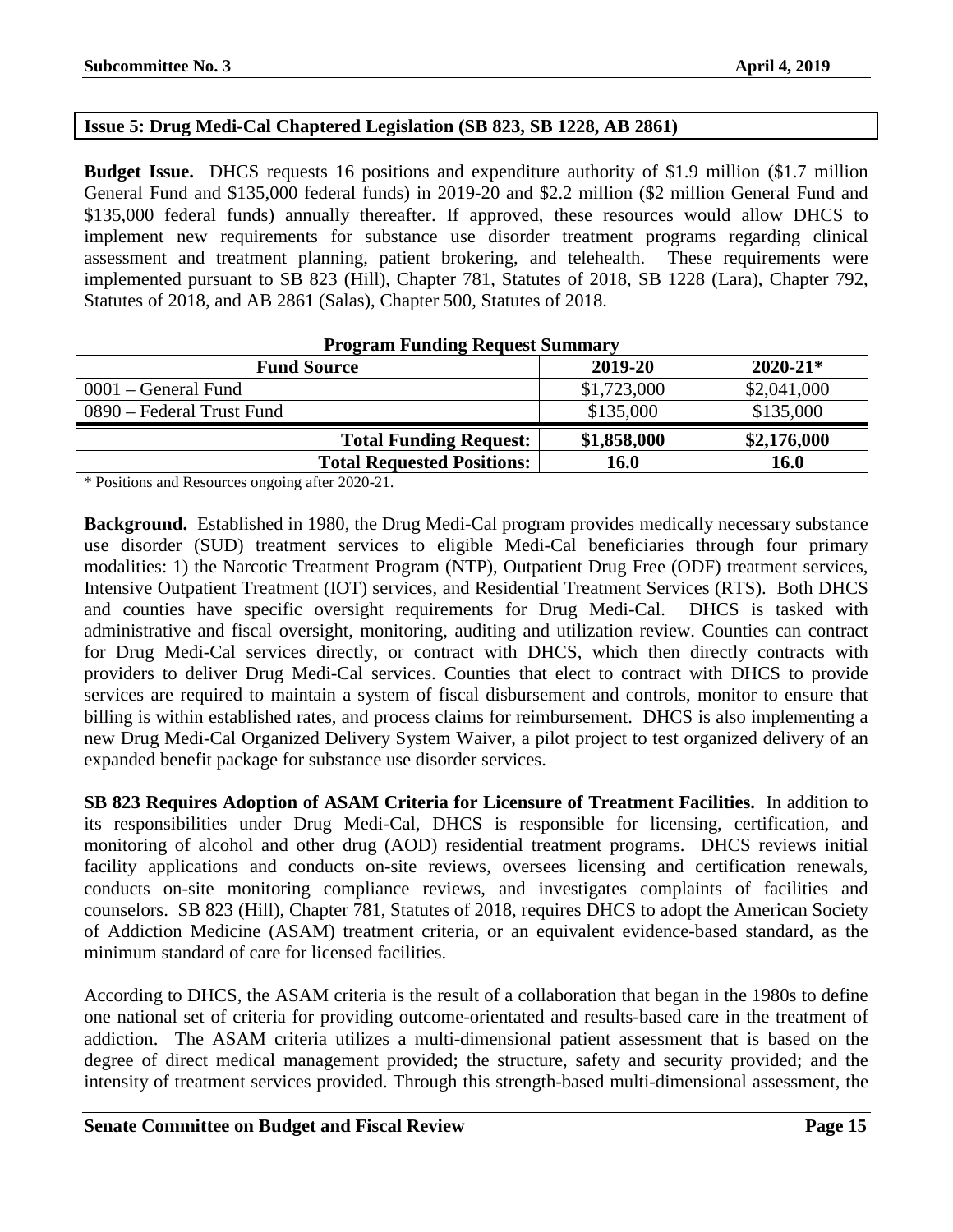ASAM criteria addresses the patient's needs, obstacles and liabilities, as well as the patient's strengths, assets, resources and support structure, and provides an evidence-based common standard for assessing a patient's needs by identifying their placement within a full continuum of care.

The ASAM criteria's multi-dimensional assessment is structured around six unique dimensions which represent different life areas that together impact the assessment, service planning, and level of care placement decisions. These dimensions are utilized to provide a common language of holistic, biopsychosocial assessment and treatment across addiction treatment, physical health, and mental health services. The dimensions are:

- Dimension 1: Acute Intoxication and or Withdrawal Potential
- Dimension 2: Biomedical Conditions and Complications
- Dimension 3: Emotional, Behavioral, or Cognitive Conditions and Complications
- Dimension 4: Readiness to Change
- Dimension 5: Relapse, Continued Use, or Continued Problem Potential
- Dimension 6: Recovery Environment

The ASAM criteria provides setting, staffing, support systems, therapies, assessments, documentation and treatment plan reviews to ensure the clinical needs of the patient are met. Clinical information pertaining specifically to adults and separate ones for youth are clearly identified. Specialized treatment needs for individuals with complex needs, such as co-occurring disorders, are also contained within ASAM.

Programs operating under the Drug Medi-Cal Organized Delivery System (DMC-ODS) provide a continuum of care modeled on the ASAM criteria for substance use disorder treatment services, which allows these programs to offer a consistent standard of care. DHCS developed a designation program to certify that all DMC-ODS providers of adult and adolescent Level 3.1 through 3.5 residential and inpatient services are capable of delivering care consistent with ASAM criteria. DHCS conducts a review of facility self-reported information and conducts a conference call with each program to determine whether the residential treatment facility is provisionally able to support ASAM Levels 3.1 (Clinically Managed Low-Intensity Residential Services for adolescents and adults), 3.3 (Clinically Managed Population-Specific High-Intensity Residential Services for adults only) or 3.5 (Clinically Managed Medium-Intensity Residential Services for adolescents and Clinically Managed High-Intensity Residential Services for adults).

DHCS is requesting **one Staff Services Manager I** position to manage **six Associate Governmental Program Analysts** in its Substance Use Disorder Compliance Division to implement the requirements of SB 823. According to DHCS, prior to the passage of SB 823, clinical assessments of treatment plans have not been a required aspect of residential licensure. DHCS would be required to promulgate regulations, formulate policies and procedures, draft information notices, and make recommendations on administrative and program-related problems. Each analyst would be responsible for managing a caseload of approximately 90 facilities applying for new ASAM designations. Analysts would review specifications related to treatment planning, educational scheduling, client file documentation, licensing requirements, coordination of care policies, quality monitoring, and data reporting.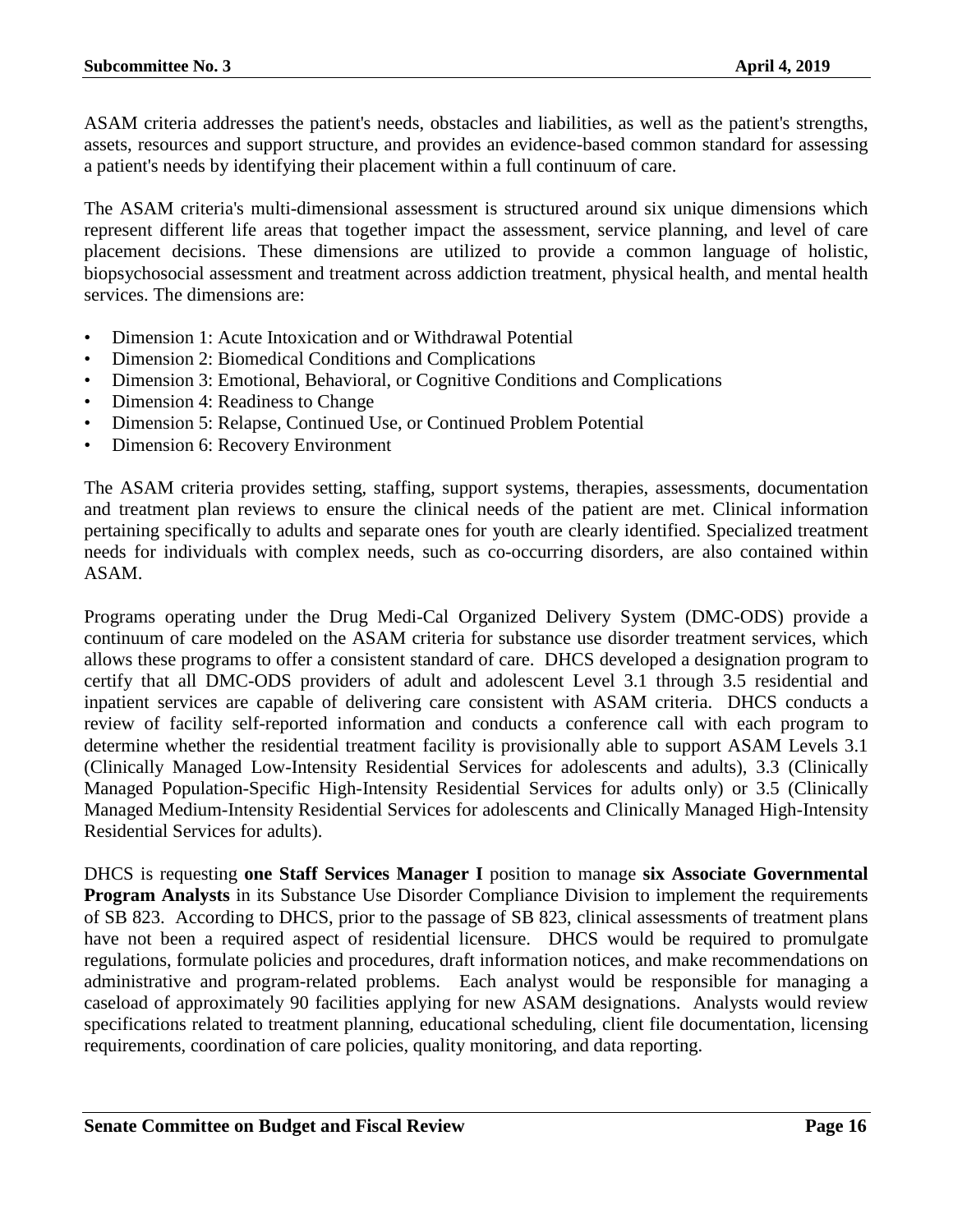**SB 1228 Limits Patient Brokering in Recovery and Treatment Facilities.** According to DHCS, the nationwide rise in the opioid epidemic highlights the need for treatment services, but has also fueled a surge in patient brokering and patient trafficking. Patient brokering occurs in California's SUD facilities and among the SUD workforce, but DHCS did not have the authority to take action against the facility or the workforce, resulting in insurance fraud and overbilling for inappropriate treatment services. Within the last three years, DHCS has started to receive complaints with allegations specific to issues of the illegal practice of patient brokering and trafficking. Complaints include individuals with or without a SUD being paid to enter certain SUD facilities, counselors or staff receiving kick-backs via money, gifts or services for making referrals to particular facilities, telling individuals they will enter one facility and placing them at a different facility in order to make money, facilities purchasing individual referrals from a referral service, and providing illicit drugs to individuals in order to refer them or retain them in the facility.

SB 1228 (Lara), Chapter 792, Statutes of 2018, prohibits the following persons, programs, or entities from giving or receiving compensation for referral to alcohol or drug treatment services:

- 1) A licensed alcoholism or drug abuse recovery and treatment facility,
- 2) A person with an interest of more than 10 percent in a licensed alcoholism or drug abuse recovery and treatment facility,
- 3) An employee of a licensed alcoholism or drug abuse recovery and treatment facility,
- 4) A certified alcohol or other drug program,
- 5) A person with an interest of more than 10 percent in a certified alcohol or other drug program, or
- 6) An employee of a certified alcohol or other drug program.

SB 1228 authorizes DHCS to assess penalties, suspend or revoke licensure, certification, or registration of a facility, program or counselor for a violation of the prohibition on receiving compensation for patient referrals.

DHCS requests **one Staff Services Manager I** position and **five Associate Governmental Program Analysts** in its Substance Use Disorder Compliance Division. Each analyst would be responsible for initial analysis, oversight, and monitoring of patient brokering and trafficking activities. Analysts would conduct monitoring visits, unannounced visits, conduct complaint investigations, and develop and complete provider trainings and outreach on program requirements.

DHCS also requests **one Attorney I** position in its Office of Legal Services. The attorney would provide legal support to program staff for on-site facility visits including evidence training, legal advice on evidence gathering and interviewing, analysis of evidence, legal theories and legal actions, and advice on follow up work to support legal actions. The attorney would also assist with informal conferences, regulatory development and ongoing legal support.

**AB 2861 Allows Drug Medi-Cal Counseling Services Through Telehealth.** AB 2861 (Salas), Chapter 500, Statutes of 2018, allows a Drug Medi-Cal certified provider to receive reimbursement for individual counseling services provided through telehealth by a licensed practitioner of the healing arts or a registered or certified alcohol or other drug counselor, when medically necessary and in accordance with the Medicaid state plan. AB 2861 also requires DHCS to promulgate regulations to implement the new policy by July 1, 2022.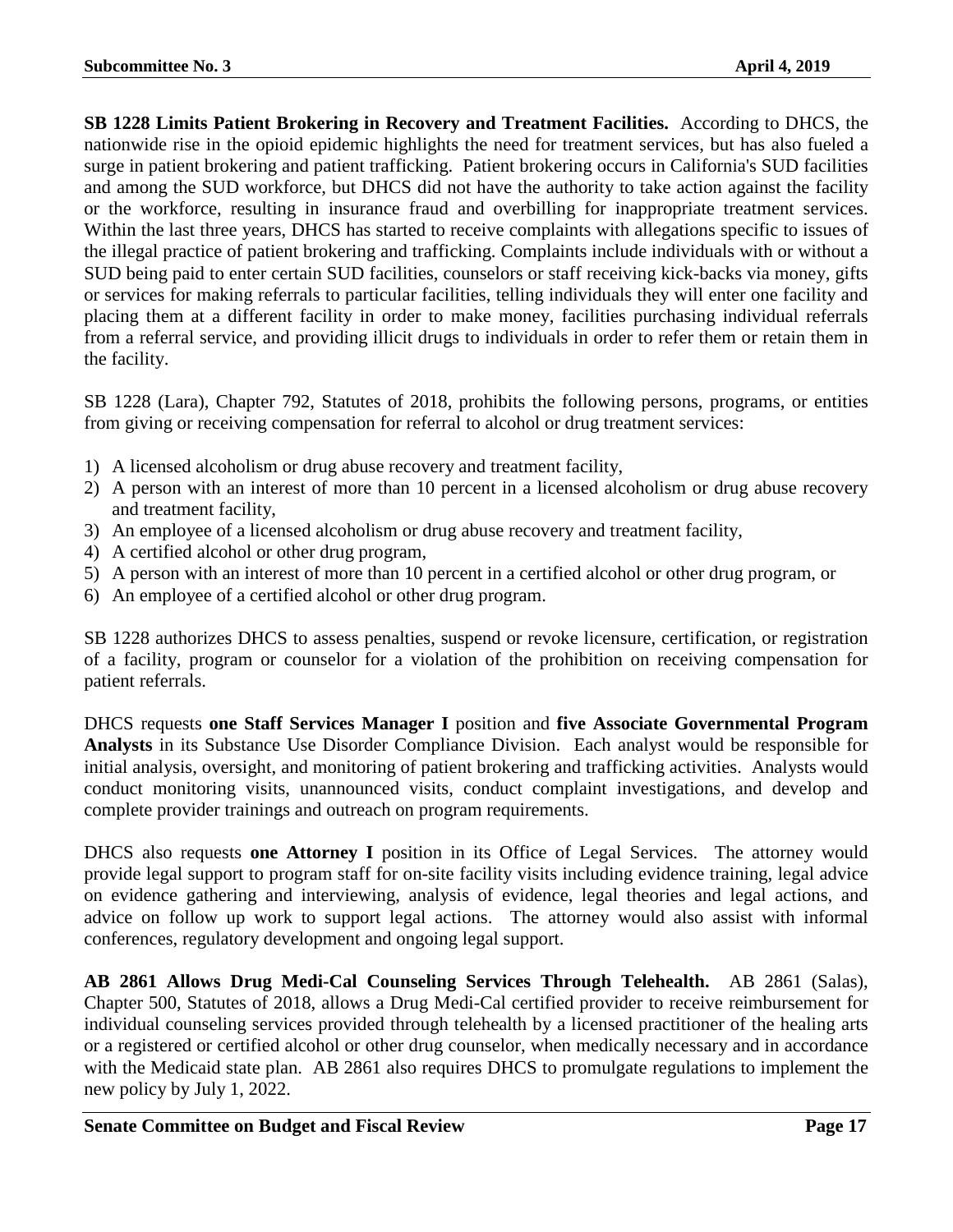DHCS requests **one Associate Governmental Program Analyst** in its Substance Use Disorder Program Policy and Fiscal Division to promulgate regulations, bulletins, and information notices related to implementation of telehealth reimbursement for Drug Medi-Cal providers.

DHCS also requests **one Attorney I** position in the Office of Legal Services to develop the required state plan amendment, develop information notices, and develop regulations. The position would also support contract development, legal research, consultation, written legal advice, and advice regarding the legal questions surrounding telehealth's application in the SUD context.

**Subcommittee Staff Comment and Recommendation—Hold Open.** Subcommittee staff recommends holding this item open to allow continued discussions in advance of the May Revision.

**Questions.** The subcommittee has requested DHCS to respond to the following:

1. Please provide a brief overview of this proposal.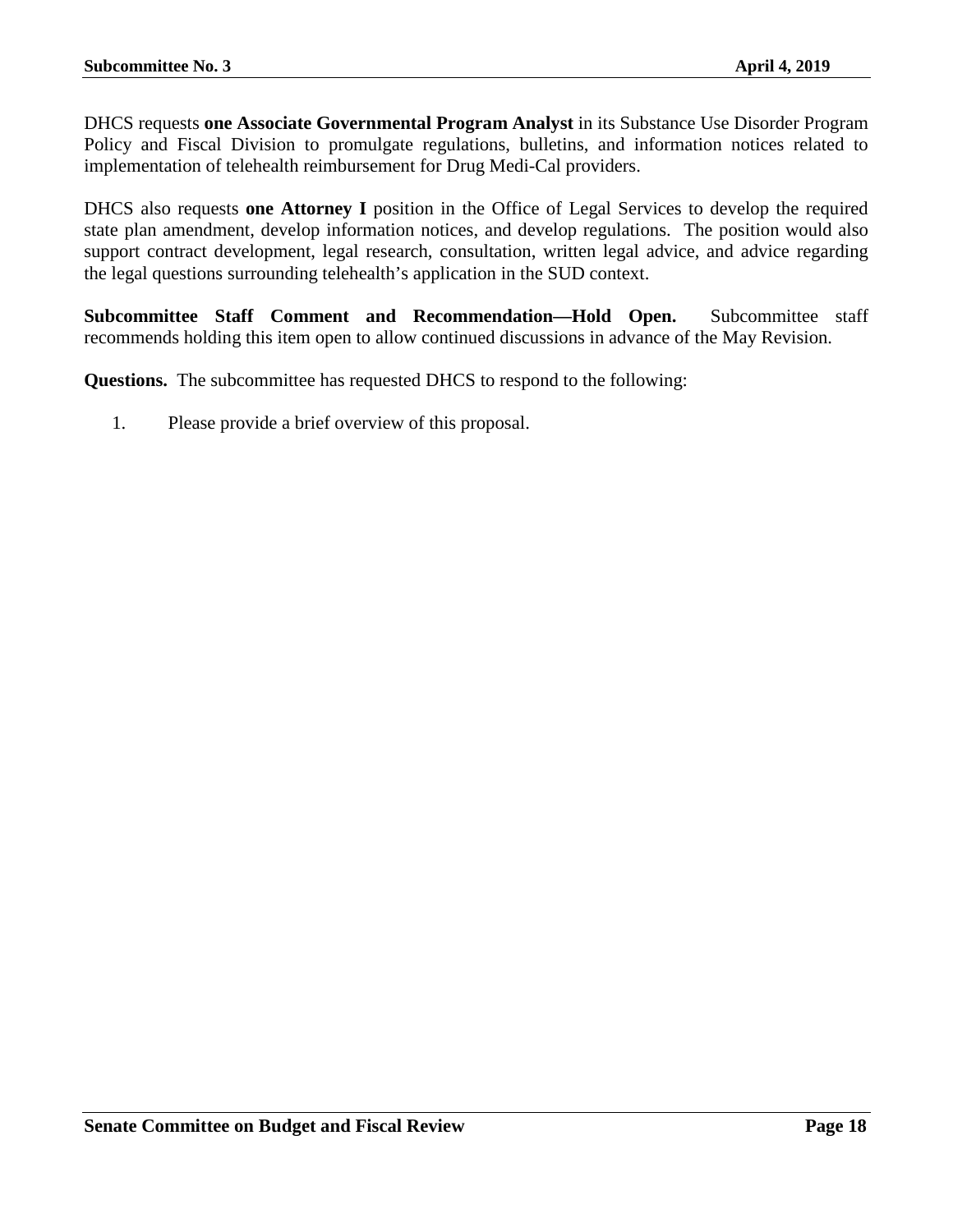# <span id="page-18-0"></span>**Issue 6: SAPT Block Grant Compliance and Audit Enhancement**

**Budget Issue.** DHCS requests 14 positions and federal fund expenditure authority of \$1.9 million in 2019-20 and \$2.1 million ongoing thereafter. If approved, these resources would allow DHCS to correct audit findings and comply with a corrective action plan related to deficiencies in administration of the federal Substance Abuse Prevention and Treatment Block Grant.

| <b>Program Funding Request Summary</b>        |              |             |  |  |  |
|-----------------------------------------------|--------------|-------------|--|--|--|
| $2020 - 21*$<br>2019-20<br><b>Fund Source</b> |              |             |  |  |  |
| 0890 – Federal Trust Fund                     | \$1,9165,000 | \$2,078,000 |  |  |  |
| <b>Total Funding Request:</b>                 | \$1,916,000  | \$2,078,000 |  |  |  |
| <b>Total Requested Positions:</b>             | 14.0         | 14.0        |  |  |  |

\* Positions and Resources ongoing after 2020-21.

**Background.** The federal Substance Abuse and Mental Health Services Administration (SAMHSA) administers the Substance Abuse Prevention and Treatment (SAPT) Block Grant program, which provides funds to states to help plan, implement, and evaluate activities that prevent and treat substance abuse. The SAPT Block Grant program sets aside funds to target specific populations and services including pregnant women and women with dependent children, intravenous drug users, tuberculosis services, persons living with HIV/AIDS, and primary prevention. According to SAMHSA, California received \$254.7 million from the SAPT Block Grant in the federal fiscal year ending September 2018.

DHCS is the designated single state agency that administers the SAPT Block Grant in California. Recent audits by the California State Auditor and SAMHSA have found insufficient oversight and reporting of SAPT Block Grant programs, resulting in a mandatory corrective action plan imposed by SAMHSA. The audit and corrective action plan require enhancement of fiscal oversight, programmatic processes, and monitoring and auditing of grant recipients, as well as substance use disorder facilities providing services funded by the SAPT Block Grant.

As a requirement of the SAPT Block Grant, DHCS is required to collect outcomes data and other information in three systems. The California Treatment Outcomes Measurement System – Treatment (CalOMS-Tx) collects outcome data from counties and providers to identify successful interventions to facilitate the improvement of service delivery. The Drug and Alcohol Treatment Access Report (DATAR) is the DHCS system that collects data on substance use disorder treatment capacity and waiting list, which is used to determine the capacity of the overall system to meet the demand for services. The Behavioral Health Services Information System (BHSIS) collects information on the facilities and services available for behavioral health treatment and on the characteristics of clients admitted to such facilities. BHSIS consists of four national datasets: 1) Treatment Episode Data Set, 2) Inventory of Behavioral Health Services, 3) National Survey of Substance Treatment Services, and 4) the Behavioral Health Treatment Services Locator.

In addition to its data collection responsibilities, DHCS is also responsible for fiscal management and auditing of county programs funded by the SAPT Block Grant. DHCS reviews annual county budgets, quarterly reporting, expenses and payments for compliance with program requirements. DHCS also conducts program audits of county programs receiving SAPT Block Grant funding. The California State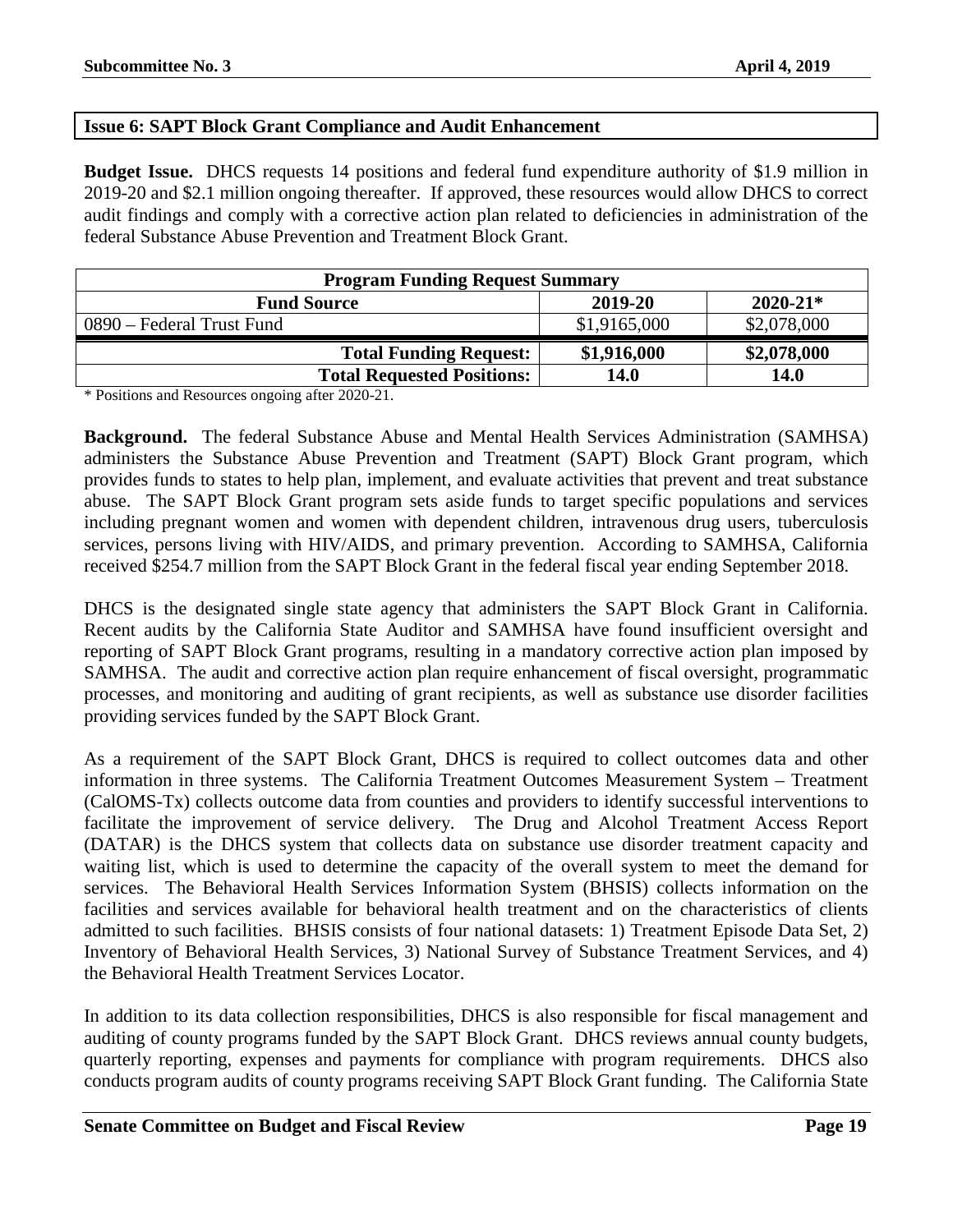Auditor found that DHCS was not conducting an appropriate number of audits to meet the SAPT Block Grant requirements. As a result, DHCS intends to conduct 19 county audits each year, auditing each of the 58 counties over a three year period.

DHCS requests 14 positions and federal fund expenditure authority of \$1.9 million in 2019-20 and \$2.1 million ongoing thereafter to comply with the audit findings and corrective action plan related to deficiencies in administration of the federal Substance Abuse Prevention and Treatment Block Grant. Specifically, DHCS requests the following positions:

Substance Use Disorder Program, Policy and Fiscal Division (SUD-PPFD) – Three positions

• **One Staff Services Manager I** and **two Associate Governmental Program Analysts** would manage the increased volume of database administration for the CalOMS-Tx, DATAR, and BHSIS systems. These systems were previously managed by the Enterprise Innovation and Technology Services (EITS) Division and will now shift to SUD-PPFD. These positions would be responsible for maintenance of information within the data systems.

# SUD-PPFD, Fiscal Management and Accountability Section (FMAS) – One position

• **One Associate Governmental Program Analyst** would manage the fiscal processes of the annual SAPT Block Grant award. This workload includes review and analysis of 57 county budgets, 228 quarterly reports, quarterly accounting of SAPT Block Grant expenses, quarterly payments, and annual determination of redirections by award.

Audits and Investigations, Financial Audits Branch-Drug Medi-Cal Audit Section – Six positions

• **One Health Program Audit Manager I** would manage a team of **one Health Program Auditor IV** position, **three Health Program Auditor III** positions, and **one Office Technician** to manage the additional auditing workload recommended by the California State Auditor and consistent with the corrective action plan.

# Office of Legal Services – Two positions

- **One Attorney I** position would perform legal research, provide legal advice, and draft legal opinions to ensure the SAPT Block Grant data reporting meets all state and federal requirements. The attorney would also review investigations and audits of counties and providers, as well as provide legal support for any necessary changes to current processes, documentation requirements, contract management, or oversight.
- **One Attorney IV** position would support and defend SAPT Block Grant appeals of audit findings and adjustments at the Office of Administrative Hearings and Appeals, engage with opposing counsel to assess settlement opportunities, and assist the Attorney General with defense of DHCS if providers challenge final appeal decisions.

Office of Administrative Hearings and Appeals (OAHA) – Two positions

• One Administrative Law Judge II position and one Senior Legal Analyst would handle increased workload related to appeal of audit findings. DHCS expects an additional 19 informal appeal requests annually, of which 15 will result in formal hearings. This represents 100 percent of annual county audits requesting informal appeals.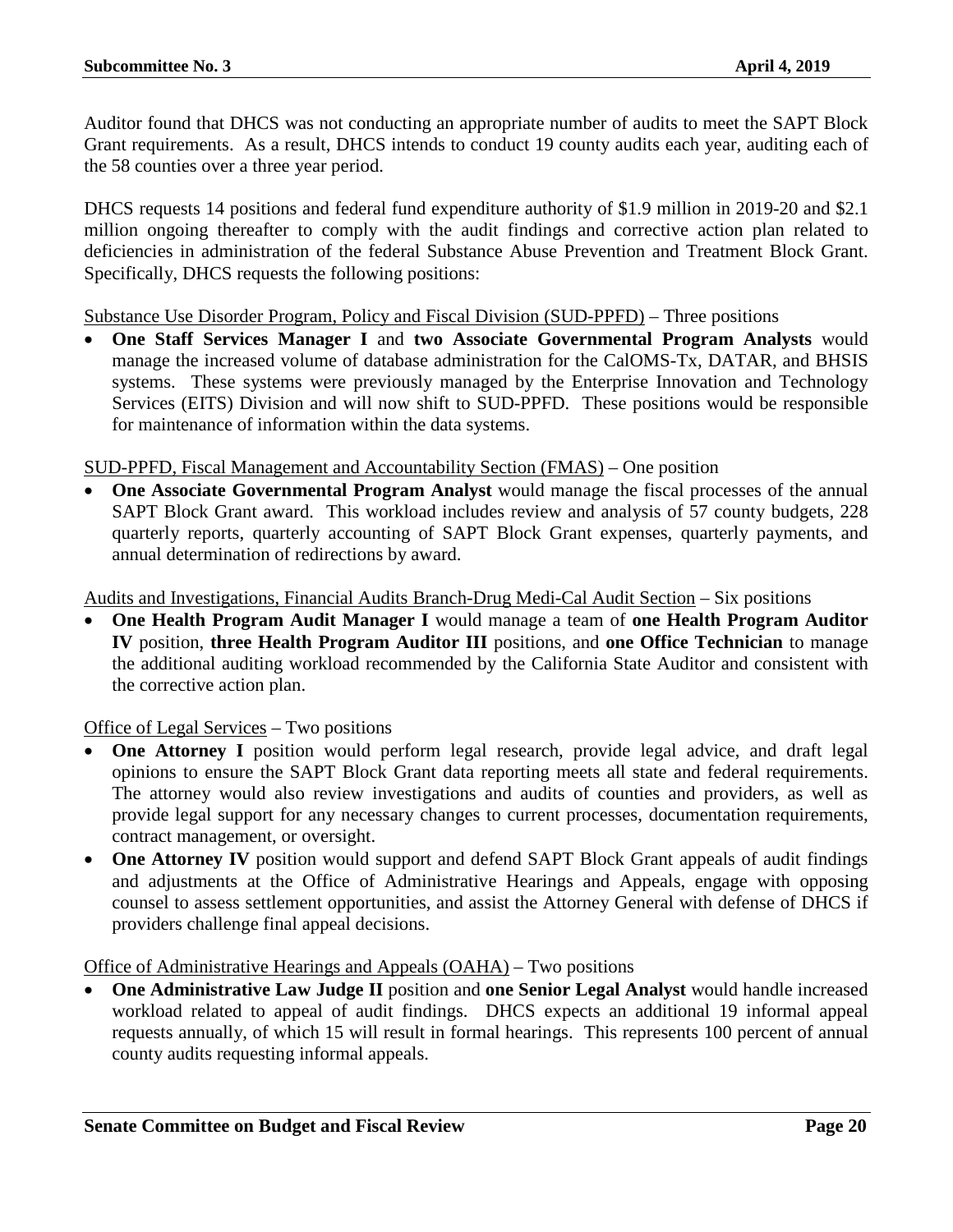**Subcommittee Staff Comment and Recommendation—Hold Open.** Subcommittee staff recommends holding this item open to allow continued discussions in advance of the May Revision.

**Questions.** The subcommittee has requested DHCS to respond to the following:

1. Please provide a brief overview of this proposal.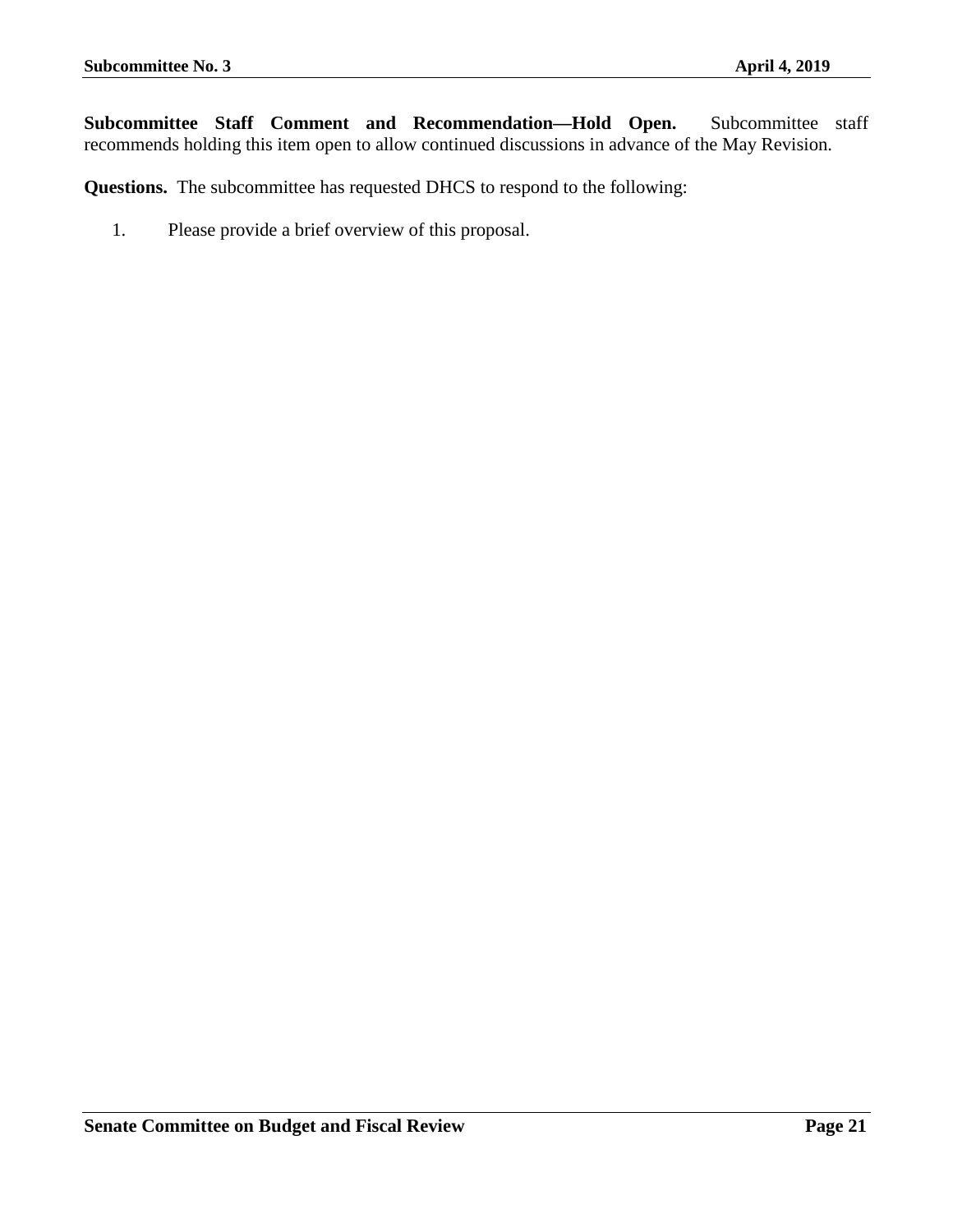# <span id="page-21-0"></span>**Issue 7: Proposals for Investment**

**Stakeholder Proposals for Investment.** The subcommittee has received the following proposals for investment.

*Substance Use Counselors in Emergency Departments.* The California Chapter of the American College of Emergency Physicians (CalACEP) requests General Fund expenditure authority of \$30 million to support the hiring of trained substance use disorder peer navigators and behavioral health peer navigators in emergency departments of acute care hospitals. According to CalACEP, brief interventions are successful in a variety of settings, but there is a unique opportunity to provide this intervention in the emergency department (ED). Patients presenting to the ED are more likely to be having a mental health crisis or have a substance use disorder than those presenting to primary care. For patients coming into the ED with a substance use disorder, the visit offers the opportunity for a "teachable moment" due to the crisis that precipitated the ED visit.

The University of California (UC) Davis Medical Center ED applied for a grant through the UC Office of the President over a year ago to employ a certified drug and alcohol counselor to provide interventions in their ED. Over a 12 month period, the Medi-Cal insured patients who received a brief intervention and referral to treatment experienced a 60 percent decline in ED utilization after the intervention. Based on an average cost to Medi-Cal of \$861.50 per visit, this one program resulted in savings to the Medi-Cal program of more than \$350,000. There are also likely savings associated with reduced hospital admissions, as studies have shown persons who needed substance abuse treatment and did not get it were 81 percent more likely to be admitted to the hospital during their current ED visit and 46 percent more likely to have reported making at least one ED visit in the previous 12 months.

*Expansion of SBIRT to Opioids and Other Drugs.* The California Behavioral Health Directors Association requests expenditure authority of \$8.4 million (\$2.6 million General Fund and \$5.8 million federal funds) to expand the Medi-Cal benefit for screening, brief intervention, referral and treatment (SBIRT) to include screening for overuse of opioids and other illicit drugs such as heroin and methamphetamine. The U.S. Department of Health and Human Services describes expanding SBIRT for drug use as a promising practice and the U.S. Preventive Services Task Force is re-visiting its recommendations on this topic. A comprehensive, national SBIRT grant program recently reported a 75 percent reduction in illicit drug use, consistent with other evidence linking SBIRT to reduction in the use of cocaine, amphetamine-type stimulants and opioids. Expanding screening to detect use of opioids and other drugs would be an important step in combatting the current crisis and saving lives.

*Youth Mental Health First Aid Training for Teachers and Schools.* The California Council of Community Behavioral Health Agencies, the California Behavioral Health Directors Association, and the Born This Way Foundation request expenditure authority to pilot Youth Mental Health First Aid training for teachers and school personnel in districts with high rates of suicide or with high populations of at-risk youth. According to the proponents, 30 percent of high school students report experiencing depression symptoms - feeling sad or hopeless almost every day for two or more weeks in a row, so much so that they stopped doing some usual activities. 18 percent of high school students have seriously considered attempting suicide, and eight percent attempted suicide one or more times. Suicide is the second leading cause of death for youth 15 to 24 years old and the third leading cause of death among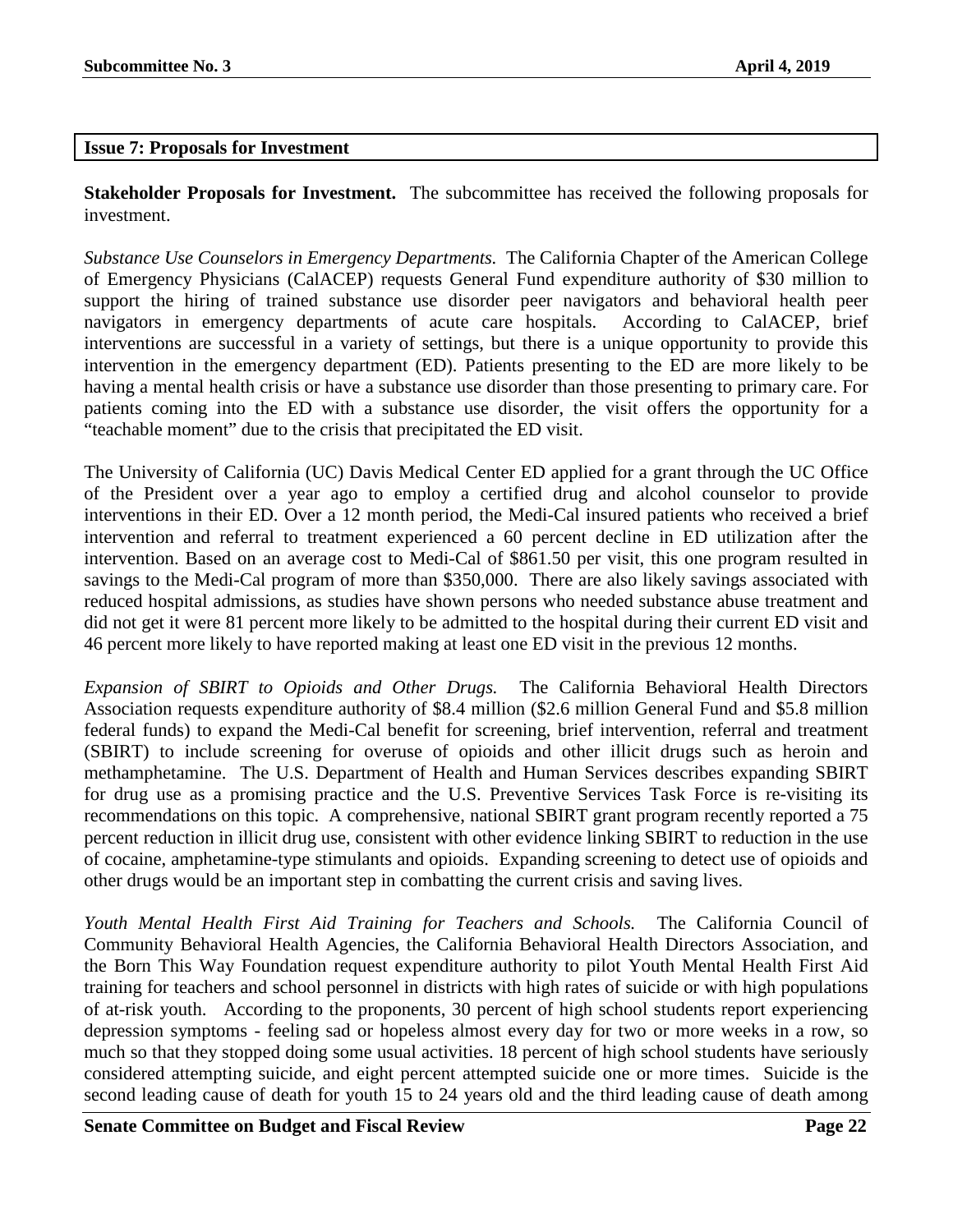youth aged 10 to 14. In addition, marginalized populations, particularly LGBTQ youth, are at even greater risk. Youth Mental Health First Aid USA is an eight hour in-person course that teaches educators, parents, and other adults how to identify, understand, and respond to signs of mental illnesses and substance use disorders in youth. This preventative training teaches the skills needed to reach out and provide initial help and support to someone who may be experiencing a crisis or developing a mental health or substance use issue.

*County Suicide Prevention Strategic Plans.* The Steinberg Institute requests resources to require all California counties to develop a suicide prevention strategic plan with an emphasis on adolescents. Over a ten year period, California has experienced a constant rise in deaths by suicide. Youth suicide and self-inflicted injury is on the rise and is the second leading cause of death among youth age 15 to 24 nationwide. Studies show prevention and early intervention efforts can help avoid a suicidal crisis. Local governments play a key role in convening stakeholders from diverse sectors like school districts, health care, youth justice, media campaigns, and community education and organizing. When counties implement strategic suicide prevention plans, they result in fewer suicide deaths in their county.

*Friday Night Live Partnership at the Tulare County Office of Education.* The Friday Night Live Partnership and the California Behavioral Health Directors Association (CBHDA) request General Fund expenditure authority of \$6 million annually to provide supplemental funding for the California Friday Night Live Partnership at the Tulare County Office of Education. According to CBHDA, the Friday Night Live program is a key element of the prevention services provided in 50 or more counties. Cumulatively it represents the highest level of prevention activities in the statewide data collection system managed by DHCS. The Friday Night Live program works well in concert with all our efforts to improve the mental health, school connectedness, and health and safety of youth.

*Children's Crisis Residential Programs Trailer Bill Proposal.* The California Alliance of Child and Family Services requests trailer bill language to explicitly define Children's Crisis Residential Programs (CCRPs) as Psychiatric Residential Treatment Facilities (PRTFs) and funded accordingly. According to the Alliance, AB 501 (Ridley-Thomas), Chapter 704, Statutes of 2017, created a licensing category for children's mental health crisis residential programs, which is a mental health facility designed to treat youth who are not at imminent danger to themselves or others, but are unsafe to remain in the community due to their mental health needs. The model used in the development of AB 501, as well as models throughout the country utilize the Medicaid mental health program category of Psychiatric Residential Treatment Facility (PRTF), an all-inclusive program for Medicaid beneficiaries. Since AB 501 did not explicitly identify the facility as PRTFs, DHCS refuses to recognize CCRPs as PRTFs, and has designed a funding structure that covers only specific specialty mental health services, not the entire cost of providing 24-hour care and treatment.

*Funding for Public Administrators, Public Guardians, and Public Conservators.* The California Association of Public Administrators, Public Guardians, and Public Conservators (CAPAPGPC), the California State Association of Counties (CSAC), CBHDA, and the Service Employees International Union of California (SEIU CA) request General Fund expenditure authority of \$68 million for DHCS to augment county spending for Public Administrator, Public Guardian, and Public Conservator (PA/PG/PC) programs at the county level. According to the proponents, PA/PG/PC programs are the only statewide California safety net programs that do not receive any dedicated state or federal funding even though the majority of the individuals served by these programs qualify for Med-Cal. In total,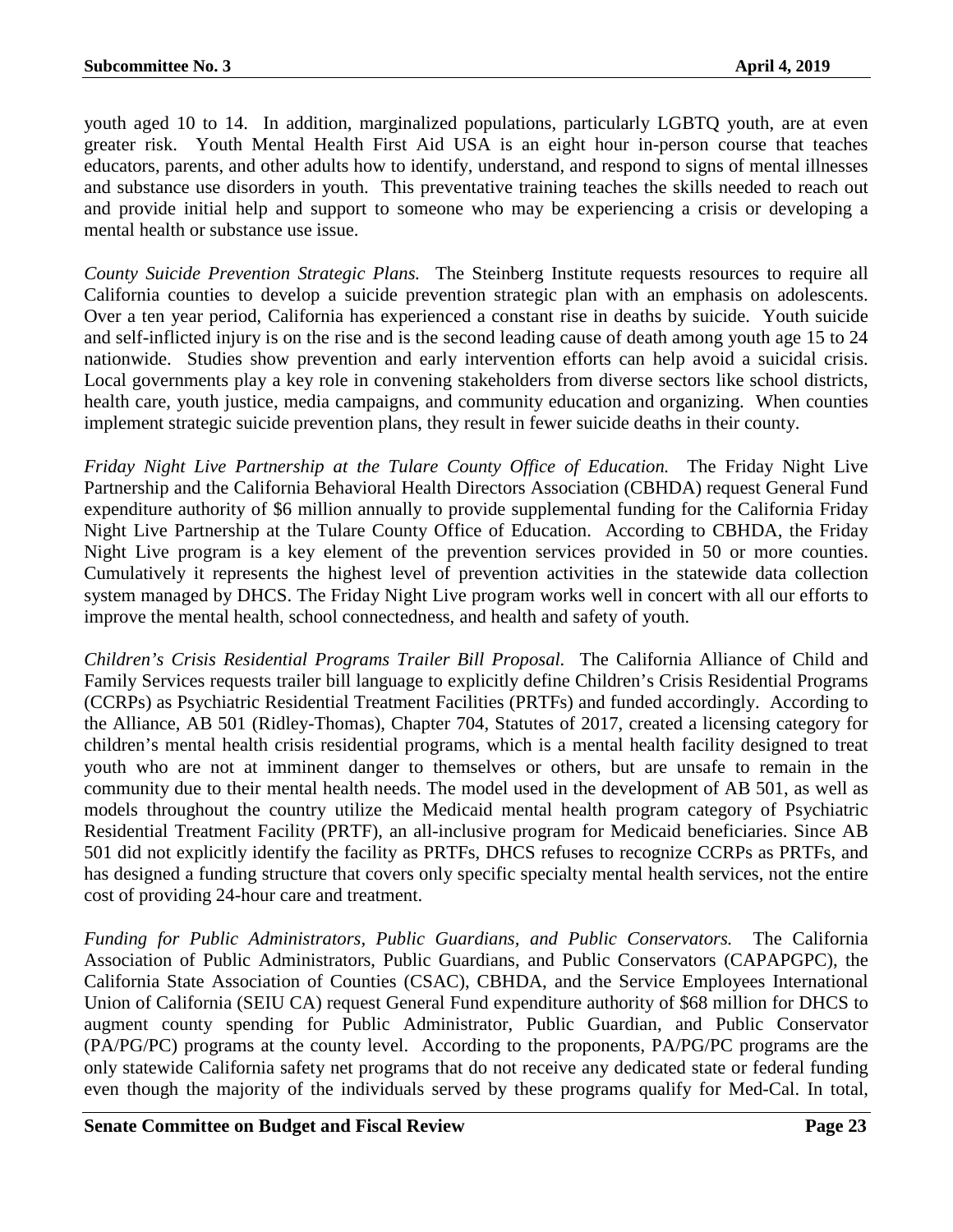California counties are spending approximately \$194 million annually to provide critical PA/PG/PC services to California's most defenseless dependent adults and decedent estates. On average county PA/PG/PC programs are understaffed by 20 percent. State funding to annually augment, not supplant, county spending for these programs by 35 percent, or \$68 million, would increase direct services to the vulnerable dependent adult population whom PA/PG/PC programs serve.

**Subcommittee Staff Comment and Recommendation—Hold Open.** Subcommittee staff recommends holding these items open to allow continued discussions in advance of the May Revision.

**Questions.** The subcommittee has requested stakeholders to present these proposals for investment.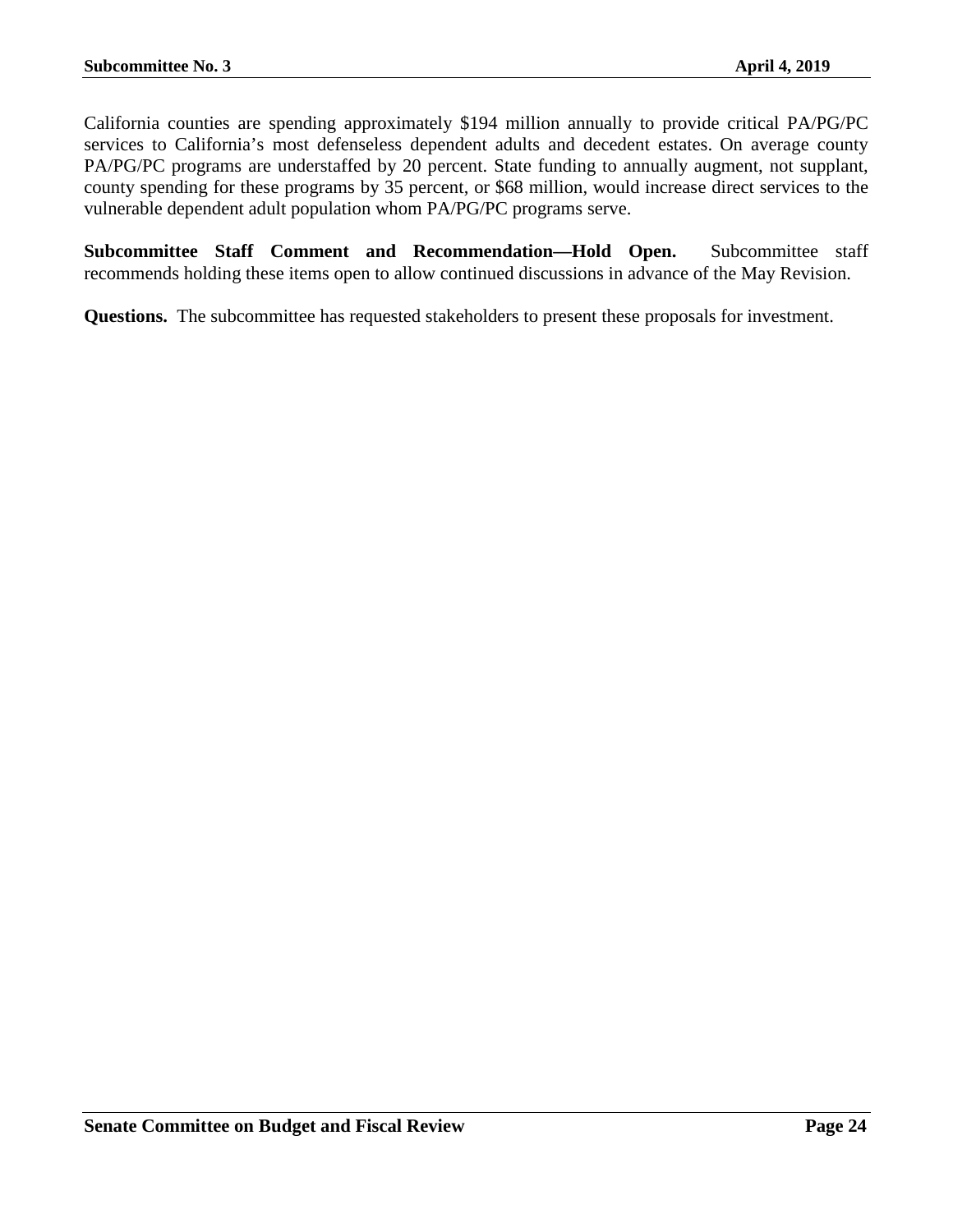# <span id="page-24-1"></span><span id="page-24-0"></span>**4260 DEPARTMENT OF HEALTH CARE SERVICES 4560 MENTAL HEALTH SERVICES OVERSIGHT AND ACCOUNTABILITY COMMISSION**

# <span id="page-24-2"></span>**Issue 1: Mental Health Services Act Oversight and Policy Development**

**Budget Issue.** DHCS requests 13 positions and Mental Health Services Fund expenditure authority of \$1.9 million in 2019-20 and \$1.8 million annually thereafter. If approved, these resources would allow DHCS to provide oversight and monitoring of the use of Mental Health Services Act funds, in response to a series of audits by the California State Auditor and hearings by the Little Hoover Commission.

| <b>Program Funding Request Summary</b> |             |              |  |  |
|----------------------------------------|-------------|--------------|--|--|
| <b>Fund Source</b>                     | 2019-20     | $2020 - 21*$ |  |  |
| 3085 – Mental Health Services Fund     | \$1,919,000 | \$1,802,000  |  |  |
| <b>Total Funding Request:</b>          | \$1,919,000 | \$1,802,000  |  |  |
| <b>Total Requested Positions:</b>      | 13.0        | <b>13.0</b>  |  |  |

\* Positions and Resources ongoing after 2020-21.

**Background.** In 2004, voters approved Proposition 63, the Mental Health Services Act (MHSA), to change the way California treats mental illness by expanding the availability of innovative and preventative programs, reduce stigma and long-term adverse impacts for those suffering from untreated mental illness, and hold funded programs accountable for achieving those outcomes. The act directed the majority of revenues to county mental health programs and services in the following five categories:

- 1. *Community Services and Supports (CSS):* 80 percent of county MHSA funding treats severely mentally ill Californians through a variety of programs and services, including full service partnerships and outreach and engagement activities aimed at reaching unserved populations.
- 2. *Prevention and Early Intervention (PEI):* Up to 20 percent of county MHSA funds may be used for PEI programs, which are designed to identify early mental illness, improve timely access to services for underserved populations, and reduce negative outcomes from untreated mental illness, such as suicide, incarceration, school failure or dropping out, unemployment, homelessness and removal of children from homes.
- 3. *Innovation:* Up to 5 percent of MHSA funds received for CSS and PEI may be used for innovative programs that develop, test and implement promising practices that have not yet demonstrated their effectiveness.

MHSA also required counties to spend a portion of their revenues on two additional components to build the infrastructure to support mental health programs. Since 2008-09, counties have the option of using a portion of their CSS funding in these areas or to build up a prudent reserve:

4. *Workforce Education and Training:* This component aims to train more people to remedy the shortage of qualified individuals who provide services to address severe mental illness. Counties may use funds to promote employment of mental health clients and their family members in the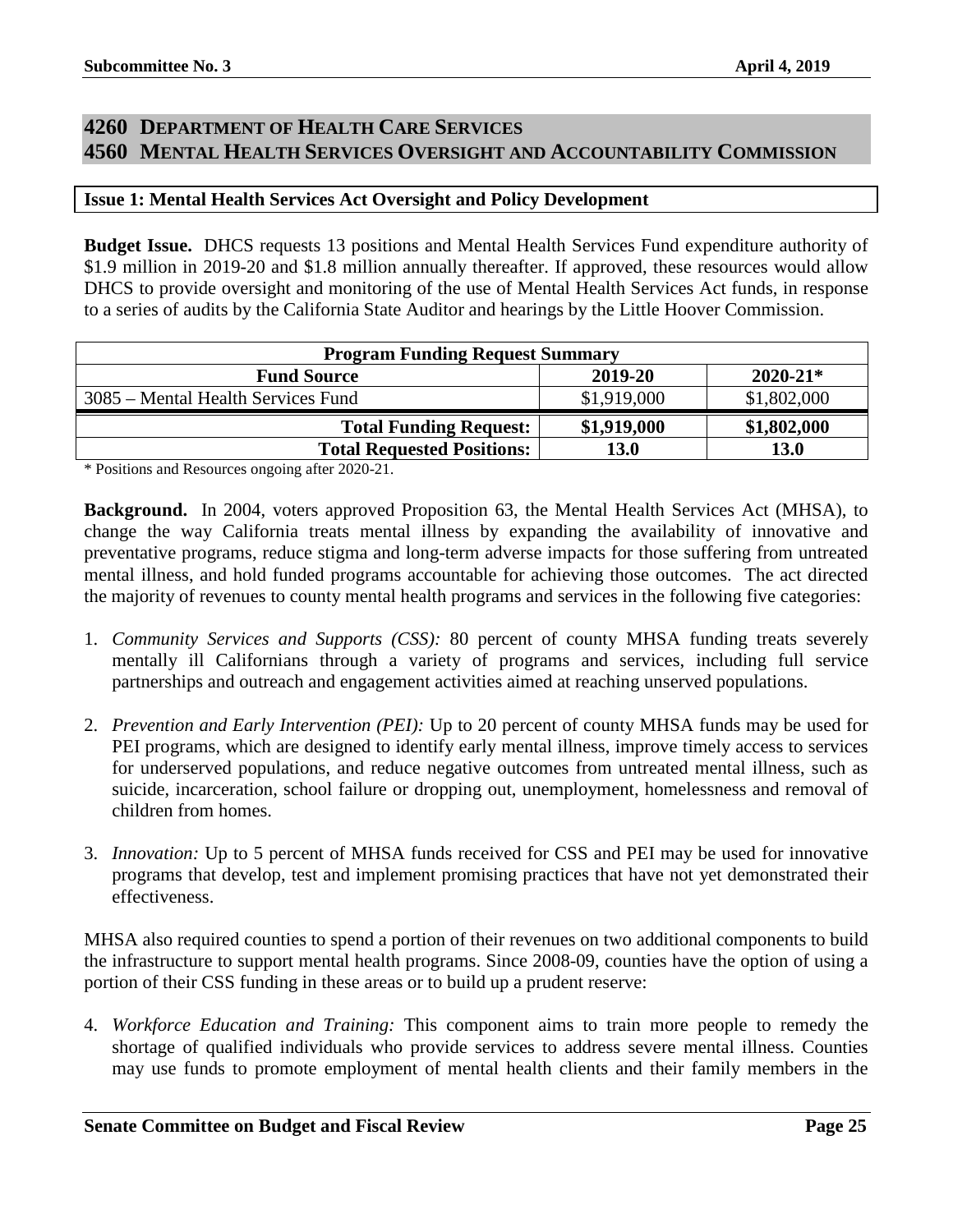mental health system and increase the cultural competency of staff and workforce development programs.

5. *Capital Facilities and Technological Needs:* This component finances necessary capital and infrastructure to support implementation of other MHSA programs. It includes funding to improve or replace technology systems and other capital projects.

MHSA funds are allocated to counties by the State Controller through a formula that weighs each county's need for mental health services, the size of its population most likely to apply for services, and the prevalence of mental illness in the county. Adjustments are made for the cost of living and other available funding resources. The formula also provides a minimum allocation to rural counties for the CSS and PEI components.

*State Administration Funds.* MHSA authorizes the use of up to five percent of annual revenues for state administration and specifies that these funds are to be used by state agencies to "implement all duties pursuant to the [MHSA] programs." This includes ensuring adequate research and evaluation regarding the effectiveness and outcomes of MHSA services and programs.



# **Apportionment of Mental Health Services Act Funds.**

Source: Little Hoover Commission Report #225: *Promises to Keep: A Decade of the Mental Health Services Act* (Jan. 2015)

**Reversion Requirements for Unspent County Funds.** MHSA requires the reversion of unspent county funds to the state. According to Welfare and Institutions Code section 5892 (h), "any funds allocated to a county which have not been spent for their authorized purpose within three years shall revert to the state to be deposited into the fund and available for other counties in future years". However, DHCS has not reverted unspent county funds since 2008. In recent years, mental health advocates expressed concerns that counties were retaining MHSA funds that could be reverted and reallocated to the provision of additional mental health services. However, counties reported various challenges with accurate reporting of funds subject to reversion, including limitations on reporting forms from DHCS, inadequate identification of funds owed, and unclear policies for reversion.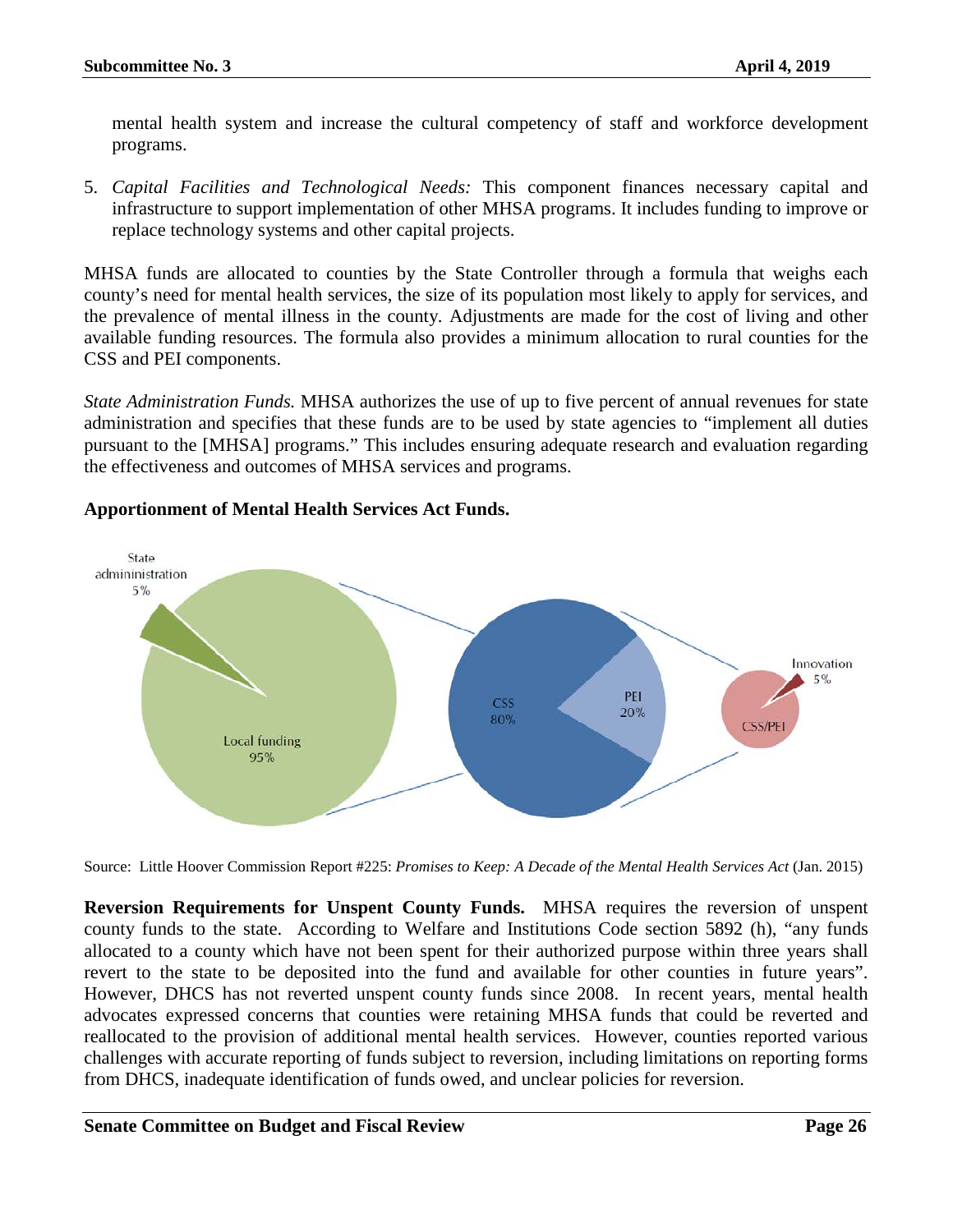**2017 Budget Act Implemented Transparency Requirements for MHSA Reversion.** In an effort to address the concerns from stakeholders and counties regarding the MHSA reversion process, the Legislature adopted several reforms in trailer bill language as part of the 2017 Budget Act. AB 114 (Committee on Budget), Chapter 38, Statutes of 2017, implemented the following changes:

- 1. Holds counties harmless for reversion prior to 2017-18, with funds reallocated to the counties of origin for the originally allocated purposes (e.g. prevention and early intervention, or innovative programs).
- 2. By July 1, 2018, requires DHCS and counties to report on the amounts owed prior to 2017-18 and requires counties to submit a plan to spend these funds by July 1, 2020.
- 3. Extends reversion period from three to five years for small counties (population under 200,000).
- 4. Requires DHCS to annually post by each October 1, the amount of each county's funds subject to reversion and when the funds will revert.
- 5. After July 1, 2017, requires reverted funds be reallocated to other counties for the purposes originally allocated (e.g. prevention and early intervention, or innovative programs).
- 6. Upon approval of an innovation plan by the Mental Health Services Oversight and Accountability Commission, allows funds allocated for innovative programs to re-start the three year period, after which the funds would be subject to reversion (five year period for small counties).

AB 114 provided clarity regarding counties' treatment of funds previously subject to reversion, provided timelines for DHCS to report annually to counties and the public regarding MHSA funds subject to reversion, and ensured MHSA funds allocated to each of the expenditure components required by the act (CSS, PEI, and Innovation) remain allocated to those components after reversion to other counties. In its October 2018 report on funds subject to reversion as of July 1, 2017, DHCS identified a total of \$391 million subject to reversion that was deemed reverted and reallocated to the expenditure components to which it was first allocated. Of this amount, \$5.1 million was allocated for CSS, \$128.2 million for PEI, \$187.5 million for Innovation, \$27 million for Workforce Education and Training, and \$43.2 million for Capital Facilities and Technological Needs.

**State Audit of MHSA Oversight by DHCS and MHSOAC.** In response to similar concerns that prompted the Legislature to adopt the reforms contained in AB 114, the Joint Legislative Audit Committee requested the State Auditor to review the funding and oversight of the MHSA by DHCS and MHSOAC. After review of both entities and a sample of three county mental health programs (Alameda, Riverside, and San Diego), the Auditor released Report 2017-117: "*Mental Health Services Act: The State Could Better Ensure the Effective Use of Mental Health Services Act Funding"*, which made the following findings and recommendations: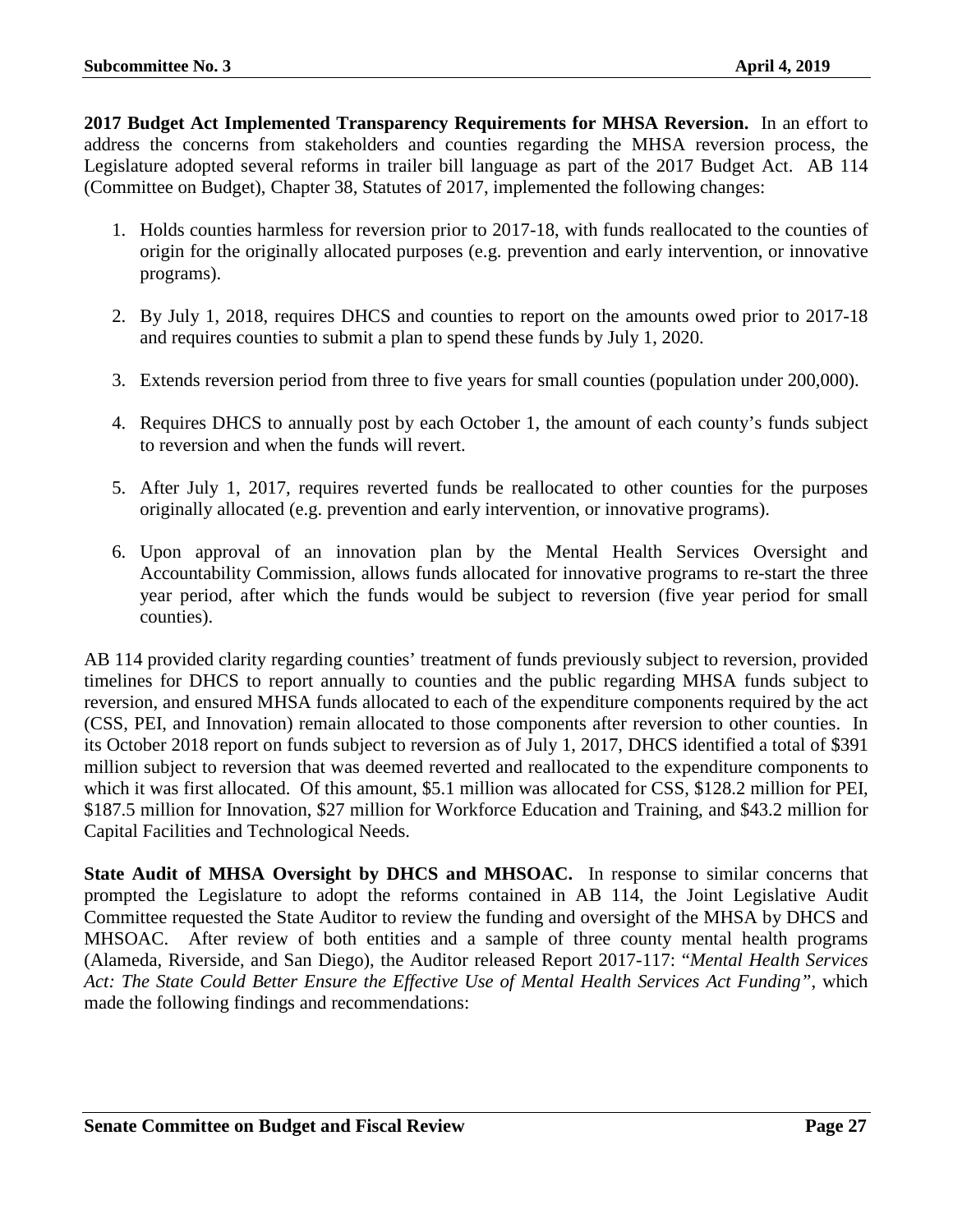# **DHCS Findings**

1. DHCS has not developed a process to recover unspent MHSA funds subject to reversion, with counties accumulating a total of \$231 million unspent funds as of 2015-16.

*Auditor Recommendation:* DHCS should develop a MHSA fiscal reversion process.

2. DHCS has not provided guidance to counties regarding proper expenditures of interest earned on MHSA funds on deposit, with counties accumulating a total of \$81 million in unspent interest as of 2015-16.

*Auditor Recommendation:* DHCS should clarify that interest on MHSA funds is subject to the same reversion requirements as the MHSA funds counties receive.

3. DHCS has not established a formal process to govern how much of a county's MHSA funds may be held in reserve, with counties holding a total of \$535 million in reserve, or 47 percent of total prior-year CSS funds, as of 2015-16.

*Auditor Recommendation:* DHCS should establish and enforce an MHSA reserve level that allows county programs to maintain sufficient funds for providing mental health services during times of economic hardship, but does not result in holding reserves that are excessive. Under a conservative approach, the level could be set at 33 percent of prior year CSS expenditures, which is equal to the highest one-year decline in CSS allocations since 2007-08.

4. DHCS has not analyzed or accounted for a \$225 million fund balance that existed in the Mental Health Services Fund when it was transferred from the former Department of Mental Health in 2012.

*Auditor Recommendation:* DHCS should complete its analysis of the \$225 million fund balance by May 1, 2018, and allocate unspent funds to counties accordingly. DHCS should also regularly scrutinize the fund to determine reasons for any excess fund balances.

5. DHCS has made minimal efforts to ensure county mental health programs submit their required annual reports on time, hampering DHCS' ability to calculate MHSA reversion amounts and properly oversee MHSA spending.

*Auditor Recommendation:* DHCS should publish its proposed fiscal regulations, which will include provisions governing the annual report process, by June 2018 and subsequently implement a process that will enable it to withhold MHSA funds from counties that fail to submit reports on time.

6. DHCS has been slow to implement oversight of counties' MHSA spending and programs. Although DHCS developed an MHSA fiscal audit process in 2014, it has limited the audits' usefulness because it focused its reviews on data and processes contained in its Short-Doyle Medi-Cal cost reports, which are at least seven years old.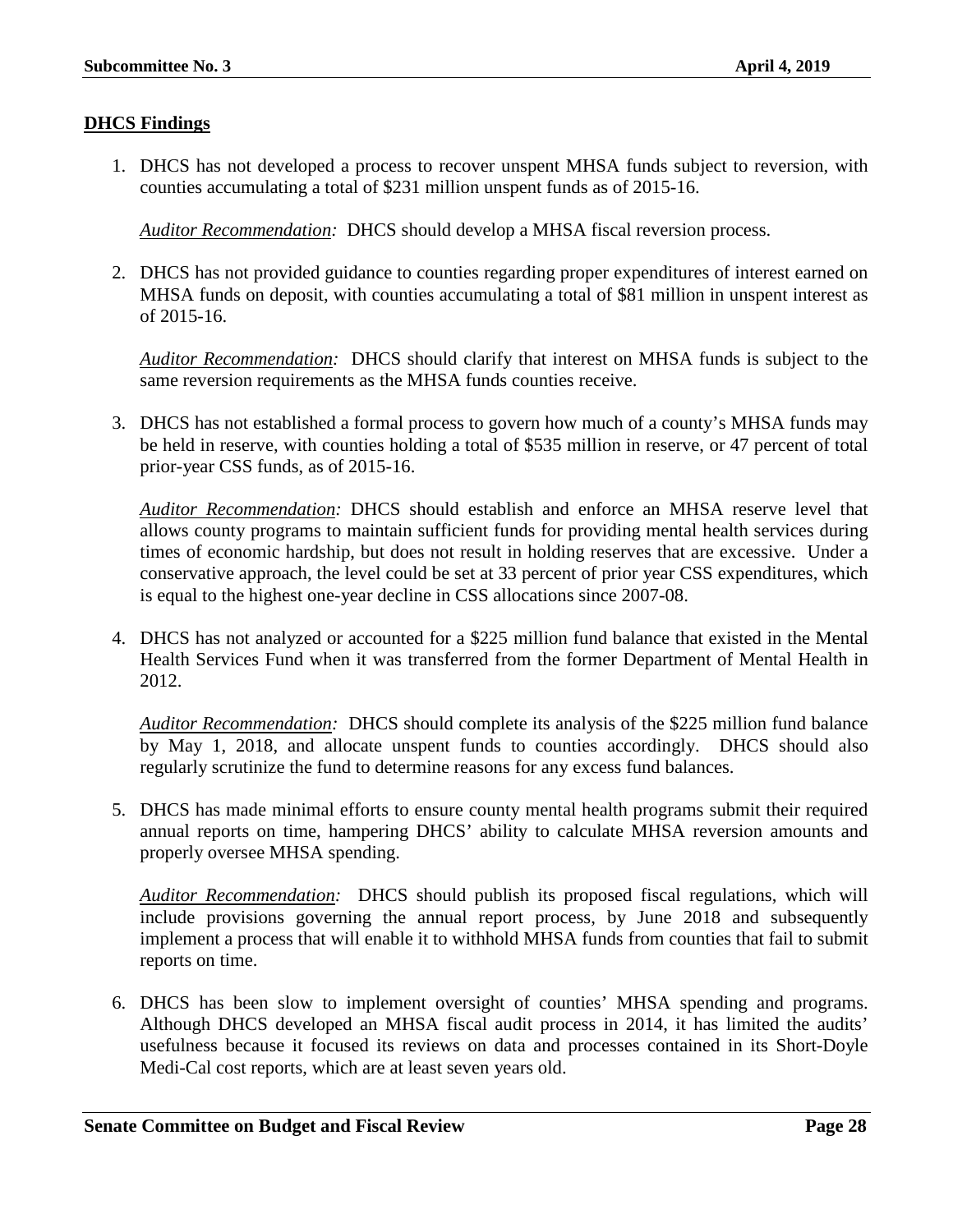*Auditor Recommendation:* DHCS should publish its proposed fiscal regulations, which will include provisions governing the fiscal audit process, by June 2018 and subsequently develop and implement an MHSA fiscal audit process, independent of Short-Doyle Medi-Cal reviews, to review revenues and expenditures for the most recent fiscal year.

7. DHCS has not developed regulations to establish an appeals process for county mental health programs to challenge findings. DHCS has also not implemented a program review process to evaluate the effectiveness of counties' MHSA projects.

*Auditor Recommendation:* DHCS should establish a process for conducting comprehensive program reviews and begin conducting those reviews by July 2018.

# **MHSOAC Findings**

8. MHSOAC has not provided clear guidance to counties regarding the Innovation plan approval process, which may have contributed to local mental health agencies holding unspent Innovation funds of \$146 million as of 2015-16.

*Auditor Recommendation:* MHSOAC should continue its efforts to help county mental health programs understand the types of Innovation projects that commissioners believe are appropriate. These efforts should include engagement and dialogue with county mental health programs through events and forums about the types of innovative approaches that would meet the requirements of the MHSA. MHSOAC should use meetings of its Innovation subcommittee or a similar mechanism to evaluate progress of its efforts to reduce unspent Innovation funds and the need for continued engagement and dialogue with county mental health programs.

9. MHSOAC has required county mental health programs to submit annual reports for PEI programs beginning December 2017, as required by legislation approved in 2013, but has not completed an internal process for reviewing and analyzing these reports to ensure submission of timely and reliable data.

*Auditor Recommendation:* MHSOAC should finalize its review processes for reviewing and analyzing PEI program status reports no later than July 2018. MHSOAC should also continue its efforts to launch data tools to track county mental health programs' funding, services, and outcomes.

10. MHSOAC has not developed metrics to evaluate the outcome of triage grants approved by the Legislature and designed to expand the number of mental health personnel available at emergency rooms, jails, homeless shelters, and clinics.

*Auditor Recommendation:* MHSOAC should require county mental health programs to uniformly report data on their use of triage grants and establish statewide metrics to evaluate the impact of triage grants by July 2018.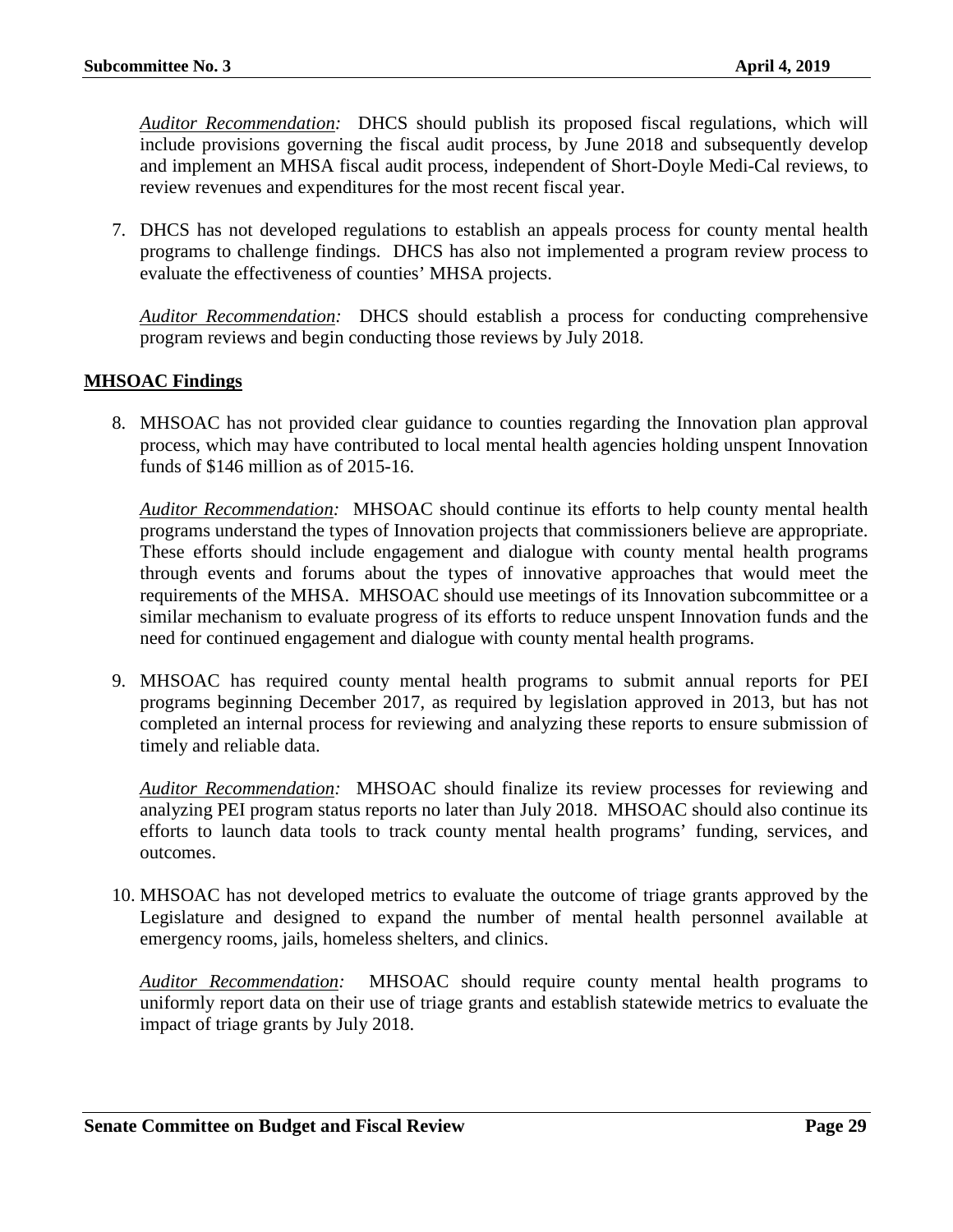**DHCS Response to Audit Findings and Recommendations.** DHCS indicated that it agreed with most of the findings and recommendations contained in the audit. According to DHCS, in response to the provisions of AB 114, it released Mental Health/Substance Use Disorders (MHSUDS) Information Notice 17-059, which provides guidance to county mental health programs regarding the treatment of funds subject to reversion prior to July 1, 2017. This guidance includes information regarding how it would determine funds subject to reversion for each MHSA component including the disposition of earned interest, consequences for failure to submit timely annual reports, the appeals process for determinations of funds subject to reversion by fiscal year, and requirements for counties to prepare plans to spend these funds.

On March 22, 2019, DHCS released a notice of proposed rulemaking DHCS-16-009, promulgating fiscal regulations for the prospective oversight of MHSA funds subject to reversion after July 1, 2018. According to DHCS, the purpose of the regulations is to provide a clear framework for MHSA recipients to allocate, transfer, expend, and report the use of MHSA funds, and to establish rules and processes for reversion of funds. The regulations provide definitions of key fiscal terminology, address allocation and expenditure requirements of MHSA funds including investment gains, transfer of MHSA funds from the CSS account, funding and transfers from the prudent reserve, maintenance of records for such transactions, reversion of unspent MHSA funds, and an appeals process. The 45 day comment period for the regulations will expire in May 2019.

DHCS indicates its MHSUDS Information Notice 17-059, its pending fiscal regulations, and its withholding process with the Controller address the following recommendations:

Recommendation 1: Develop a fiscal reversion process Recommendation 2: Clarify the treatment of earned interest Recommendation 3: Establish an appropriate reserve level Recommendation 5: Process for withholding MHSA funds for failure to submit timely reports

While DHCS agreed with the need to establish an appropriate reserve level (Recommendation 3), DHCS disagreed with the Auditor's recommended reserve level of no more than 33 percent. However, SB 192 (Beall), Chapter 328, Statutes of 2018, approved by the Governor in September 2018, sets the prudent reserve level at no more than 33 percent.

In response to Recommendation 4 (Analyze \$225 million Mental Health Services Fund balance), DHCS reports it has identified the \$225 million 2004 Mental Health Services Fund balance as an appropriation amount, rather than unexpended MHSA revenues, and no funds are available to distribute to counties.

DHCS disagrees with Recommendation 6 (Develop MHSA fiscal audit process independent of Short-Doyle Medi-Cal reviews). DHCS believes it cannot conduct a separate audit of MHSA expenditures without Short-Doyle cost report audits because, if the amount of available federal financial participation is unknown, the amount of non-federal expenditures for which MHSA funds would be required would also be unknown. However, DHCS indicates it is updating its fiscal audit and program oversight activities through regulations that are expected to be submitted in 2019.

In response to Recommendation 7 (Establish process for comprehensive program reviews), the 2018 Budget Act included four staff to begin conducting onsite program reviews beginning September 2018.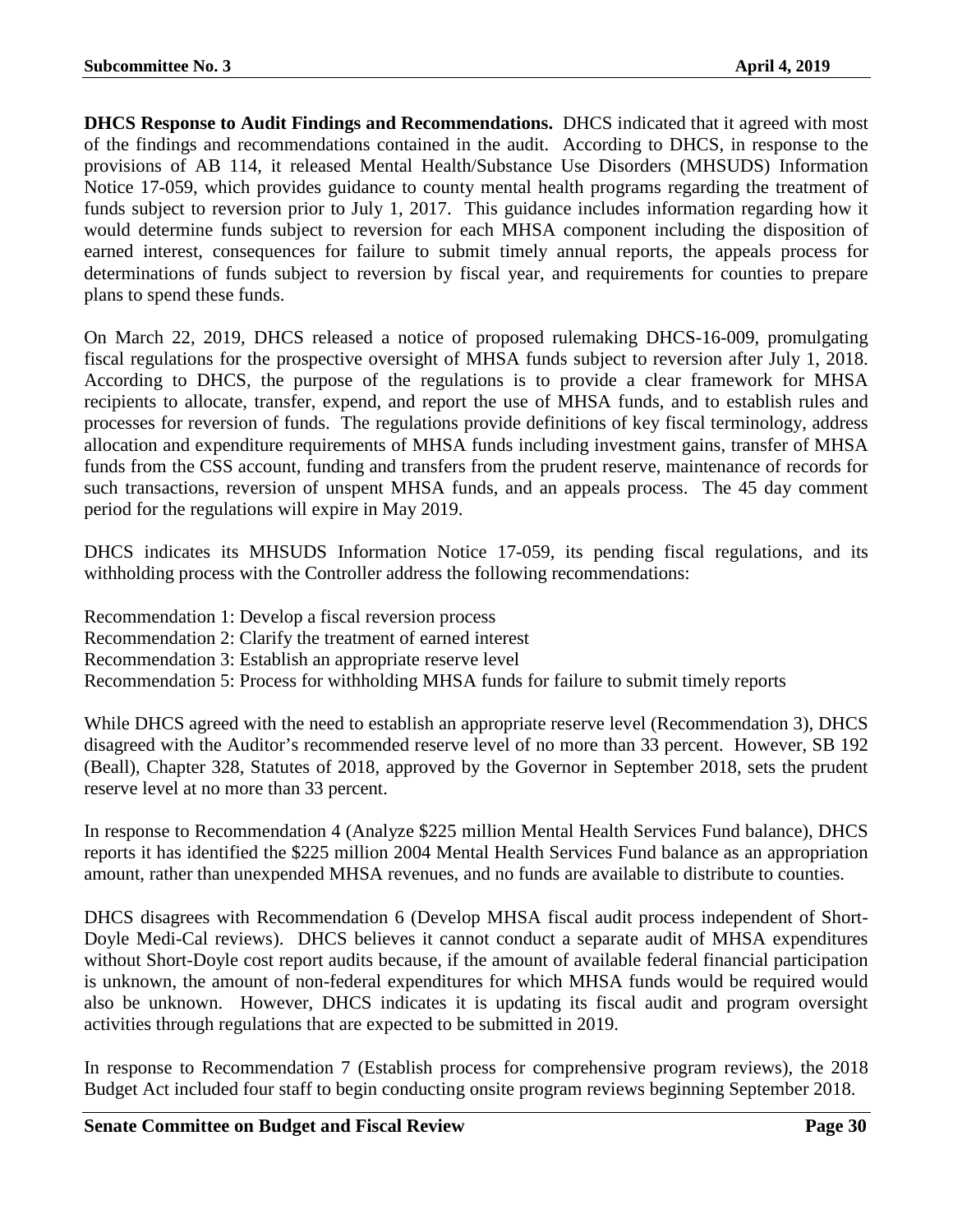**MHSOAC Response to Audit Findings and Recommendations.** MHSOAC indicates it agrees with all of the findings and recommendations contained in the audit. In response to Recommendation 8 (Engagement and education to improve counties' Innovation plans), MHSOAC indicates it is committed to an ongoing process of engagement with county agencies and stakeholders to improve awareness of Innovative project proposals, approvals, and evaluation results. The 2018 Budget Act included resources for MHSOAC to hire a private contractor to assist counties in developing Innovation plans, with particular emphasis on diversion programs for individuals referred to a State Hospital as incompetent to stand trial.

In response to Recommendation 9 (Develop review process for PEI services), MHSOAC indicates it is providing support to a statewide learning community, which began meeting in March 2018, and will focus on policies, procedures, and strategies for counties to gather, report, and evaluate data collected to meet the PEI annual reporting requirements.

In response to Recommendation 10 (Statewide evaluation of triage grants), MHSOAC indicates it authorized \$10 million in January 2018 to contract with a third party to perform statewide evaluations of the triage grants.

**MHSOAC Fiscal Reporting Tool.** According to MHSOAC, in 2015 the commission's Financial Oversight Committee requested staff to explore options for providing regular, descriptive information to the public about county MHSA expenditures, revenues, and unspent funds, and authorized staff to negotiate contracts to develop a series of web applications and tools to inventory and display key fiscal information. MHSOAC recently released its Fiscal Reporting Tool, which is based on county annual revenue and expenditure reports (ARER) submitted by the counties to DHCS and publicly reported. However, MHSOAC indicates DHCS has recalculated certain categories of funding certified by counties in ARERs in its estimate of funds subject to reversion, resulting in discrepancies between the fiscal reporting tool and DHCS fiscal reporting.

**Questions About Oversight of MHSA Expenditures and Program Outcomes Persist.** While DHCS, MHSOAC and county mental health programs are making progress on providing additional transparency regarding MHSA expenditures and programs, there are still areas of concern for the oversight of MHSA expenditures and program outcomes. While the Auditor's recommendations focused primarily on MHSA funds subject to reversion and recommended levels of prudent reserves, the audit highlights that the 59 mental health agencies had a total ending MHSA balance of more than \$2.5 billion, which includes amounts subject to reversion, as well as funding that may be retained within the three year reversion period. Many counties may not be spending MHSA revenues until the second or third year after receipt. While the three year reversion period was meant to encourage expenditures of funds within a reasonable timeframe, it is unclear the extent to which counties are utilizing the three year reversion period as an additional source of fund reserves.

In addition to concerns about these additional fund balances, the timeliness of DHCS' oversight of the broader community mental health system also raises questions. In particular, DHCS indicates that auditing of Short-Doyle Medi-Cal cost reports are often several years in arrears. For this reason, according to DHCS, auditing of more recent MHSA expenditures is not possible. DHCS also indicates that, in addition to certain counties failing to submit required annual reports for MHSA expenditures,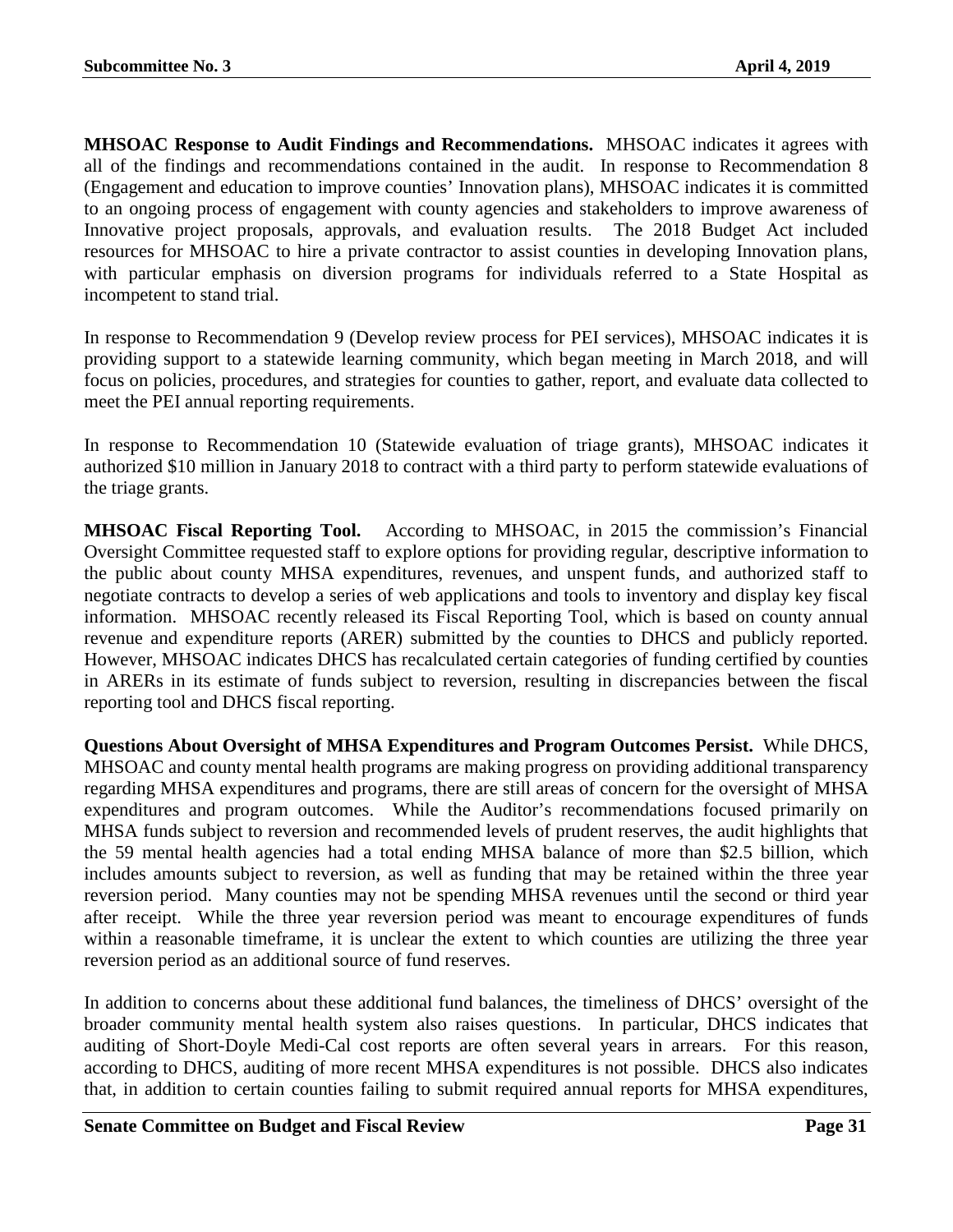some have failed to submit Short-Doyle Medi-Cal cost reports in a timely manner, as well. While DHCS indicates that adjustments resulting from cost report auditing is exempt from federal claiming time limits, and therefore no federal funding is at risk from the lack of timely cost report submission, the Legislature may wish to consider whether this extended reconciliation period is permissive of robust fiscal oversight of both MHSA funding and the broader community mental health system.

**DHCS Requests Resources to Manage its MHSA Responsibilities.** DHCS requests 13 positions and Mental Health Services Fund expenditure authority of \$1.9 million in 2019-20 and \$1.8 million annually thereafter to provide oversight and monitoring of the use of Mental Health Services Act funds, in response to a series of audits by the California State Auditor and hearings by the Little Hoover Commission. Funding for these positions would be partially offset by termination of a technical assistance and training contract with the California Institute for Behavioral Health Solutions (CIBHS) funded at \$4.1 million annually. According to DHCS, this funding is no longer necessary as counties may use local funding to contract with an entity for training and technical assistance to support local needs.

DHCS has responsibility for a range of fiscal and programmatic oversight activities of MHSA-funded programs, including developing and administering ARERs to identify county revenues and expenditures, implementation and triennial review of performance contracts with county mental health plans, referrals of critical performance issues from MHSOAC, and withholding funds and requirements for corrective action plans for county non-compliance with applicable laws and regulations. The requested resources would fund the following activities:

Fiscal Oversight – Three positions

• **One Health Program Specialist I** position, **one Associate Governmental Program Analyst**, and **one Information Technology Associate** would be responsible for reviewing ARERs to determine compliance with applicable laws and regulations, monitoring county program expenditures, providing technical assistance to counties in preparing ARERs, calculating reversion for each MHSA component, communicating with counties regarding reversion, and developing and maintaining databases and fiscal web pages for stakeholder transparency.

# Program Oversight – Four positions

• **Two Health Program Specialist I** positions and **two Associate Governmental Program Analysts** would evaluate Three-Year Program and Expenditure Plan or Annual Updates with ARERs prior to each county site review, develop county findings reports with narrative summary of non-compliance findings from on-site reviews, determine if county correction plans are sufficient, identify and participate in performance improvement projects, and monitor ongoing quality improvement.

Policy Development – Five positions

• **One Staff Services Manager I** position, **two Health Program Specialist I** positions and **two Associate Governmental Program Analysts** would update existing fiscal, program, and evaluation policy for each of the five components of the MHSA, develop policies for new requirements or processes necessary due to changes in statute or regulation, or based on findings identified through program oversight reviews.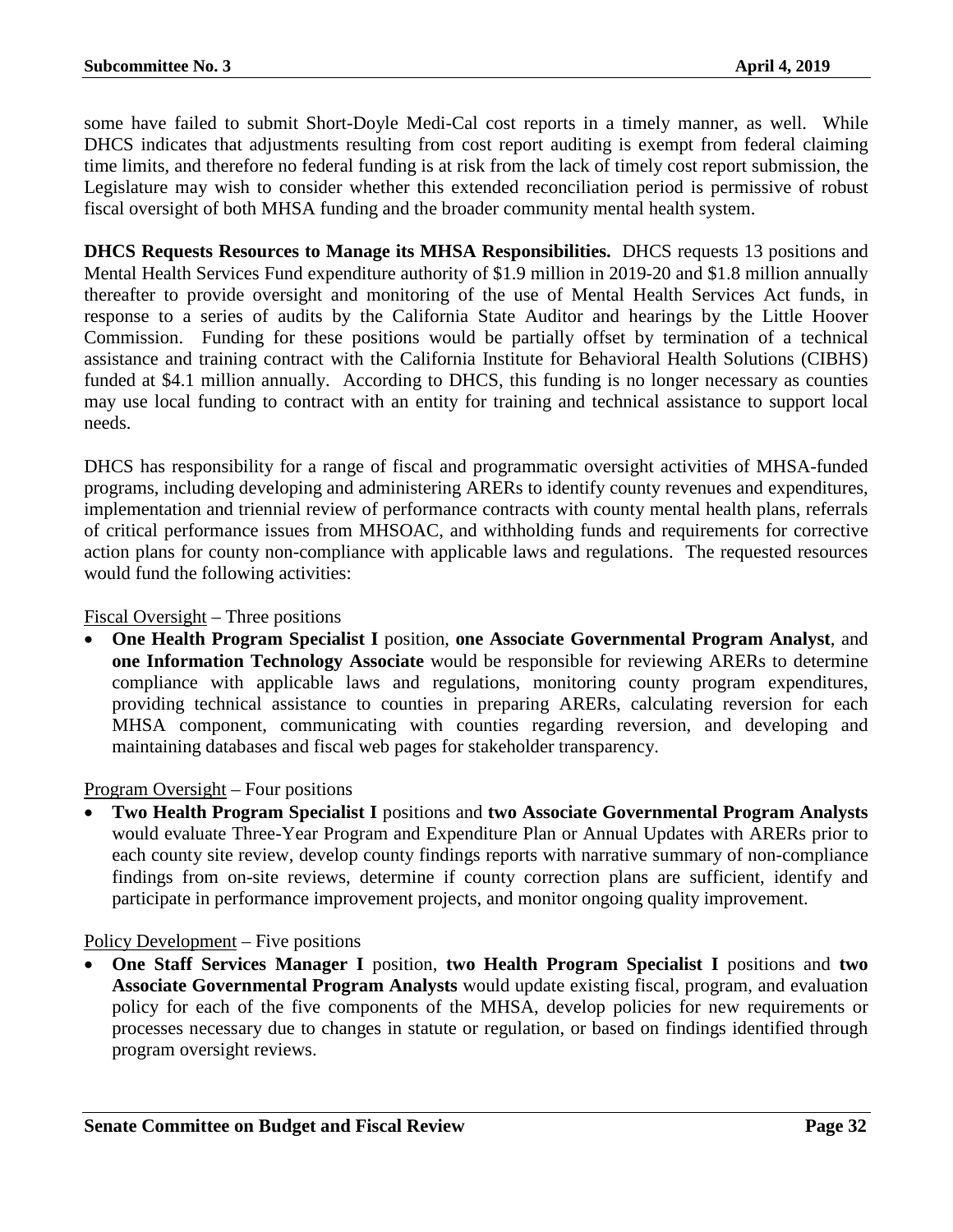DHCS also requests conversion of limited-term resources equivalent to **one Staff Services Manager II** to permanent. This position would oversee and manage the MHSA fiscal and program oversight activities of the requested staff positions.

**Subcommittee Staff Comment and Recommendation—Hold Open.** Subcommittee staff recommends holding this item open to allow continued discussions in advance of the May Revision.

**Questions.** The subcommittee has requested DHCS and MHSOAC to respond to the following:

- 1. DHCS: Please provide a brief overview of the request for positions and resources for MHSA Oversight and Policy Development.
- 2. DHCS: Please describe the activities performed by CIBHS under the training and technical assistance contract proposed for termination. What funding would DHCS expect counties to provide to contract with their own vendor for this purpose?
- 3. DHCS: Please provide a brief overview of the fiscal regulations for MHSA funding released on March 22, 2019. How will these regulations improve transparency and accountability for MHSA funds provided to counties?
- 4. MHSOAC: Please describe the fiscal reporting tool developed by the commission and the challenges posed by the recalculation of ARER amounts by DHCS.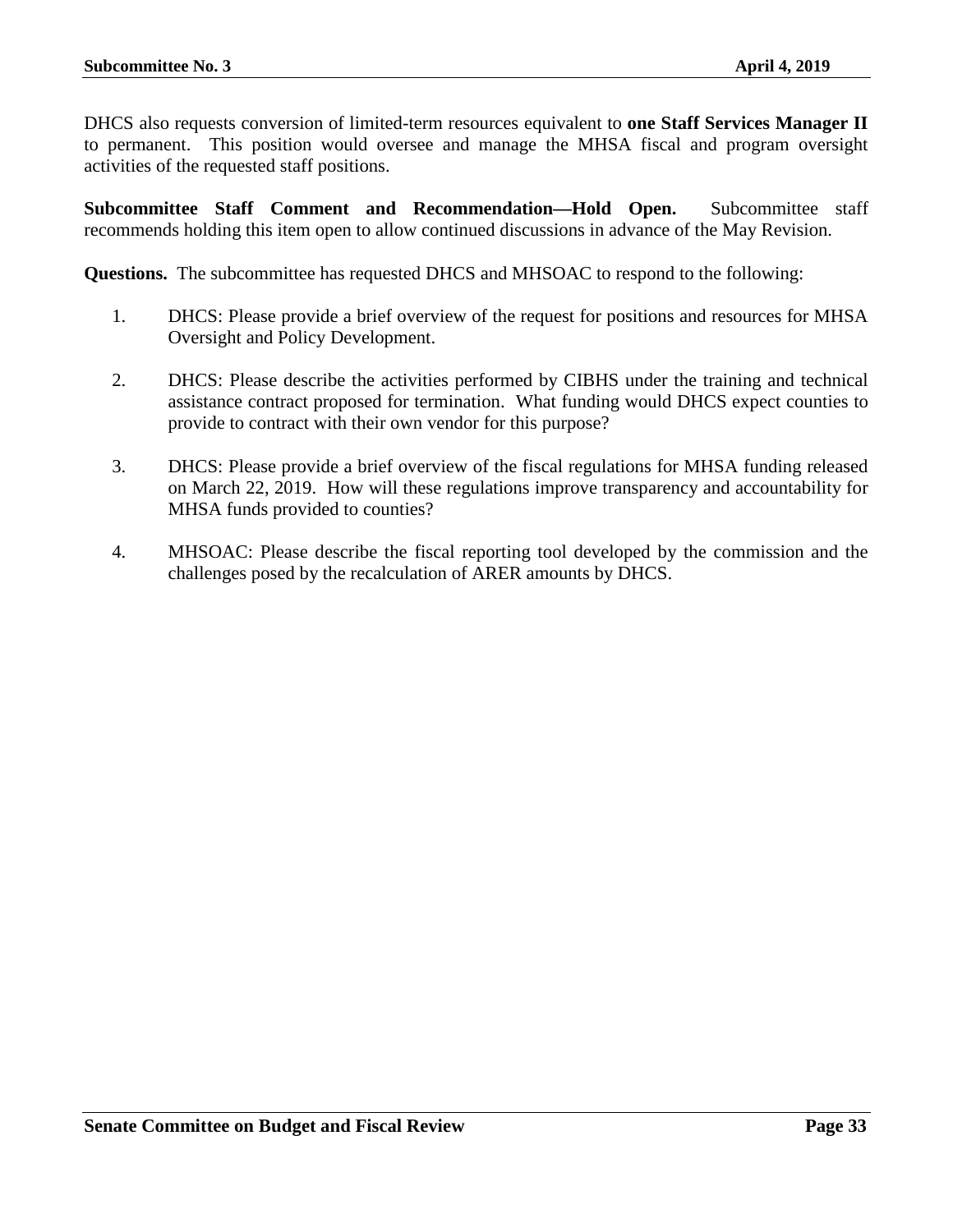# <span id="page-33-0"></span>**Issue 2: Early Psychosis Research and Treatment**

**Budget Issue.** DHCS requests General Fund expenditure authority of \$25 million in 2019-20. If approved, these resources would allow DHCS to provide grants to county mental health plans, nonprofit organizations, behavioral health providers, or academic institutions to identify and support appropriate interventions for California youth experiencing signs of early psychosis.

| <b>Program Funding Request Summary</b>   |              |     |  |  |  |
|------------------------------------------|--------------|-----|--|--|--|
| 2019-20<br>2020-21<br><b>Fund Source</b> |              |     |  |  |  |
| $0001$ – General Fund                    | \$25,000,000 |     |  |  |  |
| <b>Total Funding Request:</b>            | \$25,000,000 | -ת. |  |  |  |
| <b>Total Requested Positions:</b>        | $0.0\,$      | 0.0 |  |  |  |

**Background.** According to the National Institute of Mental Health, psychosis describes a condition that affects the mind, where there has been some loss of contact with reality, or a psychotic episode. During a period of psychosis, a person's thoughts and perceptions are disturbed and the individual may have difficulty understanding what is real and what is not. Symptoms of psychosis may include delusions (false beliefs) and hallucinations (seeing or hearing things that others do not see or hear). Other symptoms include incoherent or nonsense speech, and behavior that is inappropriate for the situation. A person in a psychotic episode may also experience depression, anxiety, sleep problems, social withdrawal, lack of motivation, and difficulty functioning overall. Psychosis often begins when a person is in their late teens to mid-twenties. Three out of 100 people will experience psychosis at some time in their lives and about 100,000 adolescents and young adults nationwide experience their first episode of psychosis each year. According to the National Association of Mental Illness, several factors may contribute to psychosis, including genetics, trauma, substance use, physical illness or injury, or mental health conditions such as schizophrenia, schizoaffective disorder, bipolar disorder, or depression.

The average delay between the onset of symptoms and diagnosis and treatment of psychosis is 18.5 months. Clinical research suggests that early intervention at the first signs of psychosis results in better treatment outcomes. According to DHCS, there are emerging evidence-based strategies to identify, diagnose, and treat individuals with early signs of serious mental illness, including psychotic symptoms and behaviors. Some of these interventions include cognitive and behavioral psychotherapy, low doses of antipsychotic medications, family education and support, educational and vocational rehabilitation and coordinated case management.

DHCS requests one-time General Fund expenditure authority of \$25 million in 2019-20 to provide grants to support projects that demonstrate innovative approaches to detect and intervene when young people have had, or are at risk of, psychosis. If approved, DHCS would seek competitive applications from entities, including but not limited to, county mental health plans, nonprofit organizations, behavioral health providers, or academic institutions to identify and support appropriate interventions for California youth experiencing the signs of early psychosis. The grants would not be allowed to supplant existing financial or resource commitments by a county or county mental health plan. Successful applicants may be required to provide a matching contribution to access larger grant awards over \$1 million. The requested resources include up to \$1 million for administrative resources for implementation of the program.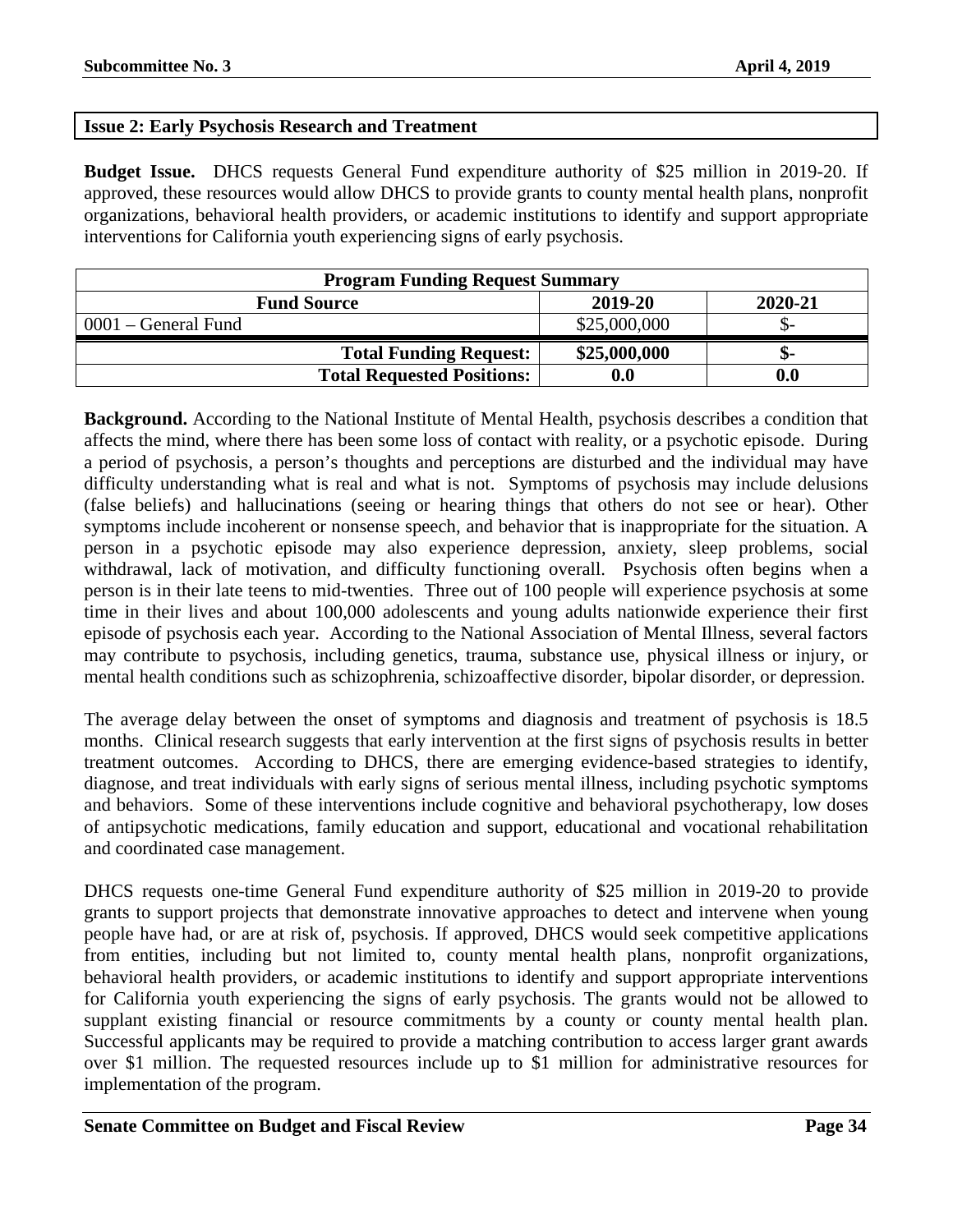**MHSOAC Early Psychosis Intervention Plus Program.** AB 1315 (Mullin), Chapter 414, Statutes of 2017, established the Early Psychosis Intervention Plus (EPI Plus) Program at MHSOAC. The bill established an advisory committee to the commission to: 1) provide advice and guidance on approaches to early psychosis and mood disorder detection and intervention programs from an evidence-based perspective, 2) review and make recommendations on funding awards for early psychosis and mood disorder detection and intervention programs, 3) assist and advise on evaluation of the programs, 4) recommend a core set of standardized clinical and outcome measures programs would be required to collect, and 5) inform funded programs about opportunities to participate in clinical research studies. The bill established the Early Psychosis and Mood Disorder Detection and Intervention Fund to collect private or federal funding, but prohibited allocation of General Fund for this purpose. Once \$500,000 is deposited in the fund, MHSOAC is authorized to develop a competitive grant program for counties to accomplish the following goals:

- Expanding the provision of high-quality, evidence based early psychosis and mood disorder detection and intervention services in the state.
- Improving access to effective services for transition-aged youth and young adults at high risk for, or experiencing, psychotic symptoms.
- Measuring more comprehensively and effectively, programmatic effectiveness and enrolled client outcomes of programs receiving awards.
- Improving client experience in accessing services and in working toward recovery and wellness.
- Increasing participation in school attendance, social interactions, personal bonding relationships, and active rehabilitation.
- Reducing unnecessary hospitalizations and inpatient days by using community-based services and improving access to timely assistance to early psychosis and mood disorder detection and intervention services.
- Expanding the use of innovative technologies for mental health information feedback, including technologies for treatment and symptom monitoring.
- Providing local communities with increased financial resources to leverage additional public and private funding sources.

The funding requires counties to provide a contribution of local funds and may not supplant existing county funding for these purposes. MHSOAC is also authorized to set aside up to 10 percent of the funding for clinical research studies.

**Subcommittee Staff Comment and Recommendation—Hold Open.** Subcommittee staff recommends holding this item open to allow continued discussions in advance of the May Revision.

**Questions.** The subcommittee has requested DHCS and MHSOAC to respond to the following:

- 1. DHCS: Please provide a brief overview of this proposal.
- 2. MHSOAC: Please provide a status update on the EPI Plus program, including establishment of an advisory committee and implementation of a selection process for grant awards upon receipt of sufficient funding.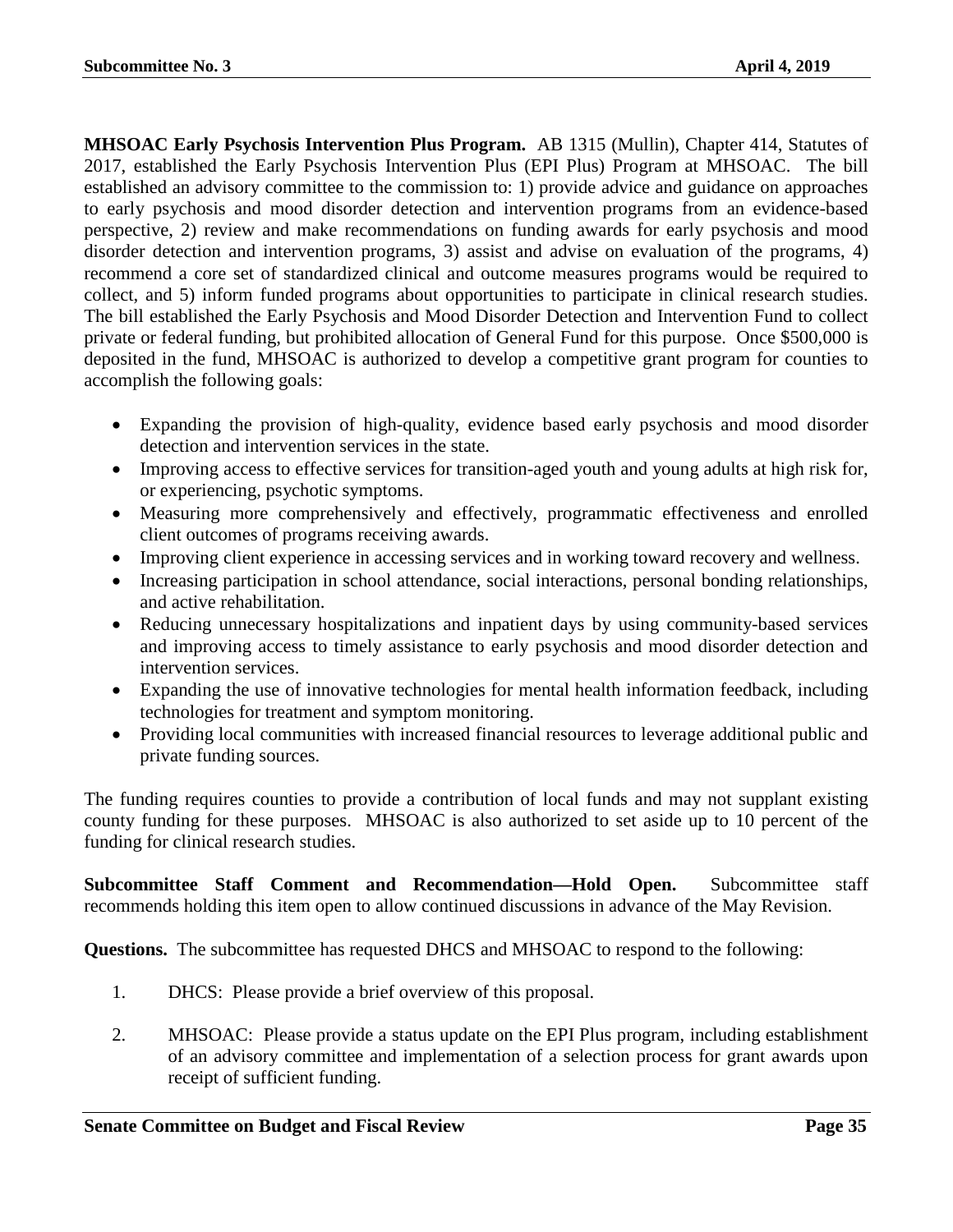# <span id="page-35-0"></span>**4560 MENTAL HEALTH SERVICES OVERSIGHT AND ACCOUNTABILITY COMMISSION**

#### <span id="page-35-1"></span>**Issue 1: Overview**

# **Mental Health Services Oversight & Accountability Commission –** *Three-Year Funding Summary (dollars in thousands)*



| Mental Health Svcs Oversight & Accountability Commission - Department Funding Summary |                              |                           |                            |
|---------------------------------------------------------------------------------------|------------------------------|---------------------------|----------------------------|
| <b>Fund Source</b>                                                                    | 2018-19<br><b>Budget Act</b> | 2018-19<br><b>Revised</b> | 2019-20<br><b>Proposed</b> |
| <b>General Fund</b>                                                                   | \$0                          | \$0                       | \$0                        |
| <b>Federal Funds</b>                                                                  | \$0                          | \$0                       | \$0                        |
| <b>Other Funds</b>                                                                    | \$58,566,000                 | \$59,566,000              | \$69,896,000               |
| <b>Total Department Funding:</b>                                                      | \$58,566,000                 | \$59,566,000              | \$69,896,000               |
| <b>Total Authorized Positions:</b>                                                    | 26.6                         | 26.6                      | 27.6                       |
| <b>Other Funds Detail:</b>                                                            |                              |                           |                            |
| <b>Reimbursements (0995)</b>                                                          | \$22,000,000                 | \$-                       | $\oint$ -                  |
| <b>Mental Health Services Fund (3085)</b>                                             | \$36,566,000                 | \$59,566,000              | \$36,567,000               |

**Mental Health Services Act (Proposition 63; 2004).** The Mental Health Services Act (MHSA) imposes a one percent income tax on personal income in excess of \$1 million. The purpose of the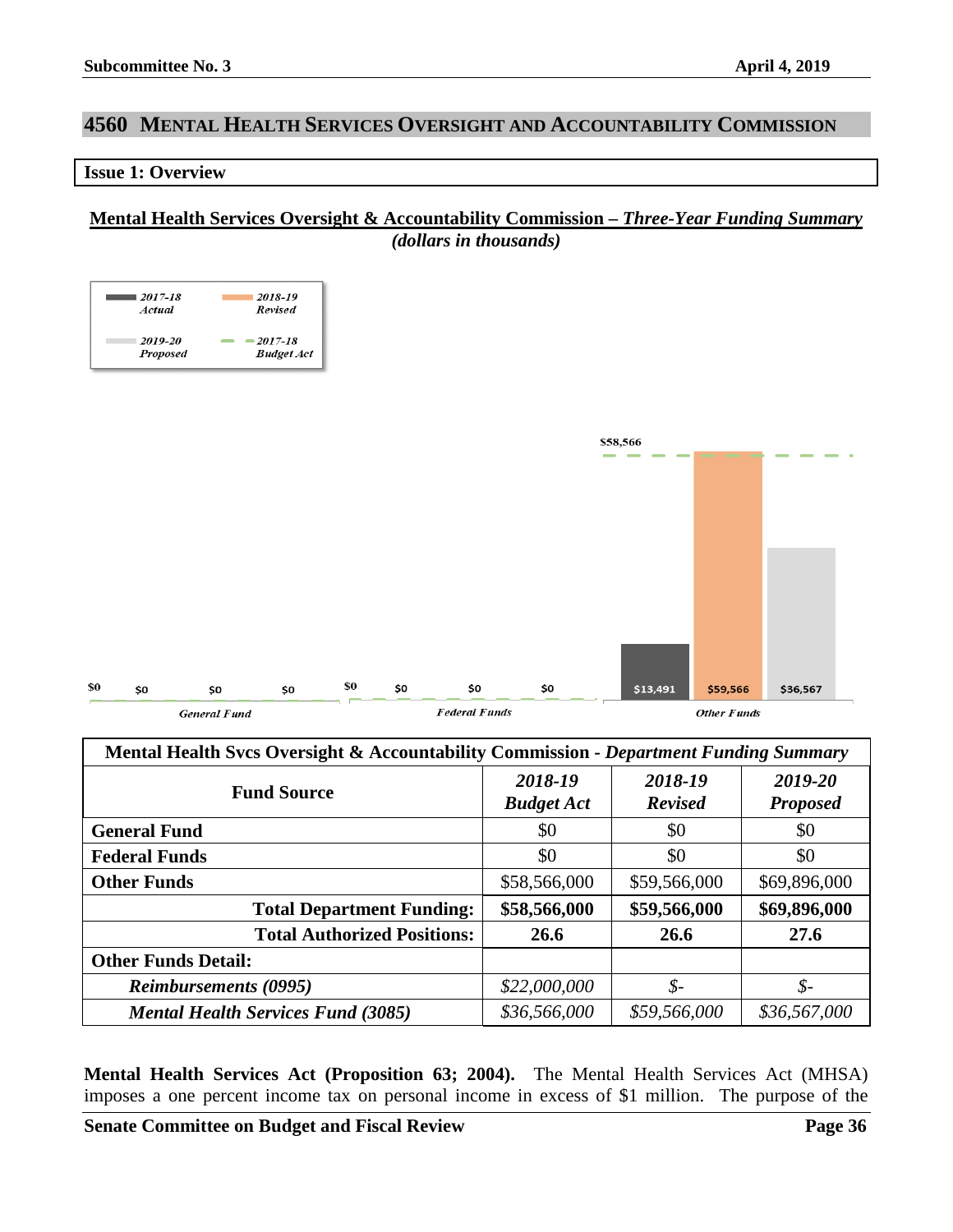MHSA is to expand mental health services to children, youth, adults, and older adults who have severe mental illnesses or severe mental health disorders and whose service needs are not being met through other funding sources (i.e., funds are to supplement and not supplant existing resources).

**Mental Health Services Oversight and Accountability Commission.** The Mental Health Services Oversight and Accountability Commission (MHSOAC) was established in 2005 and is composed of 16 voting members. These members include:

Elected Officials:

- Attorney General
- Superintendent of Public Instruction
- Senator selected by the President pro Tempore of the Senate
- Assemblymember selected by the Speaker of the Assembly

#### 12 members appointed by the Governor:

- Two persons with a severe mental illness
- A family member of an adult or senior with a severe mental illness
- A family member of a child who has or has had a severe mental illness
- A physician specializing in alcohol and drug treatment
- A mental health professional
- A county sheriff
- A superintendent of a school district
- A representative of a labor organization
- A representative of an employer with less than 500 employees
- A representative of an employer with more than 500 employees
- A representative of a health care services plan or insurer

In making appointments, the Governor shall seek individuals who have had personal or family experience with mental illness.

MHSOAC's responsibilities are as follows:

- **Review of MHSA Programs -** The MHSOAC oversees the MHSA funded programs and services through the counties' annual updates. Counties submit updates every year to reflect the status of programs and services in their counties.
- **Evaluations -** The MHSOAC has a statutory mandate to evaluate how MHSA funding has been used, what outcomes have resulted, and how to improve services and programs.
- **Research -** The MHSOAC supports collaborative research efforts to develop and implement improved tools and methods for program improvement and evaluation statewide.
- **Triage -** County triage personnel provide linkages and services to what may be the first mental health contact for someone in crisis. Crisis services are provided at shelters, jails, clinics and hospital emergency rooms to help link a person to appropriate services.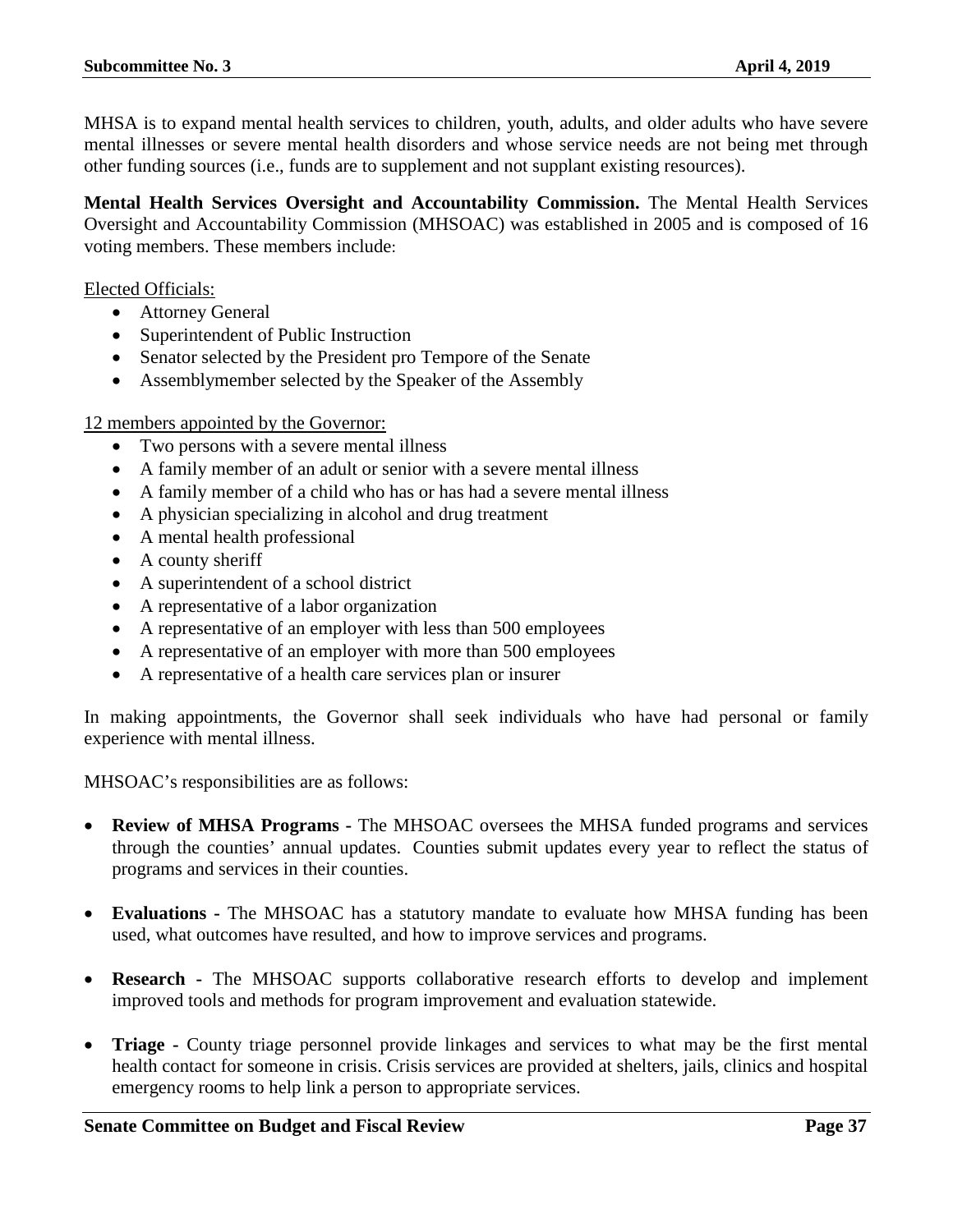- **Stakeholder Contracts -** Statewide stakeholder advocacy contracts are focused on supporting the mental health needs of consumers, children and transition aged youth, veterans, racial and ethnic minority communities and their families through education, advocacy, and outreach efforts.
- **Commission Projects -** The MHSOAC selects special project topics and under the direction of a subcommittee of commissioners, conducts research through discussion, review of academic literature, and interviews with those closely affected by the topic to formulate recommendations for administrative or legislative changes.
- **Technical Assistance & Training -** The MHSOAC offers technical assistance and training to counties, providers, clients and family members, and other stakeholders to support the goals of the MHSA and specific responsibilities of the commission, such as review of counties' MHSA-funded Innovative Program plans.

**Subcommittee Staff Comment and Recommendation—Hold Open.** Subcommittee staff recommends holding this item open to allow continued discussions in advance of the May Revision.

**Questions.** The subcommittee has requested MHSOAC to respond to the following:

1. Please provide a brief overview of MHSOAC's mission and programs.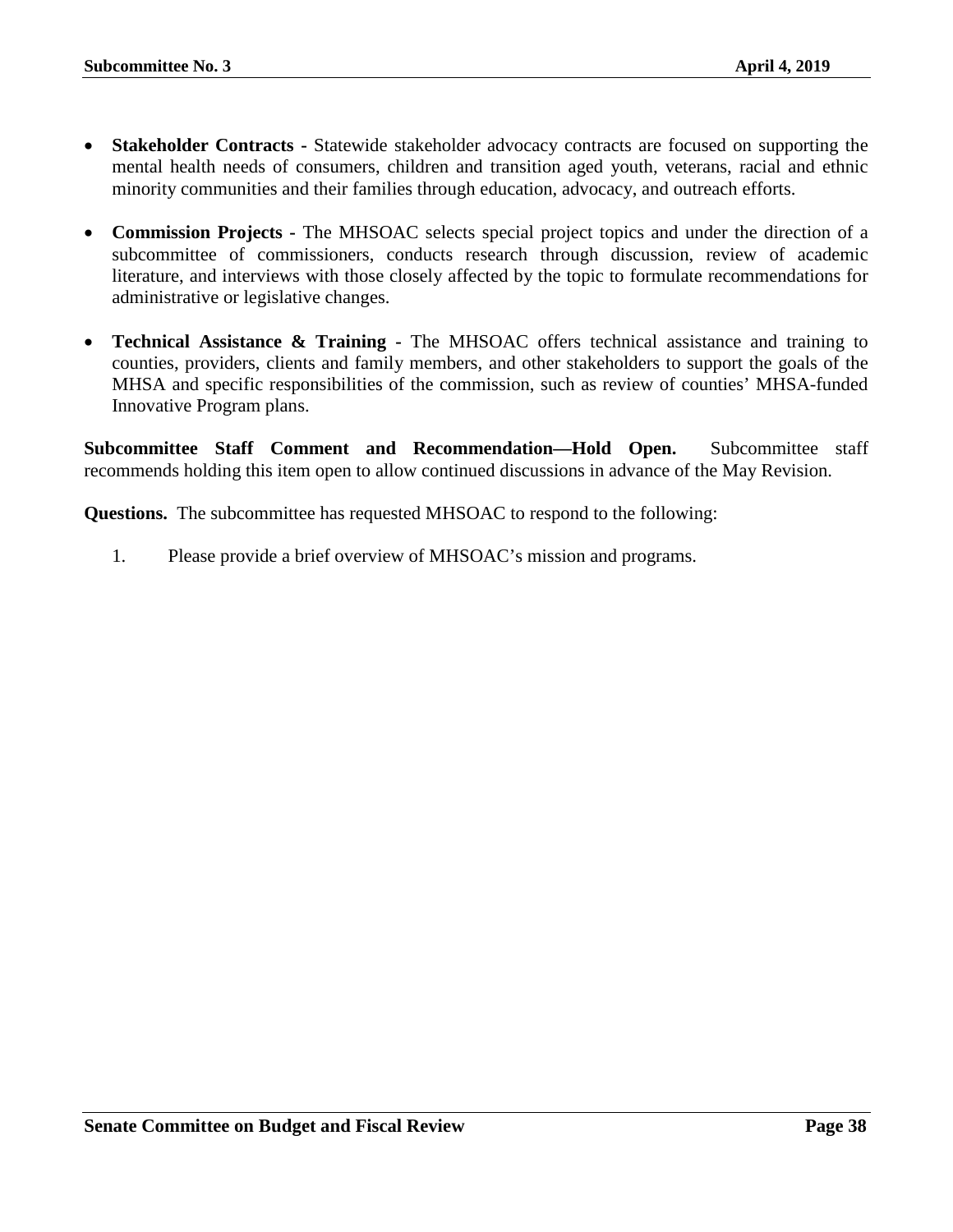# <span id="page-38-0"></span>**Issue 2: Transition Staff from Temporary to Permanent**

**Budget Issue.** MHSOAC requests one position funded by existing expenditure authority from the Mental Health Services Fund. If approved, this position authority would transition a temporary help position to permanent status.

| <b>Program Funding Request Summary</b> |         |              |  |
|----------------------------------------|---------|--------------|--|
| <b>Fund Source</b>                     | 2019-20 | $2020 - 21*$ |  |
| 3085 – Mental Health Services Fund     |         |              |  |
| <b>Total Funding Request:</b>          |         |              |  |
| <b>Total Requested Positions:</b>      |         |              |  |

\* Position ongoing after 2020-21.

**Background.** According to the Department of Finance, Section 31.00 of the annual Budget Act provides departments the authority to administratively establish and reclassify positions within an existing appropriation, subject to certain criteria. In particular, administratively establishing positions is generally reserved for circumstances that mandate additional, previously unanticipated current year workload. In July 2018, the Department of Finance released Budget Letter 18-16 to provide guidance to departments regarding establishment of position authority for positions funded through the temporary help blanket.

The temporary help blanket provides staffing flexibility to meet operational needs and allows a department to temporarily hire above its total authorized positions. However, frequently workload managed by positions supported by the temporary help blanket initially believed to be temporary becomes permanent. Budget Letter 18-16 instructed departments during the 2019-20 budget development process to work with Department of Finance to analyze the use of blanket positions for permanent workload and submit a net-zero BCP to establish any necessary authorized positions. In addition to providing more transparency, converting blanket positions to authorized positions allows departments to receive accurate funding for employee compensation and retirement adjustments, which is not provided for blanket positions.

According to MHSOAC, its temporary help blanket supports **one Staff Services Analyst** position that provides administrative support to commission members and staff for commission meetings. This employee's current duties include meeting logistics, meeting material preparation, committee meeting support, travel coordination, training coordination, and front desk reception. MHSOAC indicates these duties are ongoing and is requesting to transition this position from temporary to permanent status. MHSOAC would redirect \$78,000 from its existing operating expenses and equipment budget to fund the establishment of the requested position.

**Subcommittee Staff Comment and Recommendation—Hold Open.** Subcommittee staff recommends holding this item open to allow continued discussions in advance of the May Revision.

**Questions.** The subcommittee has requested MHSOAC to respond to the following:

1. Please provide a brief overview of this proposal.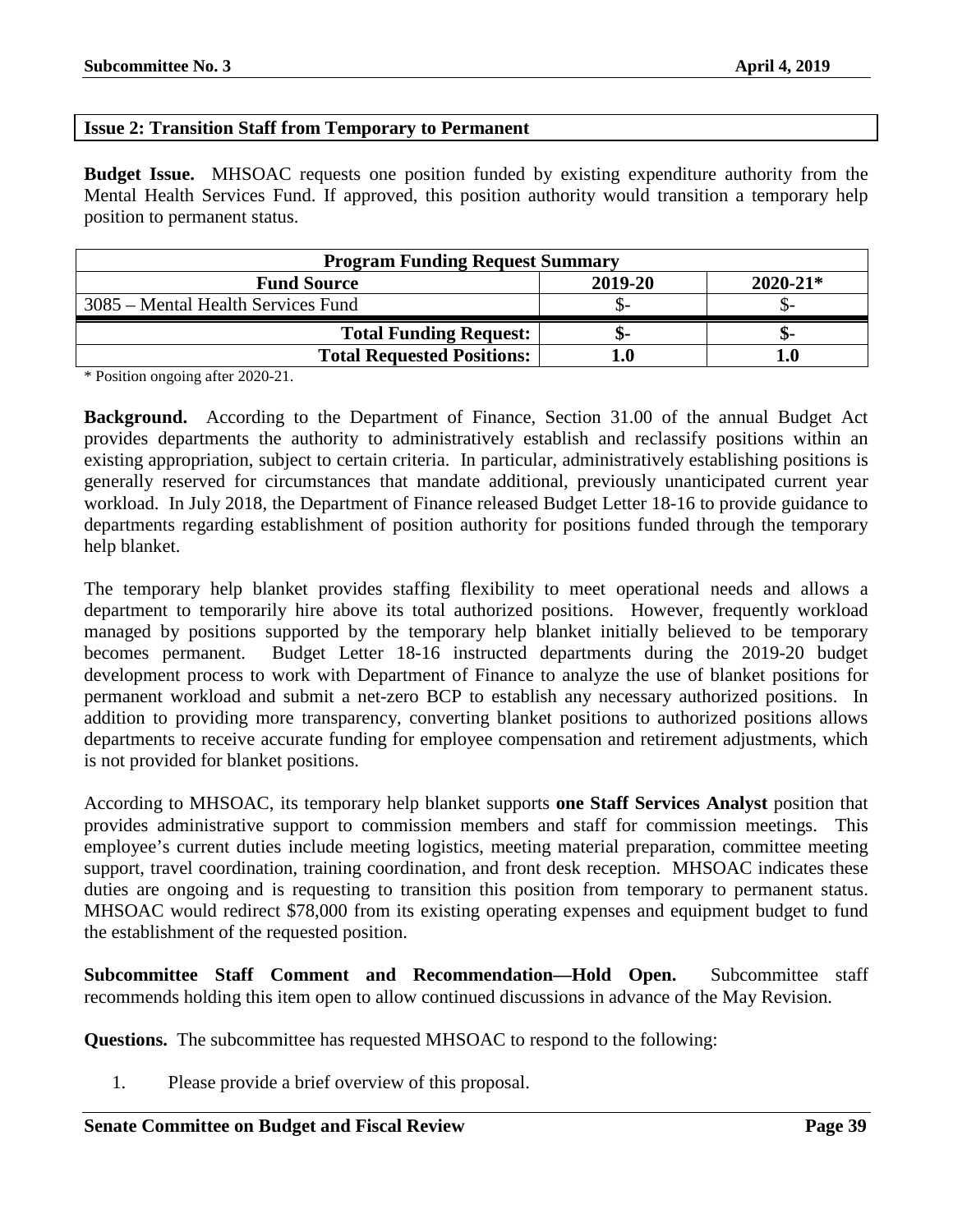# <span id="page-39-0"></span>**Issue 3: Investment in Mental Health Wellness Act Triage Grant Funding**

**Background.** The Investment in Mental Health Wellness Act of 2013 authorized Mental Health Service Fund expenditure authority of \$32 million annually to add 600 triage personnel in select rural, urban, and suburban regions. The 2016 Budget Act included an additional \$3 million to provide a complete continuum of crisis intervention services and supports for children age 21 and under and their families and caregivers. Triage personnel provide intensive case management and linkage to services for individuals with mental health disorders at various points of access. Targeted case management services may be provided face to face, by telephone, or by telehealth with the individual in need of assistance or his or her significant support person, and may be provided anywhere in the community. These service activities may include, but are not limited to: 1) communication, coordination, and referral; 2) monitoring service delivery to ensure the individual accesses and receives services; 3) monitoring the individual's progress; 4) providing placement service assistance and service plan development.

| <b>County</b> | <b>Funding</b> | <b>County</b>    | <b>Funding</b> |
|---------------|----------------|------------------|----------------|
| Alameda       | \$2,666,797    | Orange           | \$10,250,000   |
| <b>Butte</b>  | \$1,075,070    | Placer           | \$2,509,346    |
| Calaveras     | \$262,686      | <b>Riverside</b> | \$7,441,142    |
| Fresno        | \$3,073,100    | Sacramento       | \$4,474,908    |
| Lake          | \$184,794      | San Bernardino   | \$8,113,498    |
| Los Angeles   | \$31,177,000   | San Francisco    | \$14,365,009   |
| Madera        | \$1,360,596    | Santa Barbara    | \$8,348,529    |
| Marin         | \$1,099,922    | Sonoma           | \$3,044,363    |
| Mariposa      | \$699,428      | Trinity          | \$497,713      |
| Merced        | \$3,003,070    | Tuolumne         | \$478,503      |
| Napa          | \$1,323,635    | Ventura          | \$7,573,671    |
| Nevada        | \$2,477,628    | Yolo             | \$1,728,234    |

Between 2013-14 and 2017-18, counties received the following grant funding for triage personnel:

The first round of grants, funded in 2014, resulted in more than 70,000 instances of individuals utilizing services provided through the grants. The program resulted in an increase in access and linkage to services and resources, utilization of peers in crisis intervention, a reduction in psychiatric hospitalizations and in stigma associated with mental illness, and improved consumer well-being and coordination of services.

The 2018 Budget Act reduced the Mental Health Service Fund expenditure authority by \$12 million for an annual allocation of \$20 million. In 2018, MHSOAC also requested to reappropriate unspent funding from the first round of triage grants, but the request was not included in the 2018 Budget Act. According to MHSOAC, the combined reduction in ongoing funding has resulted in a 29 percent reduction in available funding for triage grants to counties. MHSOAC reports the reduction led counties to scale back programs that were granted under a second round of funding prior to the reduction. MHSOAC worked with grantees to ensure the programs were in alignment with the requirements of the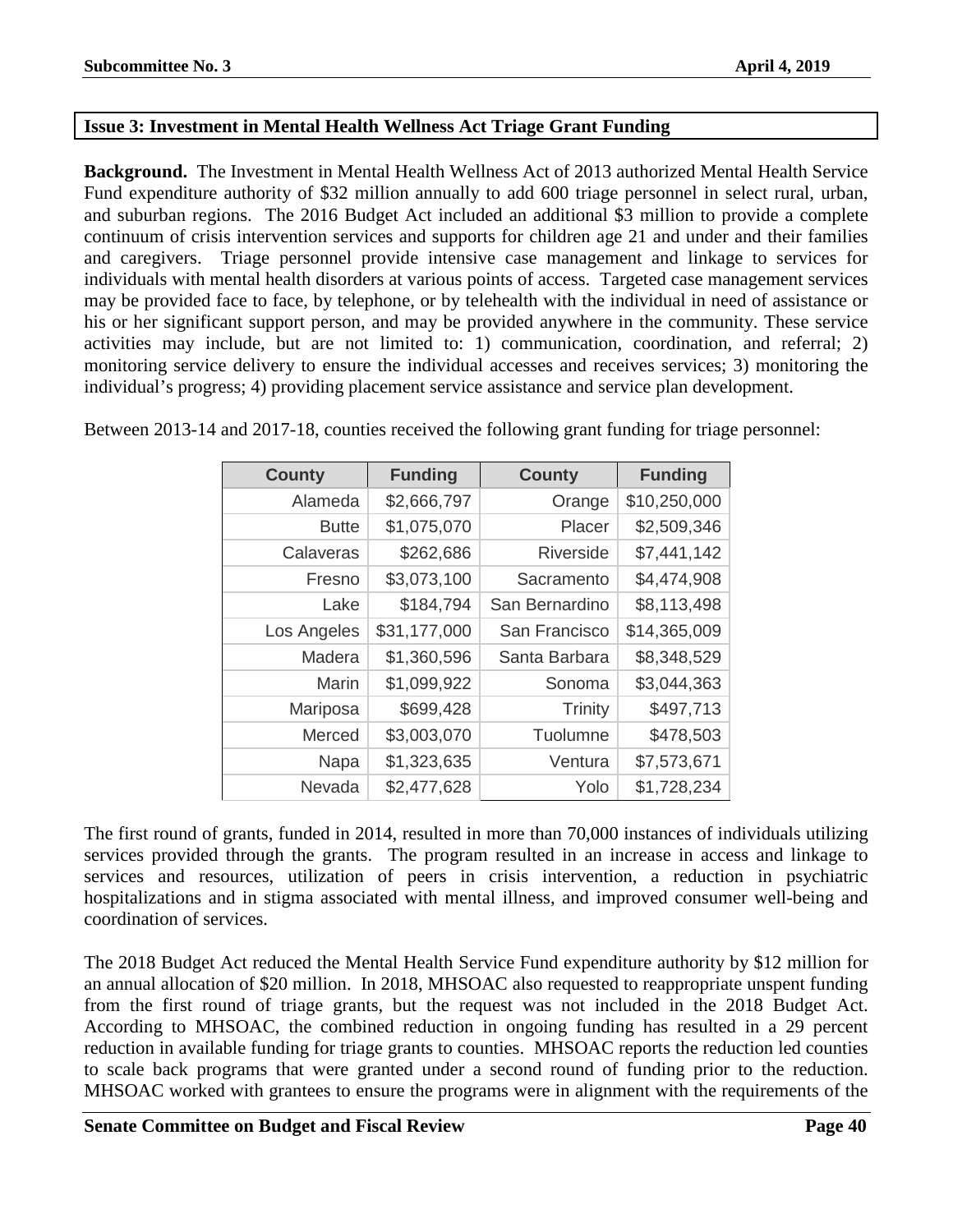triage program. However, the reduction in program funding ultimately led to reductions in schools served by triage personnel, reductions in personnel hours for crisis intervention and case management, and reductions in mobile treatment personnel.

**Request for Restoration of Triage Personnel Funding.** MHSOAC requests additional expenditure authority from the Mental Health Services Fund of \$15 million to restore the funding reduction included in the 2018 Budget Act and dedicate these funds and an additional \$3 million for partnerships between local educational agencies and county mental health plans.

SB 582 (Beall), currently pending in the Legislature, would require MHSOAC, when making grant funds available on and after July 1, 2021, to allocate at least 50 percent of those funds to local educational agency and county mental health plan partnerships. The bill also would provide annual expenditure authority from the Mental Health Services Fund of \$15 million for establishment of these partnerships.

**Subcommittee Staff Comment and Recommendation—Hold Open.** Subcommittee staff recommends holding this item open to allow continued discussions in advance of the May Revision.

**Questions.** The subcommittee has requested MHSOAC to respond to the following:

- 1. Please provide a brief overview of the triage grant program, the projects funded to date, and adjustments required by the reduction in funding in the 2018 Budget Act.
- 2. Please present the proposed restoration of triage grant funding, including the intended use of these restored funds.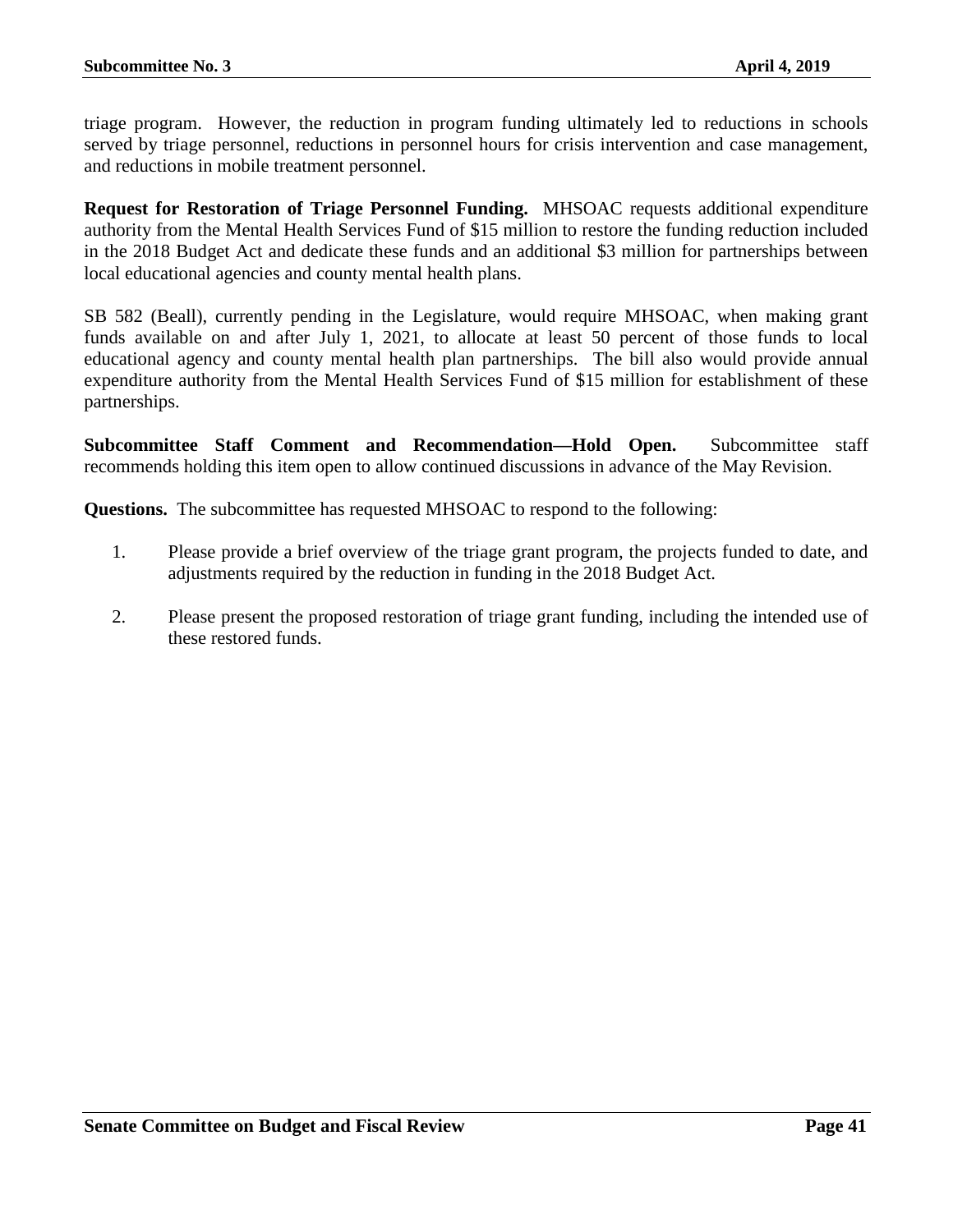# <span id="page-41-0"></span>**0977 CALIFORNIA HEALTH FACILITIES FINANCING AUTHORITY**

# <span id="page-41-1"></span>**Issue 1: Overview and Reappropriation of Investment in Mental Health Wellness Funding**

**Background.** The California Health Facilities Financing Authority (CHFFA) was established in 1979 to help nonprofit and public health facilities reduce their cost of capital and promote health care improvement and cost containment objectives. CHFFA achieves these goals by providing cost-effective tax-exempt bond, low-cost loan, and direct grant programs. The Authority is governed by nine members, including the State Treasurer, the State Controller, the Director of Finance, two members appointed by the Senate Rules Committee, two members appointed by the Speaker of the Assembly, and two members appointed by the Governor subject to confirmation by the Senate. Of the members appointed by the Senate, one member must be a licensed physician and surgeon, and one must be a current or former health facility executive. Of the members appointed by the Assembly, one member must be trained in investment or finance and one member represents the general public. The members appointed by the Governor also represent the general public. Appointed members serve for four years.

| California Health Facilities Financing Authority Three-Year Funding Summary |                 |                |                 |
|-----------------------------------------------------------------------------|-----------------|----------------|-----------------|
| <b>Fund Source</b>                                                          | 2017-18         | 2018-19        | 2019-20         |
|                                                                             | Actual          | <b>Revised</b> | <b>Proposed</b> |
| 0001 – General Fund                                                         | \$1,000         | \$67,499,000   | \$-             |
| 0904 – CHFFA Fund                                                           | \$14,480,000    | \$20,897,000   | \$9,090,000     |
| 0995 – Reimbursements                                                       | $\mathcal{S}$ - | \$2,800,000    | \$-             |
| 3085 – Mental Health Services Fund                                          | \$4,253,000     | \$160,453,000  | \$144,000,000   |
| 6046 – Children's Hospital Fund                                             | \$526,000       | \$40,000,000   | \$40,362,000    |
| 6079 – Children's Hosp. Bond Act Fund                                       | \$30,689,000    | \$100,775,000  | \$75,775,000    |
| 6084 – No Place Like Home Fund                                              | \$151,000       | \$149,000      | \$-             |
| 8073 - CHAMP Acct, CHFFA Fund                                               | $\mathbb{S}$ -  | \$5,600,000    | \$5,600,000     |
| <b>Total Department Funding:</b>                                            | \$50,100,000    | \$398,173,000  | \$274,827,000   |
| <b>Total Authorized Positions:</b>                                          | 16.4            | 17.5           | 17.5            |

CHFFA was created to be the state's vehicle for providing financial assistance to public and non-profit health care providers in California through loans funded by the issuance of tax-exempt bonds. CHFFA has financed a wide range of providers and programs throughout the state and administers the following six major programs: 1) Children's Hospital Program, 2) Tax-Exempt Bond Program, 3) Clinic Grant Program, 4) Healthcare Expansion Loan Program (HELP II), 5) California Health Access Model Program (CHAMP), and 6) Investment in Mental Health Wellness Act of 2013.

**Children's Hospital Program.** In 2004, California voters approved Proposition 61, which authorized the issuance of \$750 million in general obligation bonds and established the Children's Hospital Program. In 2008, Proposition 3 authorized the issuance of an additional \$980 million in general obligation bonds. The purpose of both programs is to improve the health and welfare of California's critically ill children by providing a stable source of funds for capital improvement projects for children's hospitals. Eight private, non-profit children's hospitals are each eligible for \$172 million and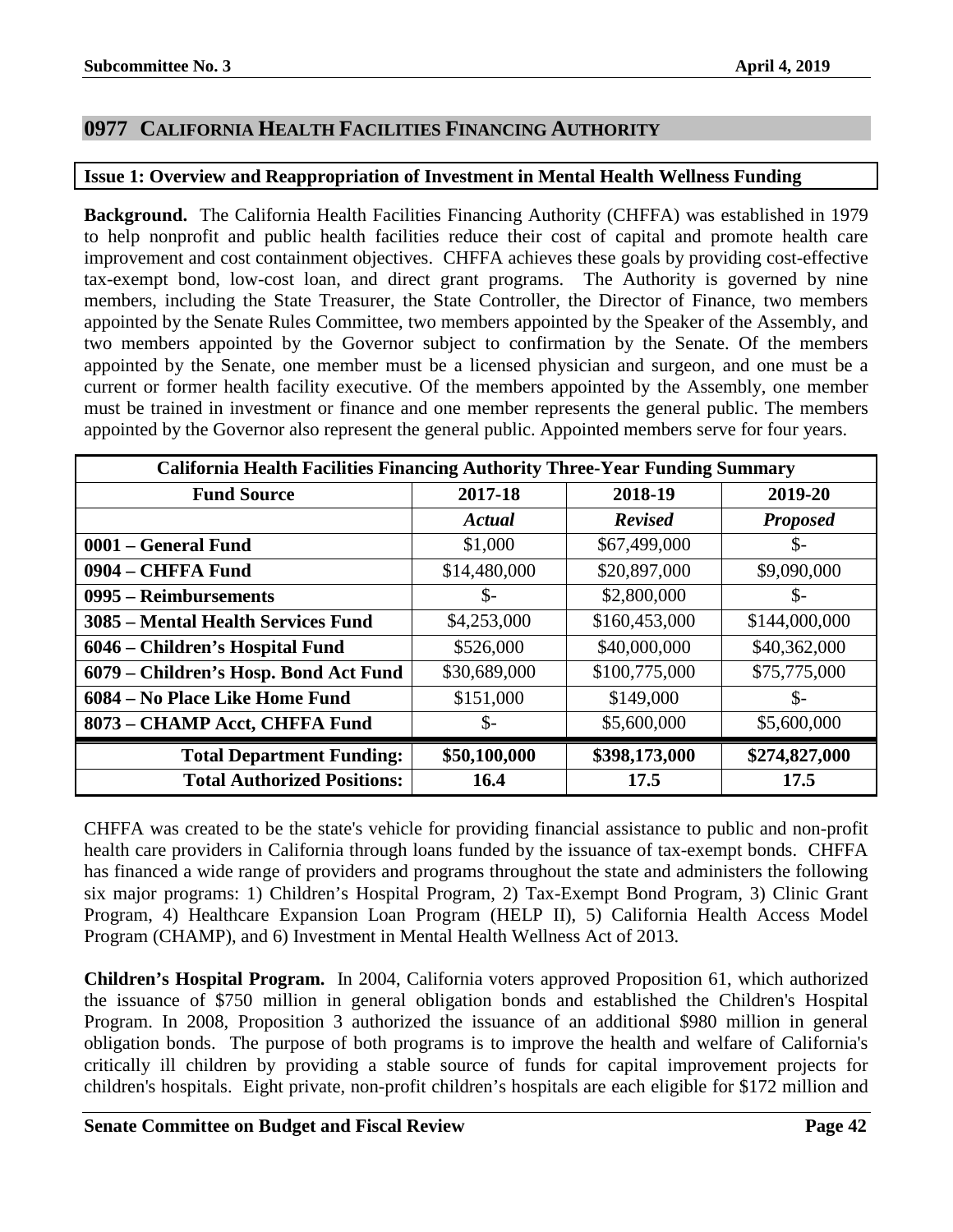five University of California Children's Hospitals are eligible for \$69.2 million each through Proposition 61 and Proposition 3 combined. As of December 2018, the following grants have been approved under Proposition 61 and Proposition 3:

- Children's Hospital and Research Center Oakland
	- o Prop. 61: \$73.9 million (six completed projects)
	- o Prop. 3: \$97.4 million (four completed projects)
- Valley Children's Health Care (formerly Children's Hospital Central California)
	- o Prop. 61: \$73.9 million (six completed projects)
	- o Prop. 3: \$70 million (seven completed projects; one project in progress; \$27.4 million remaining to be disbursed)
- Children's Hospital Los Angeles
	- o Prop. 61: \$72.2 million (one completed project)
	- o Prop. 3: \$97.4 million (one completed project)
- Children's Hospital Orange County
	- o Prop. 61: \$73.9 million (five completed projects)
	- o Prop. 3: \$97.4 million (one completed project)
- Earl and Loraine Miller Children's Hospital Long Beach
	- o Prop. 61: \$73.9 million (one completed project)
	- o Prop. 3: \$34.7 million (one completed project; two projects in progress; \$62.7 million remaining to be disbursed)
- Loma Linda University Children's Hospital
	- o Prop. 61: \$26.1 million (two completed projects; one project in progress; \$47.9 million remaining to be disbursed)
	- o Prop. 3: \$- (one project in progress; \$97.4 million remaining to be disbursed)
- Lucile Salter Packard Children's Hospital at Stanford
	- o Prop. 61: \$73.6 million (one completed project)
	- o Prop. 3: \$97.4 million (one completed project)
- Rady Children's Hospital San Diego
	- o Prop. 61: \$73.9 million (three completed projects)
	- o Prop. 3: \$88.9 million (seven completed projects; one project in progress; \$8.5 million remaining to be disbursed)
- Mattel Children's Hospital at UCLA
	- o Prop. 61: \$29.8 million (one completed project)
	- o Prop. 3: \$24.9 million (one completed project; one project in progress; \$14.1 million remaining to be disbursed)
- UC Davis Children's Hospital
	- o Prop. 61: \$29.8 million (three completed projects)
	- o Prop. 3: \$18.7 million (two completed projects; one project in progress; \$20.3 million remaining to be disbursed)
- University Children's Hospital at UC Irvine
	- o Prop. 61: \$29.8 million (one completed project)
	- o Prop. 3: \$- (two projects in progress; \$39 million remaining to be disbursed)
- UC San Diego Children's Hospital
	- o Prop. 61: \$29.8 million (one completed project)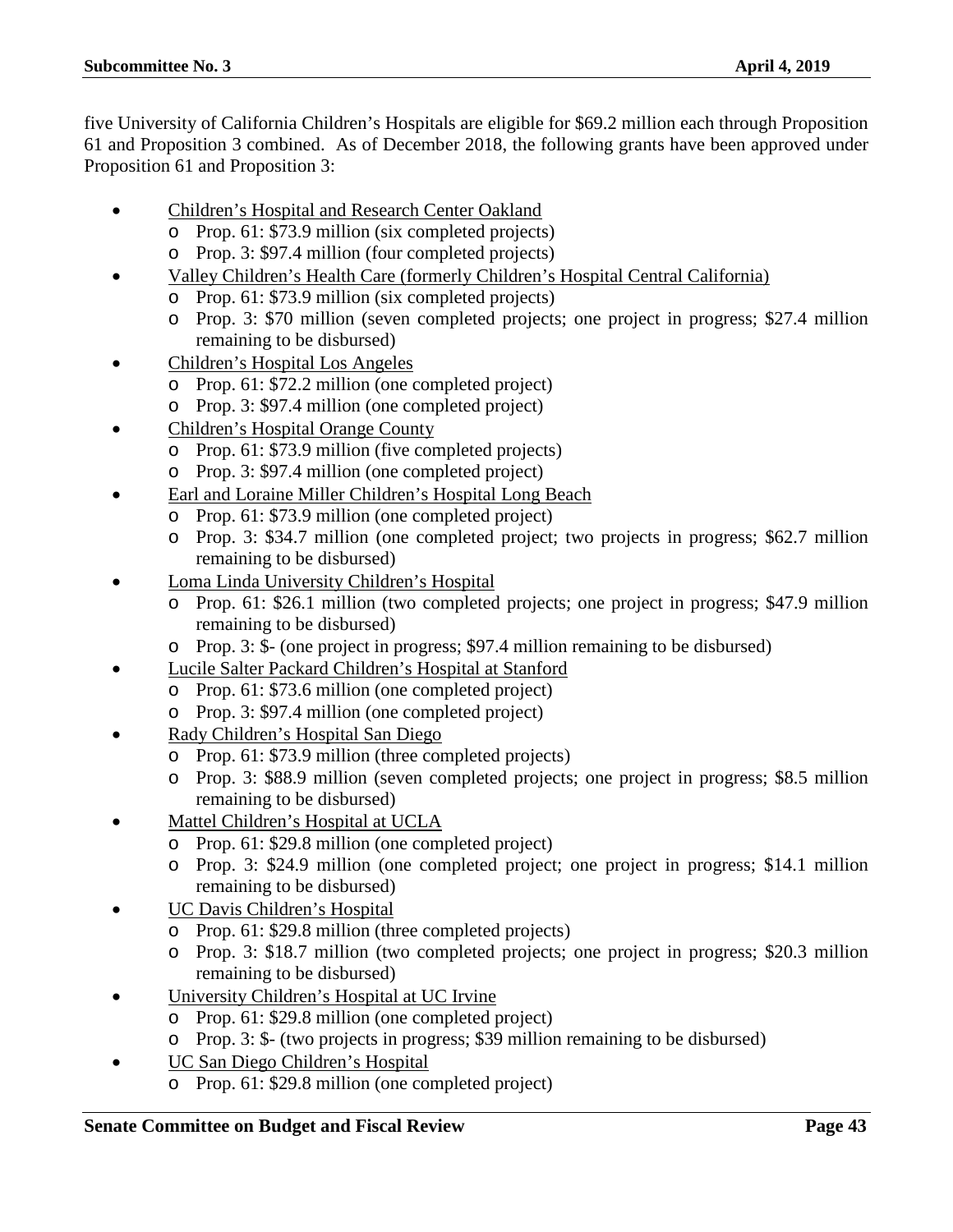- o Prop. 3: \$39 million (one project in progress)
- UC San Francisco Children's Hospital
	- o Prop. 61: \$29.8 million (one completed project)
	- o Prop. 3: \$39 million (one completed project)

According to CHFFA, after each children's hospital received its maximum grant award, there was \$8.2 million remaining due to accrued interest and lower than expected administration costs. CHFFA developed regulations allowing a third and fourth round of funding to disburse the remaining funds. In the third round of funding, four University of California Children's Hospitals each received an additional \$128,121, while eight non-profit children's hospitals each received an additional \$944,551.

**New Children's Hospital Bond Act Approved in 2018.** In November 2018, voters approved Proposition 4, the Children's Hospital Bond Act of 2018, which authorizes \$1.5 billion in general obligation bonds to fund a new round of capital improvements at California children's hospitals. Eight non-profit children's hospitals are eligible for up to \$135 million each, five University of California Children's Hospitals are eligible for \$54 million each, and an estimated 160 hospitals that provide services in the California Children's Services program are eligible for a total of \$150 million, or \$8 to \$15 million each. CHFFA expects the deadline for first round funding applications for the new program will be in March or April 2020.

**Tax-Exempt Bond Program.** CHFFA established the Tax-Exempt Bond Program to provide health facilities with access to tax-exempt, fixed rate financing for their equipment purchases. A borrower under the program may fund qualifying equipment purchases of \$500,000 or more. The maturity of the loan must be related to the useful life of the equipment to be financed. Notes issued through the program are collateralized by the equipment that is purchased. Funds may be used to purchase or reimburse all types of qualifying equipment by an eligible health facility, including but not limited to medical and diagnostic equipment, computers, and telecommunications equipment. Funds may also be used to finance minor equipment installation costs. To qualify for funding, the proposed project must be a health facility, operated by a private nonprofit corporation or association, city, city and county, county, or hospital district.

**Clinic Grant Programs.** AB 2875 (Cedillo), Chapter 99, Statutes of 2000, established the Cedillo-Alarcon Community Clinic Investment Act of 2000 and allocated \$50 million to CHFFA for the purpose of awarding grants to eligible primary care clinics for capital outlay projects. In 2004, as part of the Anthem-Well Point merger, \$35 million dollars was allocated to CHFFA for the purpose of awarding grants to eligible health care facilities providing service to underserved communities throughout California. To qualify for funding, the proposed project must be a health facility, operated by a private, non-profit corporation or association, city, city and county, county, or hospital district. Approximately 150 non-profit community clinics received grants for infrastructure improvement.

**Healthcare Expansion Loan Program II (HELP II).** CHFFA established HELP II in 1995 to assist small and rural health facilities in obtaining financing for their capital needs. Health facilities eligible for financing under HELP II must meet one of the following conditions:

Receive no more than \$30 million in annual gross revenues.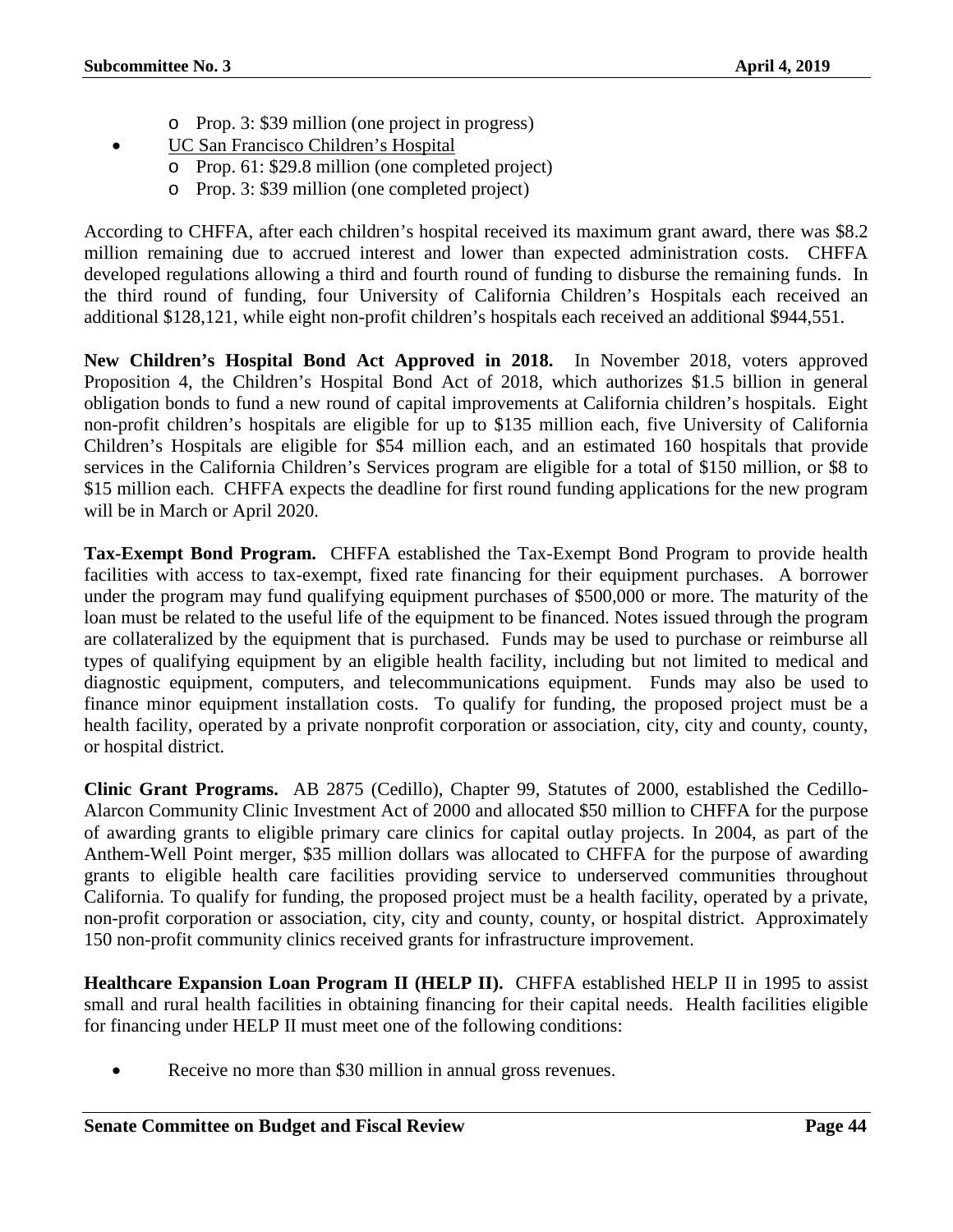- Located in a rural Medical Service Study Area as defined by the California Workforce Policy Commission.
- A district hospital.

Eligible facilities must be non-profit or publicly operated, have been in existence for at least three years performing the same types of services, and demonstrate evidence of fiscal soundness and ability to meet the terms of the loan. Eligible health facilities may receive loans under the following general terms:

- Two percent fixed interest rate for property acquisition, construction, renovation (maximum 20 year repayment period).
- Two percent fixed interest rate for equipment (maximum five year repayment period).
- Three percent fixed interest for loan refinancing (maximum 15 year repayment period).
- Loan amounts between \$25,000 and \$1,500,000.

**Clinic Lifeline Grant Program.** The 2017 Budget Act established the Clinic Lifeline Grant Program, which authorized the expenditure of \$20 million of reserves in the HELP II program to assist small and rural health facilities, including community based clinics, that may be adversely affected financially by a reduction or elimination of federal government assistance and that have little to no access to working capital. Clinics are eligible for up to \$250,000 each for core operating expenses and must either have less than \$10 million in annual operating expenses, be located in a rural medical service study area, or be operated by a district hospital or health care district. In June 2018, 42 clinics received \$8.3 million during the first round of funding awards. Applications for funding are accepted on a rolling basis. According to CHFFA, there is approximately \$11.2 million remaining to be disbursed under the Lifeline Grant Program.

**California Health Access Model Program (CHAMP).** AB 1467 (Committee on Budget), Chapter 23, Statutes of 2012, authorized CHAMP, a one-time grant program to support innovative methods of health care service delivery and improve health outcomes for vulnerable populations by bringing services to individuals where they live or congregate. These health care services include medical, mental health, or dental services for the diagnosis, care, prevention, and treatment of illness or individuals with physical, mental, or developmental disabilities. In 2014, CHAMP approved a demonstration project grant for the San Francisco Health Plan (SFHP) for up to \$1.5 million. SFHP's proposed project aims to expand and evaluate an existing pilot program for high-risk, high-cost patients to improve their health outcomes and experience of care, as well as to lower costs. CHFFA is reviewing options for additional CHAMP funding rounds. If demonstration projects that receive initial grants are successful at developing new methods of delivering high-quality, cost-effective health care services in community settings that result in: 1) increased access to quality health care and preventive services, 2) improved health care outcomes for vulnerable populations or communities, or both, CHFFA is authorized to implement a second grant program that awards recipients up to an additional \$5 million.

**Investment in Mental Health Wellness Grant Program.** SB 82 (Committee on Budget and Fiscal Review), Chapter 34, Statutes of 2013, provided \$142.5 million in one-time General Fund, \$4 million in ongoing Mental Health Services Act (MHSA) funding, and \$2.8 million in federal matching funds (reimbursements) to provide grants for community-based mental health crisis support. Known as the Investment in Mental Health Wellness Act of 2013, SB 82 authorized CHFFA to disburse funds to California counties or their nonprofit or public agency designees to develop mental health crisis support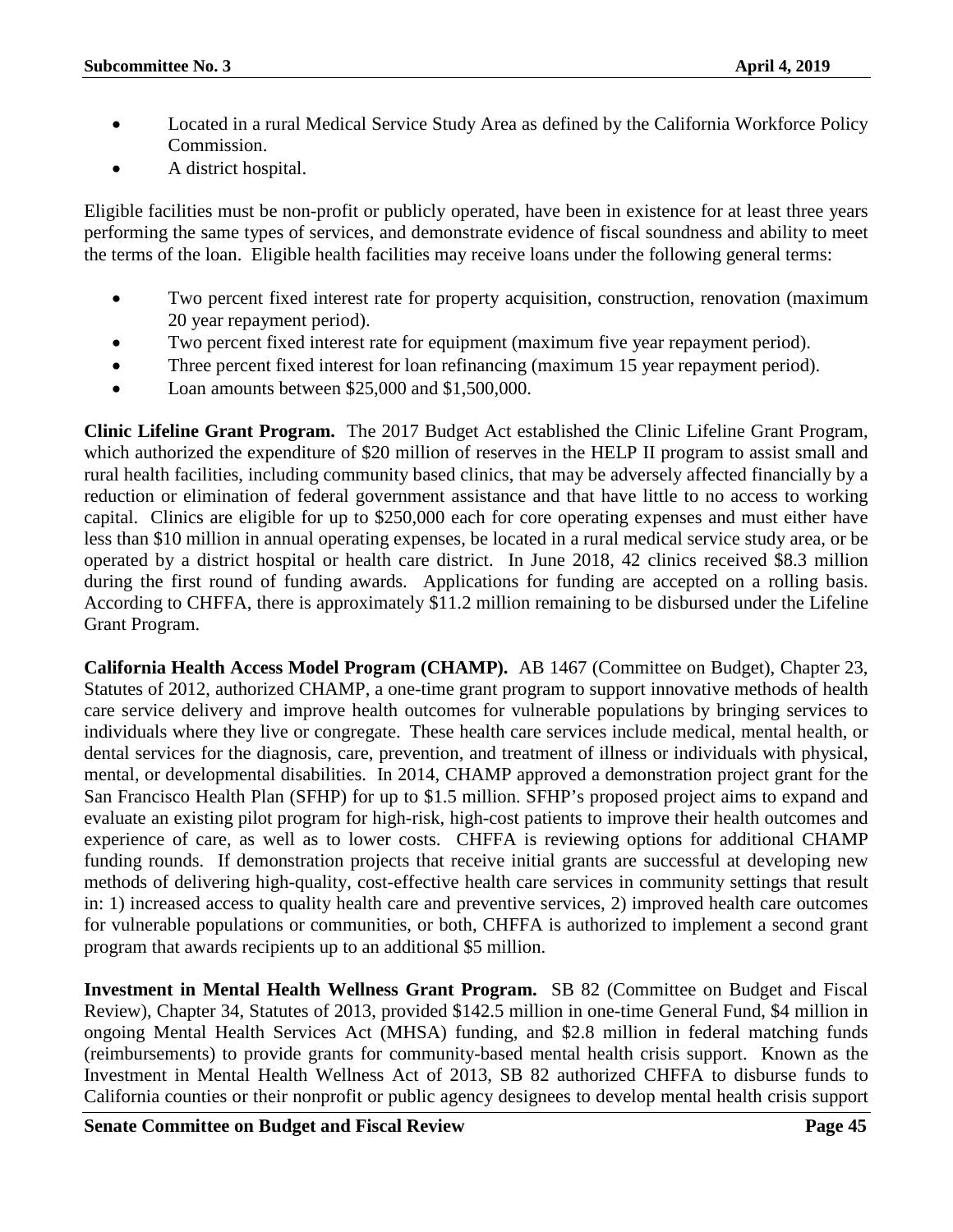programs. The one-time General Fund grants support capital projects to increase capacity for crisis intervention, crisis stabilization, crisis residential treatment, rehabilitative mental health services, and peer respite. The MHSA and federal funds grants support personnel costs associated with operation of mobile crisis support teams. The grants support capital improvement, expansion and limited start-up costs.

CHFFA conducted six funding rounds for competitive grant awards, approving a total of 56 grants for 79 projects (69 capital and 10 personnel) in 41 counties. Approximately \$136.5 million of capital funding (General Fund) and \$4 million of MHSA funding for mobile crisis support team personnel has been encumbered. As of September 2018, \$62.4 million of total funding has been disbursed. Once projects are completed, these grants will add the following mental health crisis support resources:

- 110 mobile crisis vehicles (or equivalent IT equipment) o Status (Sept 2018): 110 purchased
- 57.25 mobile crisis personnel o Status (Sept 2018): 57.25 individuals hired
- 782 crisis stabilization and crisis residential treatment beds
	- o Status (Sept 2018):
		- <sup>152</sup> crisis stabilization beds added; additional 422 have a site secured, are under construction, or awaiting licensing and certification
		- <sup>110</sup> crisis residential treatment beds added; additional 91 have a site secured, are under construction or awaiting licensing and certification
- 12 peer respite beds
	- o Status (Sept 2018): eight added; six in the planning stage

**CHFFA Proposes Reappropriation to Align Expenditure Authority.** The 2016 Budget Act authorized \$30 million for children's mental health crisis services, which included \$16 million General Fund and \$14 million Mental Health Service Fund. The 2017 Budget Act reverted the \$16 million General Fund authority and replaced it with \$16.4 million from the Mental Health Services Fund. However, the first allocation of \$14 million Mental Health Service Fund was made available for encumbrance or expenditure until June 30, 2019, the second allocation of \$16.4 million Mental Health Service Fund was made available until June 30, 2020, and the remaining General Fund resources from previous allocations were made available for liquidation of encumbrances until December 31, 2021. CHFFA proposes reappropriation budget bill language to align the encumbrance and expenditure periods for these funds until June 30, 2024, to improve operation of the children's crisis funding under the Investment in Mental Health Wellness program. The language is as follows: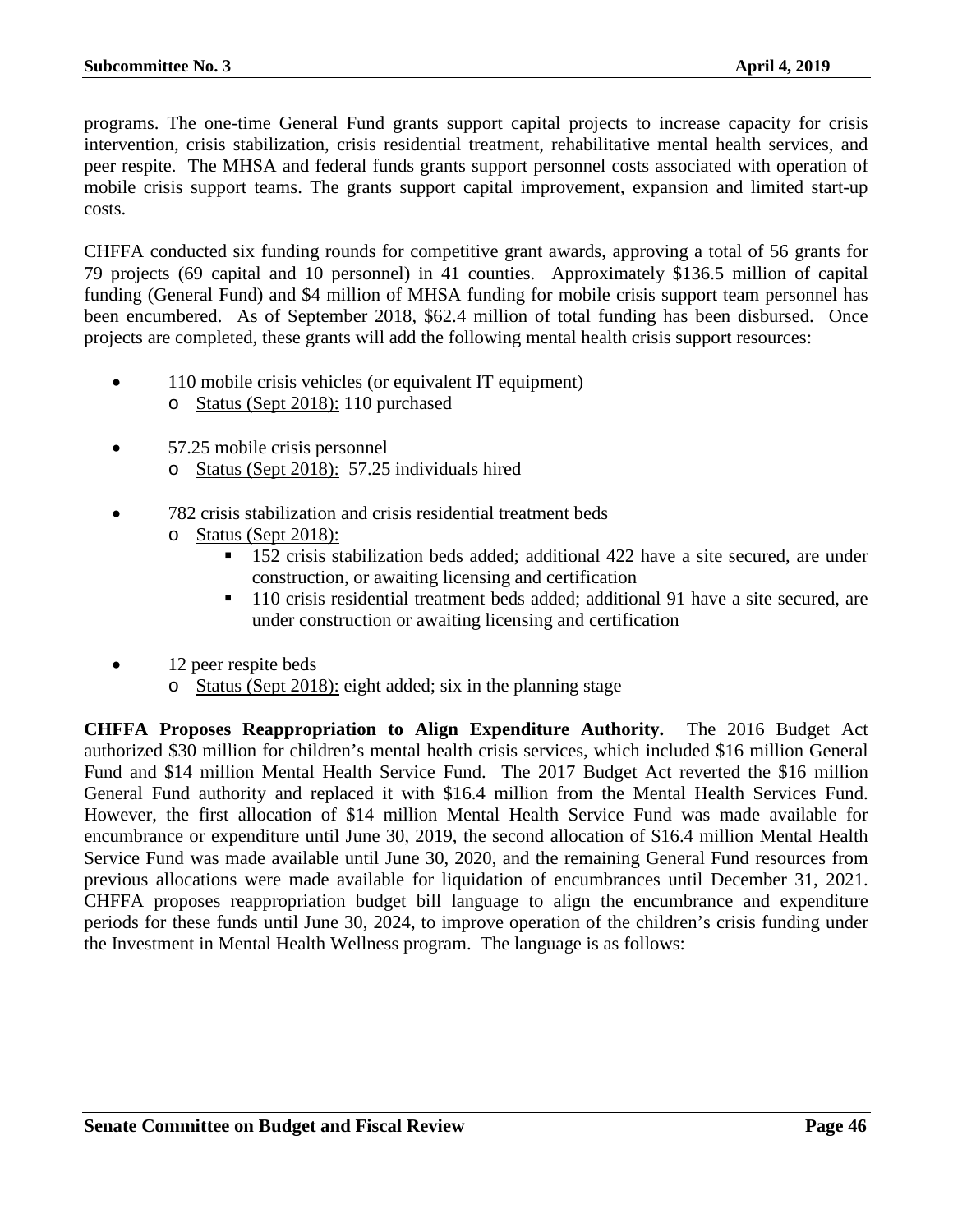**0977-492–Reappropriation, California Health Facilities Financing Authority.** Notwithstanding any other provision of law, the balances of the appropriations provided in the following citations are reappropriated to fund crisis residential treatment, crisis stabilization, mobile crisis support teams, and/or family respite care approved by the California Health Facilities Financing Authority and shall be available for encumbrance or expenditure until June 30, 2024:

# 0001–General Fund

(1) Item 0977-101-0001, Budget Act of 2013 (Chs. 20 and 354, Stats. 2013), as reappropriated by Item 0977-490, Budget Act of 2016 (Ch. 23, Stats. 2016). (1) 50–Mental Health Wellness Grants

#### 3085–Mental Health Services Fund

(1) \$10,815,000 in Item 0977-101-3085, Budget Act of 2016 (Ch. 23, Stats. 2016) appropriated in Program 0890–Mental Health Wellness Grants.

**Subcommittee Staff Comment and Recommendation—Hold Open.** Subcommittee staff recommends holding this item open to allow continued discussions in advance of the May Revision.

**Questions.** The subcommittee has requested CHFFA to respond to the following:

- 1. Please provide a brief overview of CHFFA's mission and programs.
- 2. Please provide a status update on implementation of the Children's Hospital Bond Act of 2018 (Proposition 4).
- 3. Please provide a status update on implementation and awards for the Clinic Lifeline Grant Program.
- 4. Please provide a status update on implementation of the Investment in Mental Health Wellness Grant Program.
- 5. Please present CHFFA's proposed reappropriation language for the Investment in Mental Health Wellness Grant Program.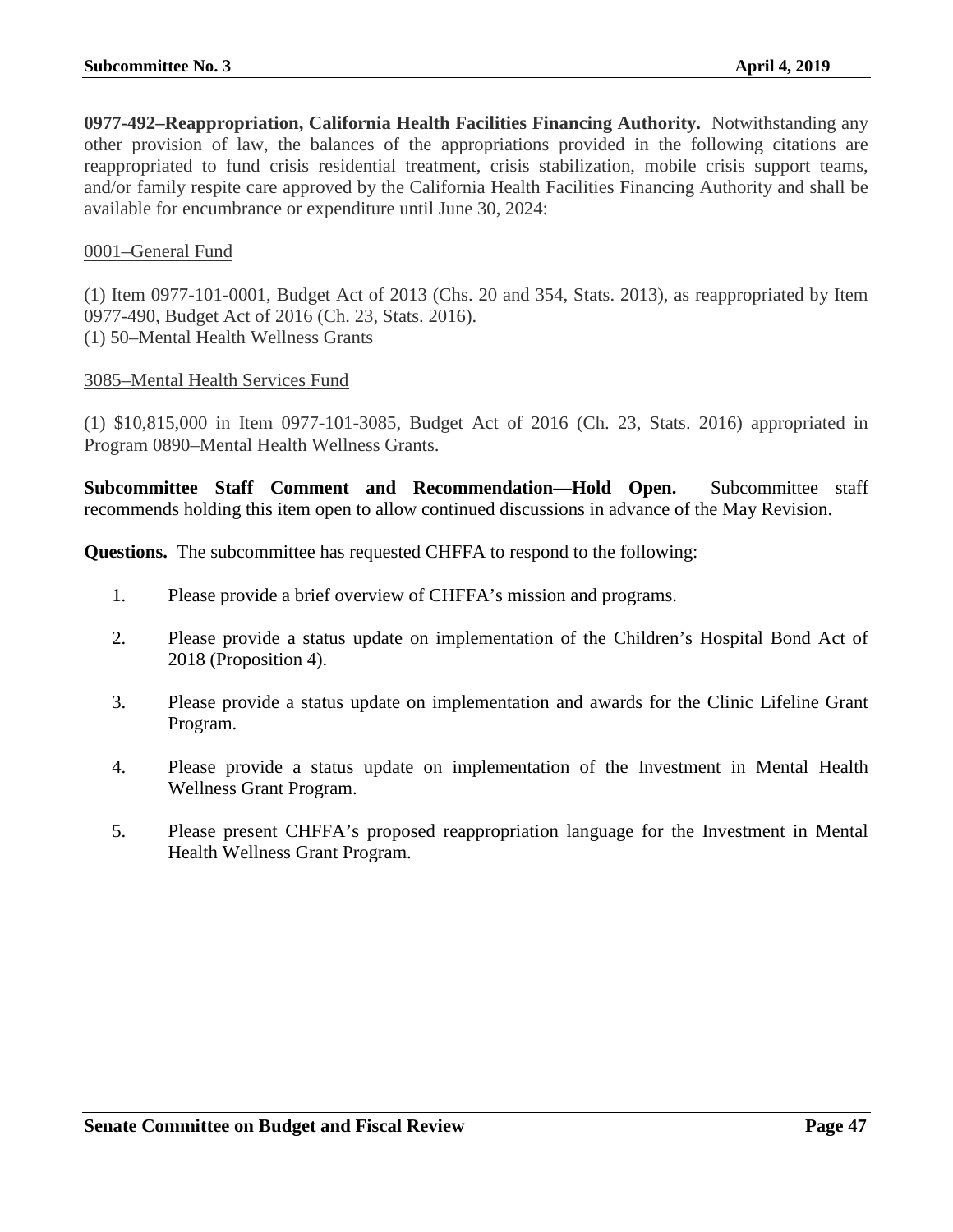# <span id="page-47-0"></span>**4440 DEPARTMENT OF STATE HOSPITALS**

# <span id="page-47-1"></span>**Issue 1: Overview**



| <b>Department of State Hospitals - Department Funding Summary</b> |                              |                           |                            |
|-------------------------------------------------------------------|------------------------------|---------------------------|----------------------------|
| <b>Fund Source</b>                                                | 2018-19<br><b>Budget Act</b> | 2018-19<br><b>Revised</b> | 2019-20<br><b>Proposed</b> |
| <b>General Fund</b>                                               | \$1,713,168,000              | \$1,766,643,000           | \$1,825,789,000            |
| <b>Federal Funds</b>                                              | \$0                          | \$0                       | \$0                        |
| <b>Other Funds</b>                                                | \$167,508,000                | \$167,499,000             | \$167,346,000              |
| <b>Total Department Funding:</b>                                  | \$1,880,676,000              | \$1,934,142,000           | \$1,993,135,000            |
| <b>Total Authorized Positions:</b>                                | 10088.7                      | 10088.7                   | 11006.4                    |
| <b>Other Funds Detail:</b>                                        |                              |                           |                            |
| <b>CA State Lottery Education Fund (0814)</b>                     | \$32,000                     | \$23,000                  | \$23,000                   |
| <b>Reimbursements (0995)</b>                                      | \$167,476,000                | \$167,476,000             | \$167,323,000              |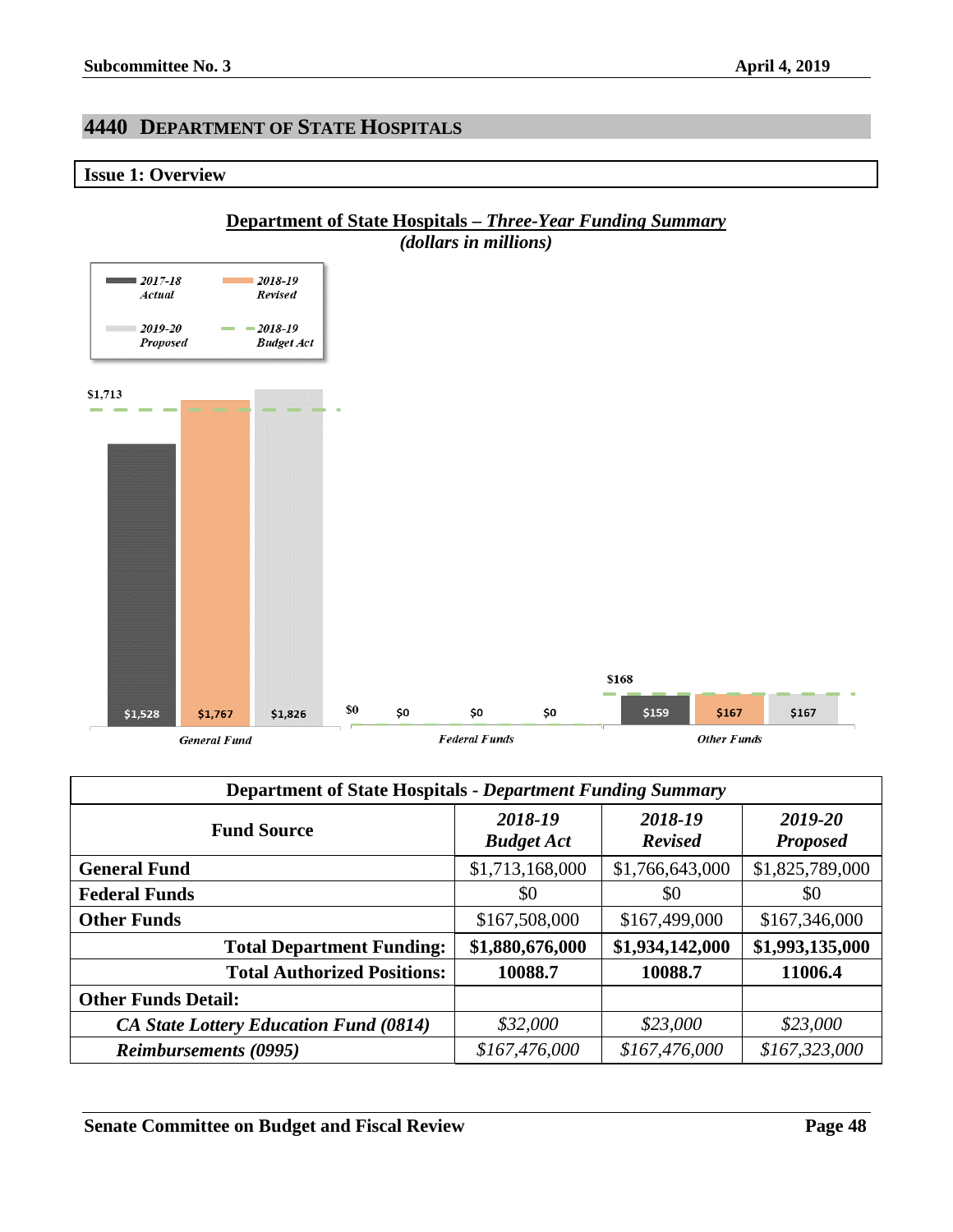**Background.** DSH oversees five state hospitals which comprise the largest inpatient forensic mental health hospital system in the nation. In addition to forensic admissions, which comprise 88.6 percent of its population, the five state hospitals admit individuals civilly committed under the Lanterman-Petris-Short (LPS) Act because they require physically secure 24-hour care and meet legal criteria that they represent a danger to themselves or others. The categories of individuals admitted to state hospitals for treatment are:

- **Incompetent to Stand Trial (IST)** IST patients are referred to DSH under Section 1370 of the Penal Code if a court has determined they are unable to understand the nature of criminal proceedings or assist counsel in their defense. IST patients receive competency-based treatment and are returned to court once able to participate in court proceedings. Most IST patients are charged with felonies, with some misdemeanors.
- **Not Guilty by Reason of Insanity (NGI)** NGI patients are individuals found guilty of an offense, but are admitted to DSH if a court determines the individual was "insane" at the time the crime was committed. NGI patients are committed for a term equal to the maximum sentence which could have been imposed, though may be recommitted for an additional two years if the individual represents a substantial danger of physical harm.
- **Mentally Disordered Offenders (MDO)** MDO patients are parolees who meet the following six criteria for MDO classification: (1) presence of a severe mental disorder, (2) the mental disorder is not in remission or requires treatment to be kept in remission, (3) the mental disorder was a factor in the commitment offense, (4) the prisoner has been in treatment at least 90 days in the year prior to release, (5) the commitment offense involved force or violence or serious bodily injury, (6) the prisoner continues to be dangerous due to the severe mental disorder. MDO commitments under Section 2962 of the Penal Code span the length of the parole term, but may be extended for up to one year if the patient represents a danger of physical harm to others.
- **Sexually Violent Predators (SVP)** SVP commitments are civil commitments of prisoners released from prison who meet certain criteria under the Sexually Violent Predator Act, including being convicted of certain sex offenses and diagnosed with a mental disorder that increases the likelihood of engaging in sexually violent criminal behavior. SVP patients undergo an annual review process to evaluate the patient's suitability for release into the community, either conditionally or without supervision.
- **Lanterman-Petris-Short (LPS)** LPS patients are individuals that require physically secure 24 hour care and are committed through civil court proceedings that determine the individual is a danger to themselves or others or suffers from a grave disability. LPS patients are discharged when their county of residence places them in a different facility, in independent living, or with family, or if a court removes the conservatorship.
- *Coleman* **Class Patients (Mentally Ill Prisoners)** *Coleman* patients are referred by the California Department of Corrections and Rehabilitation (CDCR) when they are found to be mentally ill while in prison. *Coleman* patients return to CDCR custody when they have received the maximum benefit from treatment. If these individuals are still mentally ill at the end of their prison term, they may be committed to DSH as MDO.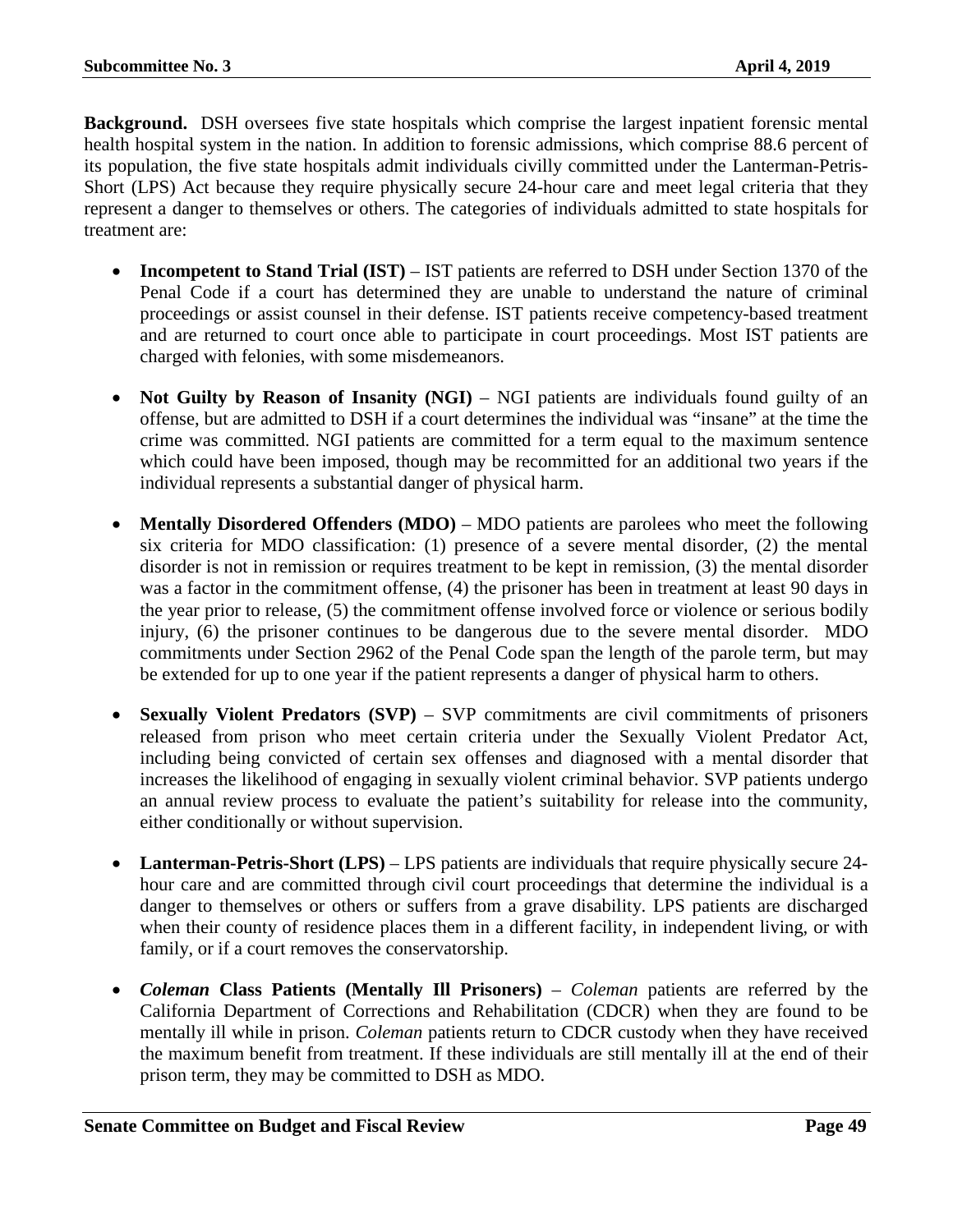• **Conditional Release Program (CONREP)** – CONREP provides outpatient treatment to individuals ordered by a court to be released if their symptoms have been stabilized and they no longer represent a danger to society. After one year, a court hearing determines if the patient will continue in the program, be sent back to DSH, or be released.

|                                                            | 2018-19        | 2019-20        |
|------------------------------------------------------------|----------------|----------------|
| <b>Population by Hospital</b>                              |                |                |
| Atascadero                                                 | 1,093          | 1,106          |
| Coalinga                                                   | 1,403          | 1,403          |
| Metropolitan                                               | 906            | 1,046          |
| Napa                                                       | 1,278          | 1,278          |
| Patton                                                     | 1,484          | 1,494          |
| <b>Population Total</b>                                    | 6,164          | 6,327          |
| <b>Population by Commitment Type</b>                       |                |                |
| Incomptent to Stand Trial (IST)                            | 1,465          | 1,613          |
| Not Guilty by Reason of Insanity (NGI)                     | 1,393          | 1,399          |
| Mentally Disordered Offender (MDO)                         | 1,421          | 1,427          |
| <b>Sexually Violent Predator (SVP)</b>                     | 953            | 953            |
| Lanterman-Petris-Short Civil Commitments (LPS)             | 700            | 703            |
| Coleman Referrals                                          | 230            | 230            |
| Dept. of Juvenile Justice (DJJ)                            | $\overline{2}$ | $\overline{2}$ |
| <b>Jail-Based Competency Treatment (JBCT) Programs</b>     |                |                |
| Kern Admission, Evaluation, and Stabilization (AES) Center | 60             | 60             |
| Riverside JBCT                                             | 22             | 22             |
| Sacramento JBCT (Male and Female)                          | 42             | 42             |
| San Bernardino JBCT                                        | 123            | 143            |
| San Diego JBCT                                             | 28             | 28             |
| Sonoma JBCT                                                | 11             | 11             |
| <b>Stansislaus JBCT</b>                                    | 11             | 11             |
| Monterey JBCT                                              | 15             | 15             |
| San Joaquin JBCT                                           | 10             | 10             |
| <b>Solano JBCT</b>                                         | 12             | 12             |
| Mendocino JBCT                                             | <b>TBD</b>     | <b>TBD</b>     |
| Mariposa JBCT                                              | <b>TBD</b>     | <b>TBD</b>     |
| <b>Butte JBCT</b>                                          | 5              | 5              |
| Southern CA County A JBCT                                  | $\overline{5}$ | $\overline{5}$ |
| <b>Central CA County B JBCT</b>                            | $\overline{0}$ | $\overline{5}$ |
| Northern CA County C JBCT                                  | $\overline{0}$ | 6              |
| Northern CA County D JBCT                                  | $\overline{0}$ | 48             |
| Southern CA County E JBCT                                  | $\Omega$       | 10             |
| <b>Total JBCT Programs</b>                                 | 344            | 433            |

**Figure 1: State Hospital Population by Hospital, Commitment Type and JBCT Programs Source:** *2019-20 Governor's Budget Proposals and Estimates, Department of State Hospitals, January 2019*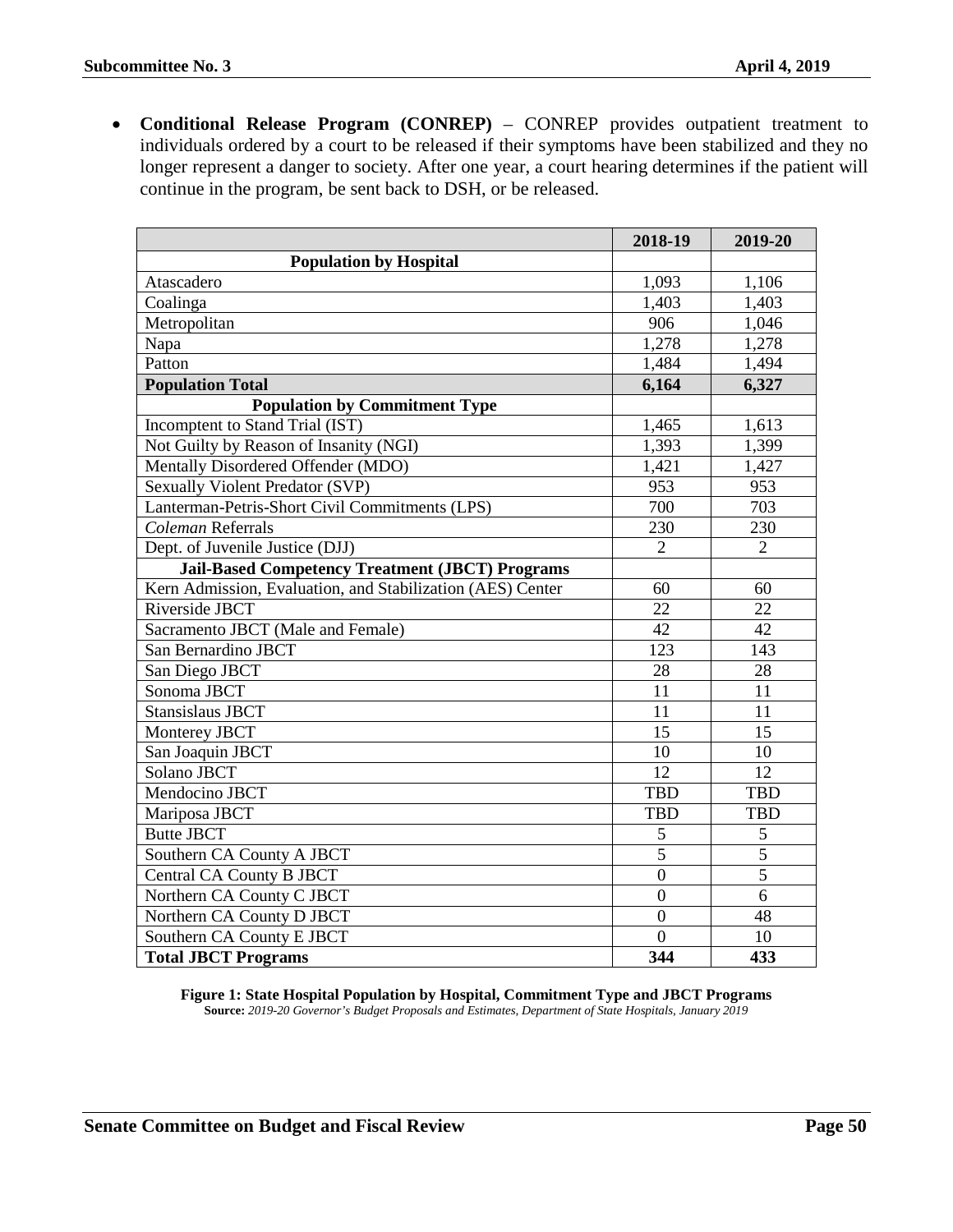

**Figure 2: State Hospital Population By Major Diagnosis Source:** *2019-20 Governor's Budget Proposals and Estimates, Department of State Hospitals, January 2019*

The five state hospitals operated by DSH are:

- **Atascadero State Hospital –** Located on the Central Coast in San Luis Obispo County, Atascadero is a self-contained psychiatric hospital with an all-male population primarily composed of MDO, *Coleman*, IST, and NGI patients. Atascadero has an operational bed capacity of 1,184.
- **Coalinga State Hospital** Located in the Central Valley in Fresno County, Coalinga is a selfcontained psychiatric hospital with an all-male population primarily composed of MDO, *Coleman*, and SVP patients. Coalinga has an operational bed capacity of 1,286.
- **Metropolitan State Hospital** Located in Norwalk in Los Angeles County, Metropolitan is an "open" style campus within a security perimeter. Due to community concerns, a formal agreement with the City of Norwalk and the county sheriff prohibits Metropolitan from accepting patients charged with murder or a sex crime, or at high risk for escape. Metropolitan primarily serves LPS, IST, MDO, and NGI patients and has an operational bed capacity of 826.
- **Napa State Hospital** Located in Napa County, Napa has an "open" style campus within a security perimeter. Napa primarily treats IST, NGI and LPS patients and has an operational bed capacity of 1,255.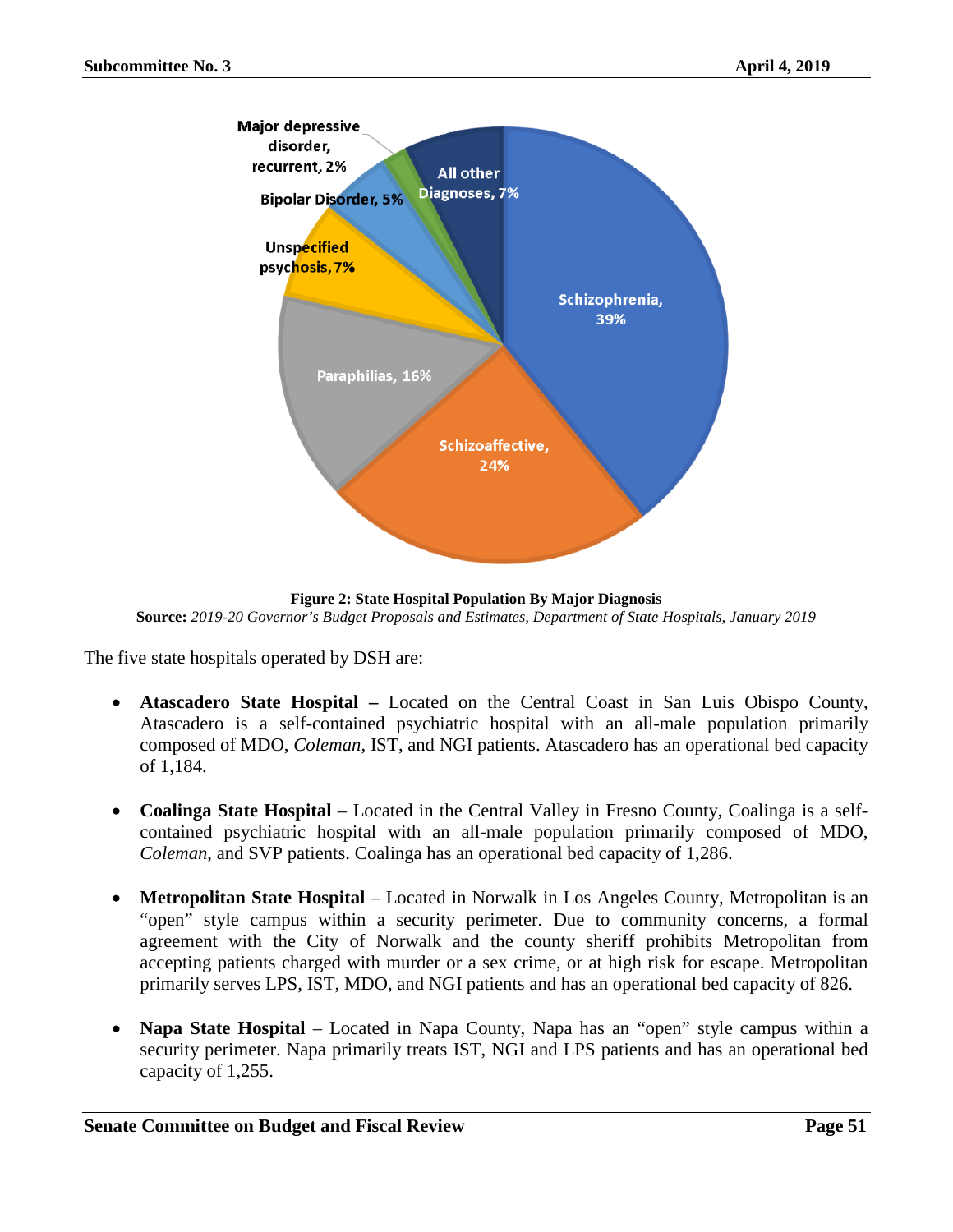• **Patton State Hospital** – Located in the town of Highland in San Bernardino County, Patton is an "open" style campus within a security perimeter operated by correctional officers from CDCR due to concerns from the surrounding community. Patton primarily serves LPS, IST, MDO, and NGI patients and has an operational bed capacity of 1,527.

**Subcommittee Staff Comment and Recommendation—Hold Open.** Subcommittee staff recommends holding this item open to allow continued discussions in advance of the May Revision.

**Questions.** The subcommittee has requested DSH to respond to the following:

1. Please provide a brief overview of the State Hospital system, including major inpatient categories, treatment programs, and significant organizational changes.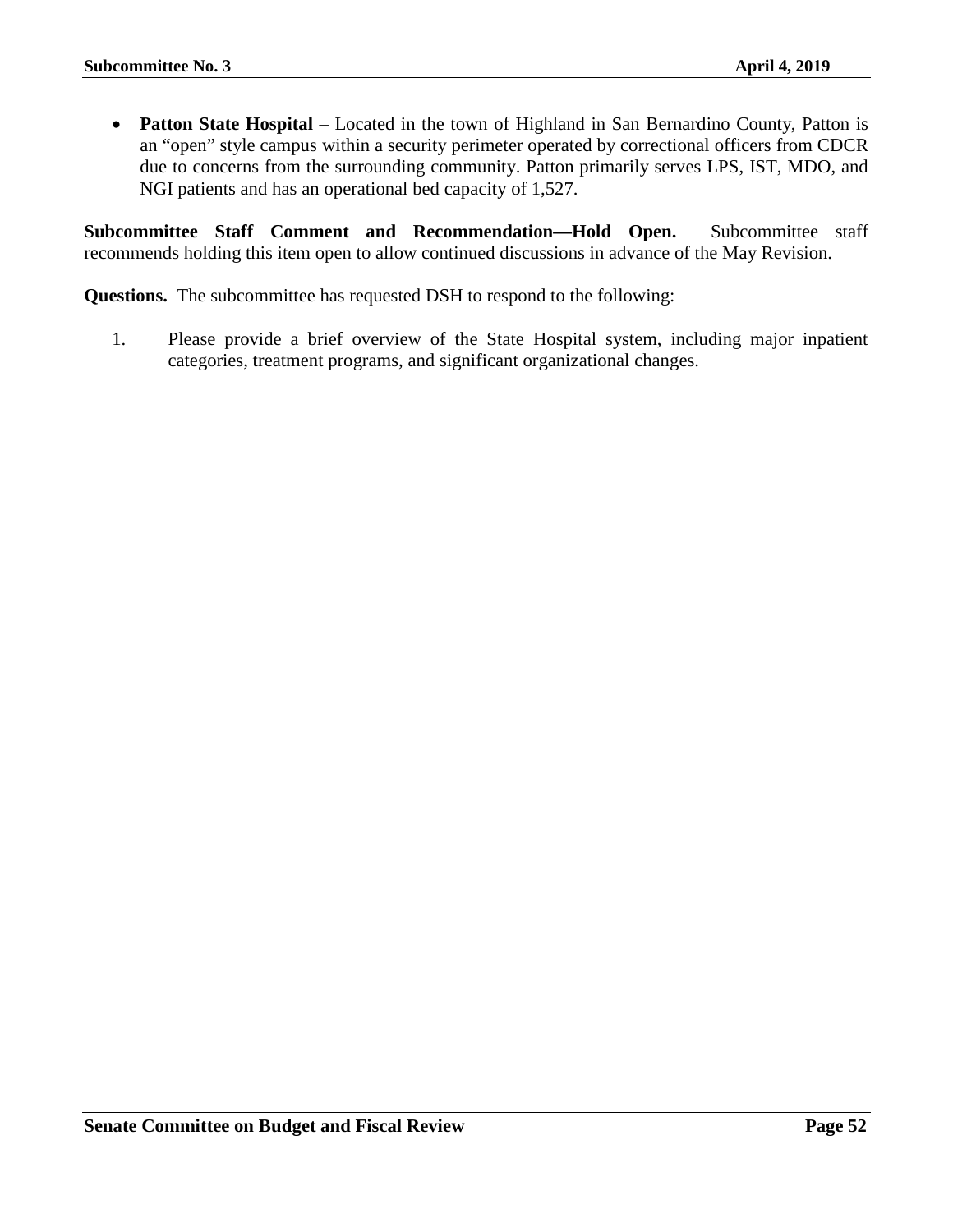# <span id="page-52-0"></span>**Issue 2: State Hospitals Program Updates**

**Budget Issue.** DSH requests resources to support the following program updates in its Governor's Budget Estimate.

**Program Update: Metropolitan State Hospital Bed Expansion.** DSH requests 119.3 positions and General Fund expenditure authority of \$18.6 million in 2019-20 and 130 positions and General Fund expenditure authority of \$20.1 million in 2020-21 and annually thereafter to activate newly secured units at Metropolitan State Hospital to provide increased capacity for the treatment of IST patients. The 2016 Budget Act included capital outlay construction funding to securely enclose existing patient buildings that currently house civilly committed patients under the Lanterman-Petris-Short (LPS) Act. Once secured, the LPS patients currently housed in these units will be transferred to non-secured buildings elsewhere on the Metropolitan campus and allow for additional secured capacity for the treatment of IST patients currently in county jails awaiting state hospital treatment.

The 2017 Budget Act included 22.2 positions in 2017-18, and 38.5 positions and \$12.4 million in 2018- 19 to prepare for the expansion by relocating LPS patients and hiring hospital police officers. The 2018 Budget Act included a reduction of 10.1 positions and savings of \$1.1 million in 2017-18 due to delays in activations. The 2018 Budget Act also included 162.8 positions and \$24.8 million in 2018-19 and 342.2 positions and \$50.6 million in 2019-20 for patient movement and activation of four new forensic units. The current budget request activates and provides staff for approximately 236 forensic beds between March and November 2019 to treat IST patients.

**Program Update: Jail-Based Competency Treatment (JBCT) Programs.** DSH reports net General Fund savings of \$253,000 in 2018-19 composed of one-time cost savings of \$1.9 million at San Bernardino and San Joaquin JBCT programs, offset by \$1.6 million in increased costs at Sacramento, Sonoma, Mariposa, Solano, Mendocino, and Butte JBCT programs. DSH requests General Fund expenditure authority of \$1.1 million in 2019-20, and \$1.7 million in 2020-21 and annually thereafter to activate jail-based competency treatment beds for the treatment of IST patients in county jails, pursuant to approval of program expansions in previous budget requests. DSH contracts with county jail facilities to provide restoration of competency services in jails, treating IST patients with lower acuity and that are likely to be quickly restored to competency. DSH expects these programs to increase bed capacity by 254 in 2018-19 and 274 in 2019-20.

DSH also requests General Fund expenditure authority of \$191,000 in 2018-19, \$11 million in 2019-20, and \$11.4 million in 2020-21 and annually thereafter for the proposed activation of new JBCT programs. DSH proposes: 1) an April 2019 activation of a five-bed JBCT program in a Southern California county; 2) a July 2019 activation of a five-bed JBCT program in a Central California county, a six-bed JBCT program in a Northern California county, and a 48-bed JBCT program in a Northern California county; and 3) an October 2019 activation of a 10-bed JBCT program in a Southern California County. According to DSH, the cost estimate is based on an expected per diem rate of \$420 per patient.

DSH is also requesting General Fund expenditure authority of \$259,000 annually to support patients' rights advocates. Existing law requires patients' rights advocates to provide advocacy services for, and conduct investigations of alleged or suspected abuse and neglect of, including deaths of, persons with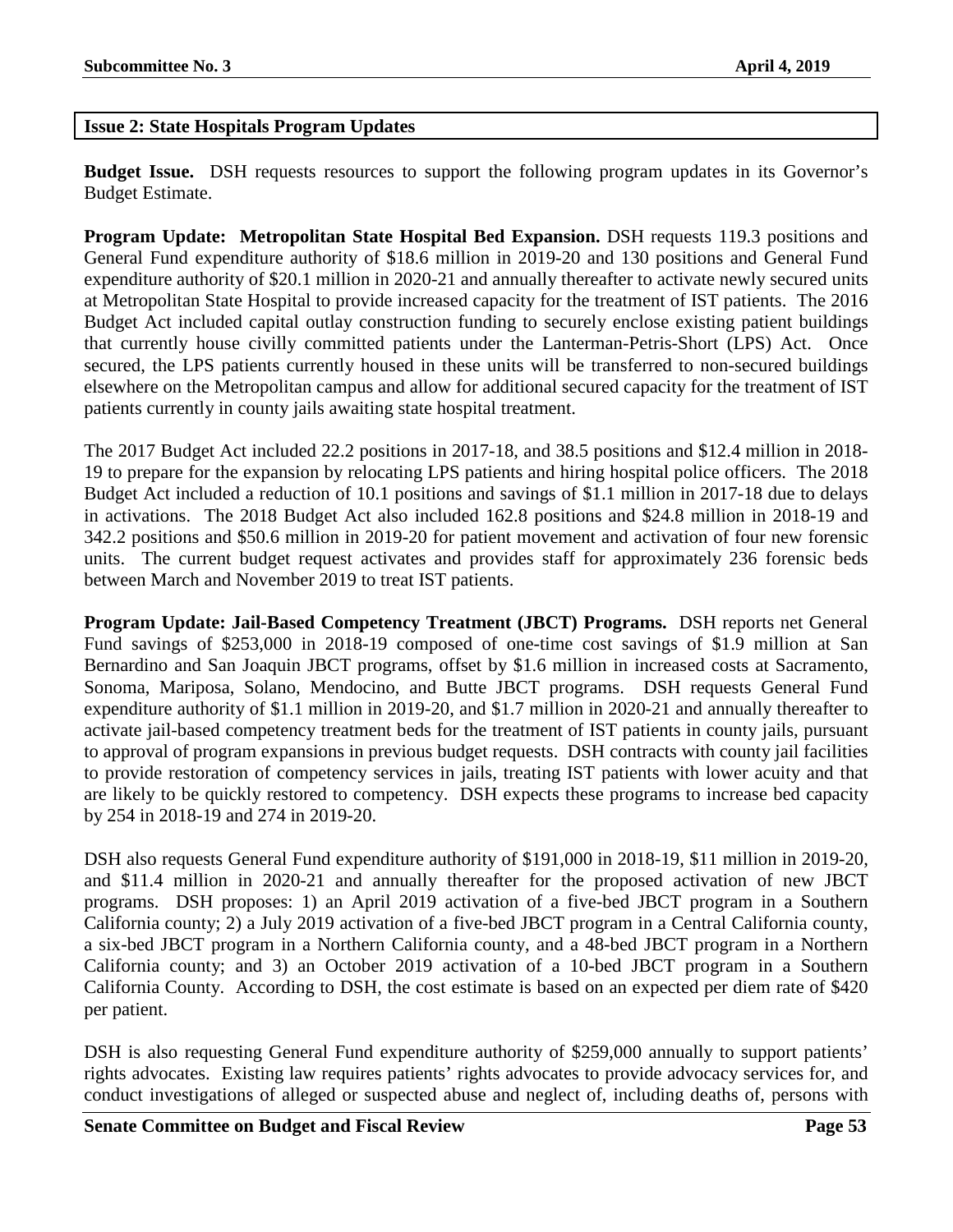mental disabilities residing in state hospitals. According to DSH, these requirements include patients in JBCT programs. If approved, these resources would allow for 6.5 patients' rights advocates based on a 60 patient caseload for each advocate.

**Program Update: Patient Driven Operating Expenses and Equipment.** In a 2015 report, the Legislative Analyst's Office made recommendations for improvement in the DSH budgeting methodology, including the establishment of a standardized per patient operating expenses and equipment cost estimate and an annual budget adjustment based on patient census. According to DSH, the average operating cost per patient is \$19,534 across all five state hospitals, which represents an increase of 18 percent over the last six years. This increase is primarily driven by the costs of pharmaceuticals and outside hospitalization.

Over the past five years, DSH reports its patient population has increased by 547 beds, including expansions of 236 secured beds at Metropolitan State Hospital. However, DSH did not budget for operating expenses and equipment for much of these new beds. The 2018 Budget Act included \$3.7 million for the operating expenses and equipment for the 236 secured beds at Metropolitan. Due to delays in unit activations, DSH reports 140 of those beds will not be activated as expected, resulting in \$2.2 million General Fund savings in 2018-19.

DSH requests General Fund expenditure authority of \$10.5 million annually to support the full cost of operating expenses and equipment for the 547 beds activated since 2012-13 in the five state hospitals.

**Program Update: Hospital Police Officer Academy.** The DSH Office of Protective Services (OPS) provides safety and security to patients, staff, and the community through competent, professional law enforcement services, while facilitating compassionate treatment of patients. OPS is supported by approximately 657 Hospital Police Officers (HPOs) across all five state hospitals. New HPO cadets are required to attend the DSH Police Academy, a 14 week program to ensure proper training on requirements and standards of the HPO classification.

According to DSH, the Hospital Police Academy historically ran two sessions annually of 32 cadets each. The 2017 Budget Act included \$7.8 million in 2017-18 and \$12.4 million and three limited-term positions in 2018-19 to expand to three academies of 50 cadets each. The academy expansion was necessary to accommodate the need for additional HPOs for the new secured bed space at Metropolitan State Hospital.

DSH requests conversion of three limited-term positions to permanent and General Fund expenditure authority of \$5.8 million annually to continue the specialized expanded academy. DSH reports it has 98.7 HPO vacancies as of September 2018, primarily due to an academy failure rate of 8.2 percent, attrition, and a high proportion of law enforcement staff eligible for retirement.

**Program Update: Enhanced Treatment Program (ETP) Staffing.** AB 1340 (Achadjian), Chapter 718, Statutes of 2014, authorized DSH to establish an ETP pilot project to expand the range of clinical treatment options for patients determined to be at the highest risk of dangerous behavior or violence against other patients or hospital staff and cannot be safely treated in a standard treatment environment. According to DSH, the risk of violence against other patients or hospital staff imposes both a threat to health and safety, as well as a barrier to the effective treatment of other patients who may fear for their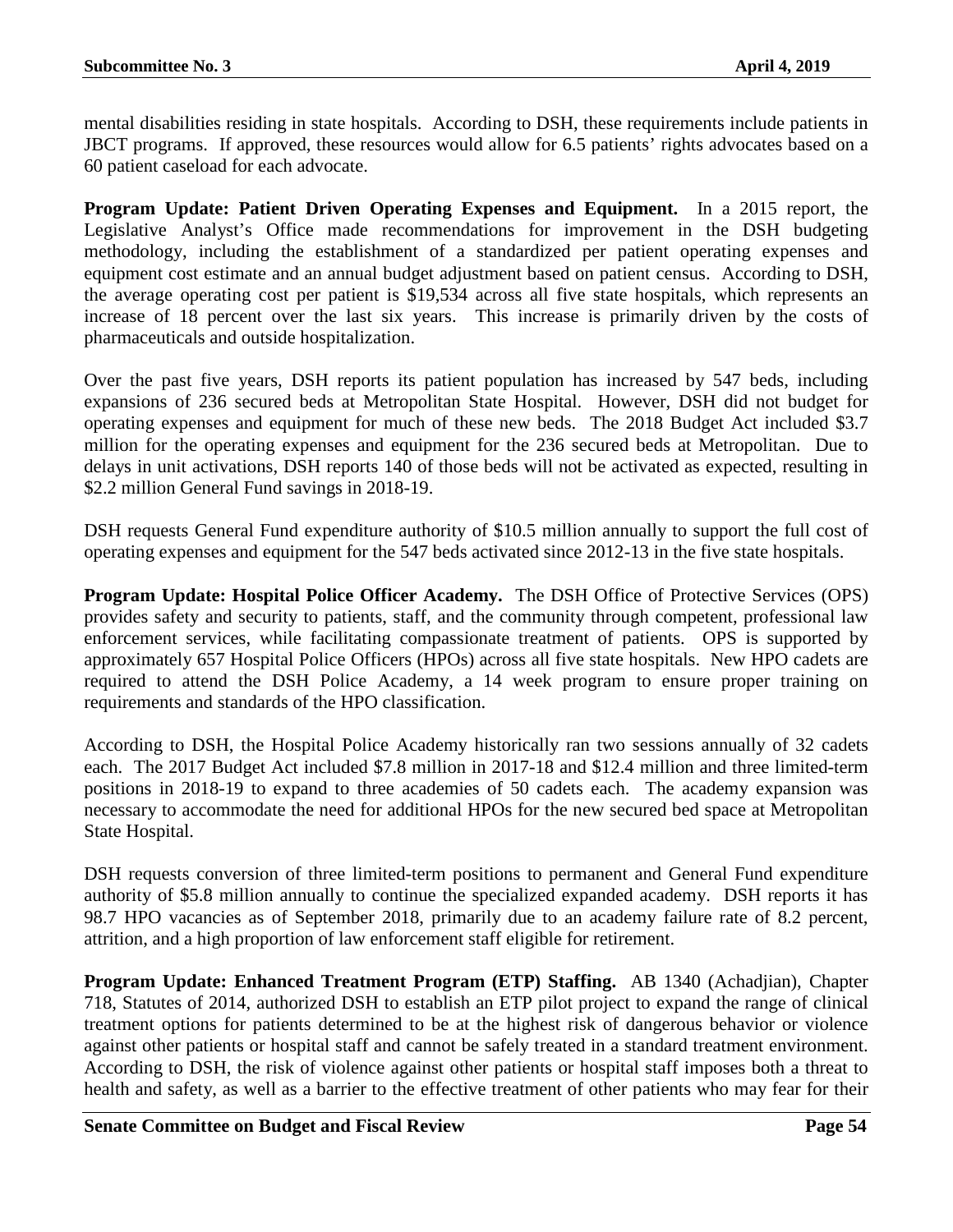physical safety in a standard treatment environment with a potentially violent patient. The pilot project period extends approximately five years from the first patient admitted to the ETP and imposes certain requirements on admission and treatment within an ETP.

Patients are evaluated for admission to an ETP based on requirements contained in AB 1340. A patient referred to an ETP by state hospital clinical staff is assessed by a dedicated forensic psychologist within three business days to make an initial determination regarding the appropriateness of the referral. If the referral is appropriate, the patient is further assessed by a panel comprised of a state hospital medical director, psychiatrist, and psychologist to certify admission to the ETP within seven days of the original referral. Upon admission, a forensic needs assessment team psychologist conducts a violence risk assessment and develops a treatment plan in writing and, if possible, with the collaboration of the patient. The treatment plan, which must be reviewed and updated every ten days, must include information about the patient's mental health status and diagnoses, prescribed medications, goals of treatment, planned interventions and methods, documentation of success in meeting objectives, evaluation of the factors contributing to or detracting from the patient's progress, an activity plan, plans for other services needed by the patient, discharge criteria, goals for an aftercare plan in a standard treatment environment upon discharge, and a plan for post-discharge follow up.

In addition to the admission and treatment criteria, each ETP has specified staff-to-patient ratios, housing and facility requirements, and accessibility requirements. Each ETP is also required to maintain an independent patients' rights advocate to provide advocacy services to patients admitted to an ETP.

The 2017 Budget Act authorized 44.7 positions and \$8 million in 2017-18 and 115.1 positions and \$15.2 million annually thereafter to activate the first two ETP units at Atascadero State Hospital. According to DSH, construction for the first unit began in September 2018 and was completed February 2019, while construction for the second unit was expected to begin February 2019 and be completed June 2019.

The 2018 Budget Act included reversion of General Fund savings of \$4.9 million General Fund in 2017- 18 and \$4.6 million in 2018-19 related to construction delays of the ETP units. For 2019-20, the 2018 Budget Act included 60.3 positions and General Fund expenditure authority of \$8.3 million annually thereafter to fund an additional ETP unit at Atascadero, as well as one unit at Patton. According to DSH, construction for the third unit at Atascadero is expected to begin June 2019 and be completed in September 2019, while construction for the unit at Patton is expected to begin September 2019 and be completed in January 2020.

DSH expects General Fund savings in 2019-20 of \$1.8 million due to a five month delay for the ETP unit at Patton. The expected construction timelines are as follows:

| Units/Hospital               | <b>Construction Initiated</b> | <b>Construction Completed</b> |
|------------------------------|-------------------------------|-------------------------------|
| <b>DSH-Atascadero Unit 1</b> | September 24, 2018            | February 11, 2019             |
| DSH-Atascadero Unit 2        | February 11, 2019             | June 3, 2019                  |
| DSH-Atascadero Unit 3        | June 3, 2019                  | September 23, 2019            |
| <b>DSH-Patton Unit 1</b>     | September 2, 2019             | January 27, 2020              |

**Program Update: Lanterman-Petris-Short (LPS) Population and Personal Services Adjustment.** LPS patients are individuals that require physically secure 24-hour care and are committed through civil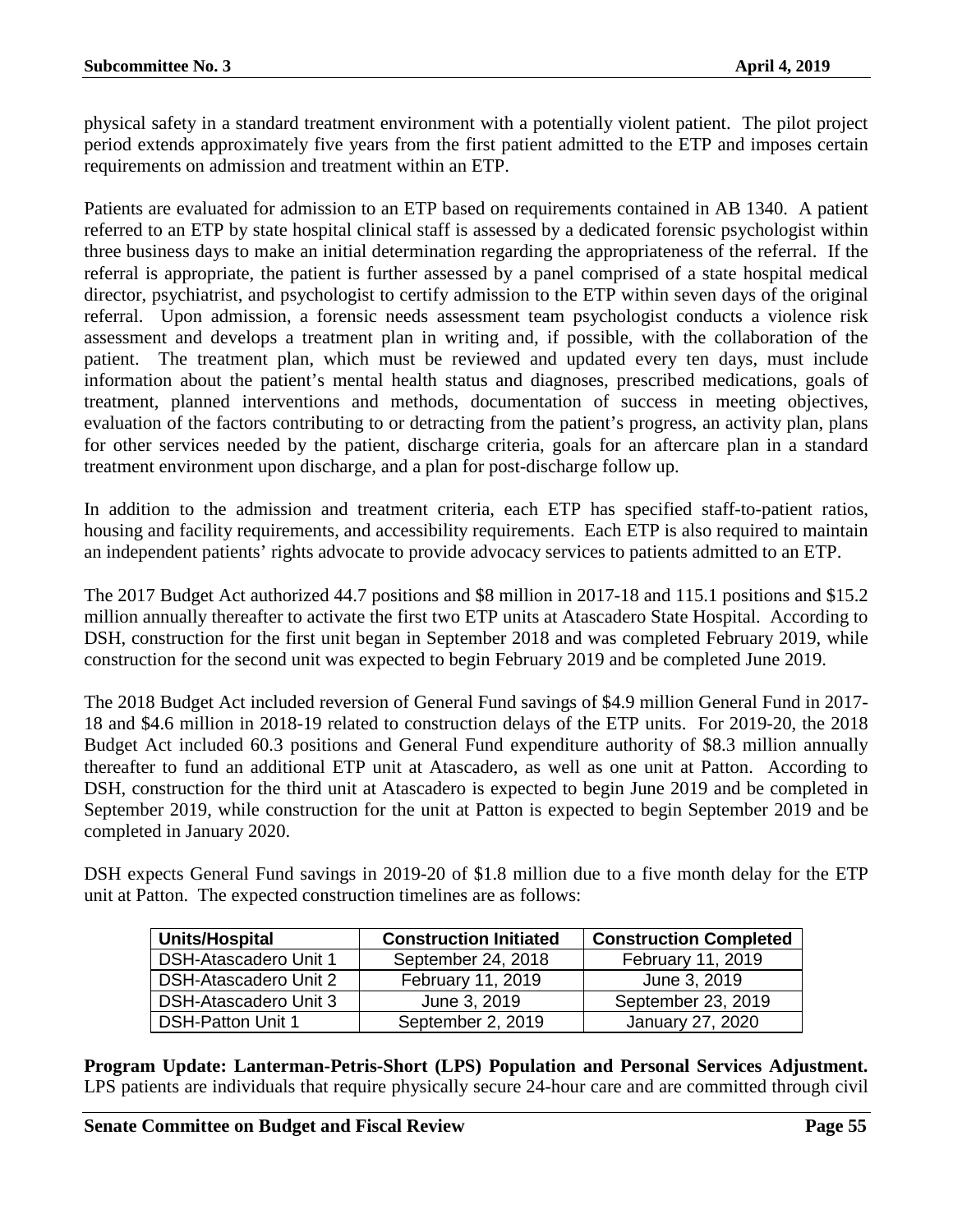court proceedings that determine the individual is a danger to themselves or others or suffers from a grave disability. LPS patients are discharged when their county of residence places them in a different facility, in independent living, or with family, or if a court removes the conservatorship. Counties reimburse state hospitals for the costs of treatment for LPS patients.

According to DSH, the focus of treatment for the LPS population is on psychiatric stabilization and psychosocial treatments to reduce the risk of danger to themselves or others and develop basic life skills to function optimally in a lower level of care in the community. In 2017-18, DSH had a budgeted LPS capacity of 628. As of July 2018, DSH reported a total LPS census of 690. The 2018 Budget Act included a \$20.1 million adjustment in reimbursement authority to account for actual expenditures for LPS patients.

DSH requests additional reimbursement expenditure authority of \$606,000 in 2019-20 and annually thereafter. This additional authority would allow DSH to have sufficient authority to accept the expected LPS caseload from county commitments. The amount of this additional authority was calculated based on 2018-19 projected expenditures of \$157.4 million, which is \$606,000 less than its 2018-19 authority of \$156.7 million.

**Program Update: Forensic Conditional Release Program (CONREP) – General/Non-Sexually Violent Predator (Non-SVP) Program.** The Forensic Conditional Release Program (CONREP) was established in 1986 and provides outpatient treatment to individuals ordered by a court to be released if their symptoms have been stabilized and they no longer represent a danger to society. The CONREP population includes patients committed to state hospitals as Not Guilty by Reason of Insanity (NGI), Mentally Disordered Offenders (MDO), felony Incompetent to Stand Trial (IST) and Mentally Disordered Sex Offenders. After one year, a court hearing determines if the patient will continue in the program, be sent back to DSH, or be released.

According to DSH, when a patient is discharged to CONREP, the goal is to provide an independent living environment in the least restrictive setting. However, if the patient has not demonstrated the ability to live in the community without direct staff supervision, the patient is referred to a Statewide Transitional Residential Program (STRP), a resource used by CONREP to provide patients the opportunity to learn and demonstrate appropriate community living skills in a controlled setting with 24 hour supervision. DSH currently contracts for one 17 bed STRP in Los Angeles County. A 16 bed STRP in Fresno County was closed in November 2017.

DSH requests General Fund expenditure authority of \$1 million in 2019-20 and annually thereafter to fund its contracted CONREP caseload of 666 clients. Due to rising housing costs, DSH was required to reduce its CONREP caseload to 621 clients to remain within its budgeted authority. If approved, these additional resources will allow DSH to cover the cost increases for each of the housing types in the program.

**Program Update: Forensic CONREP – Sexually Violent Predator (SVP) Program.** Beginning in 1996, Sexually Violent Predators (SVP) were added to the CONREP population and are conditionally released to their county of domicile by court order with sufficient funding to provide treatment and supervision services. According to DSH, the CONREP-SVP program offers patients direct access to an array of mental health services with a forensic focus, as well as regularly scheduled sex offender risk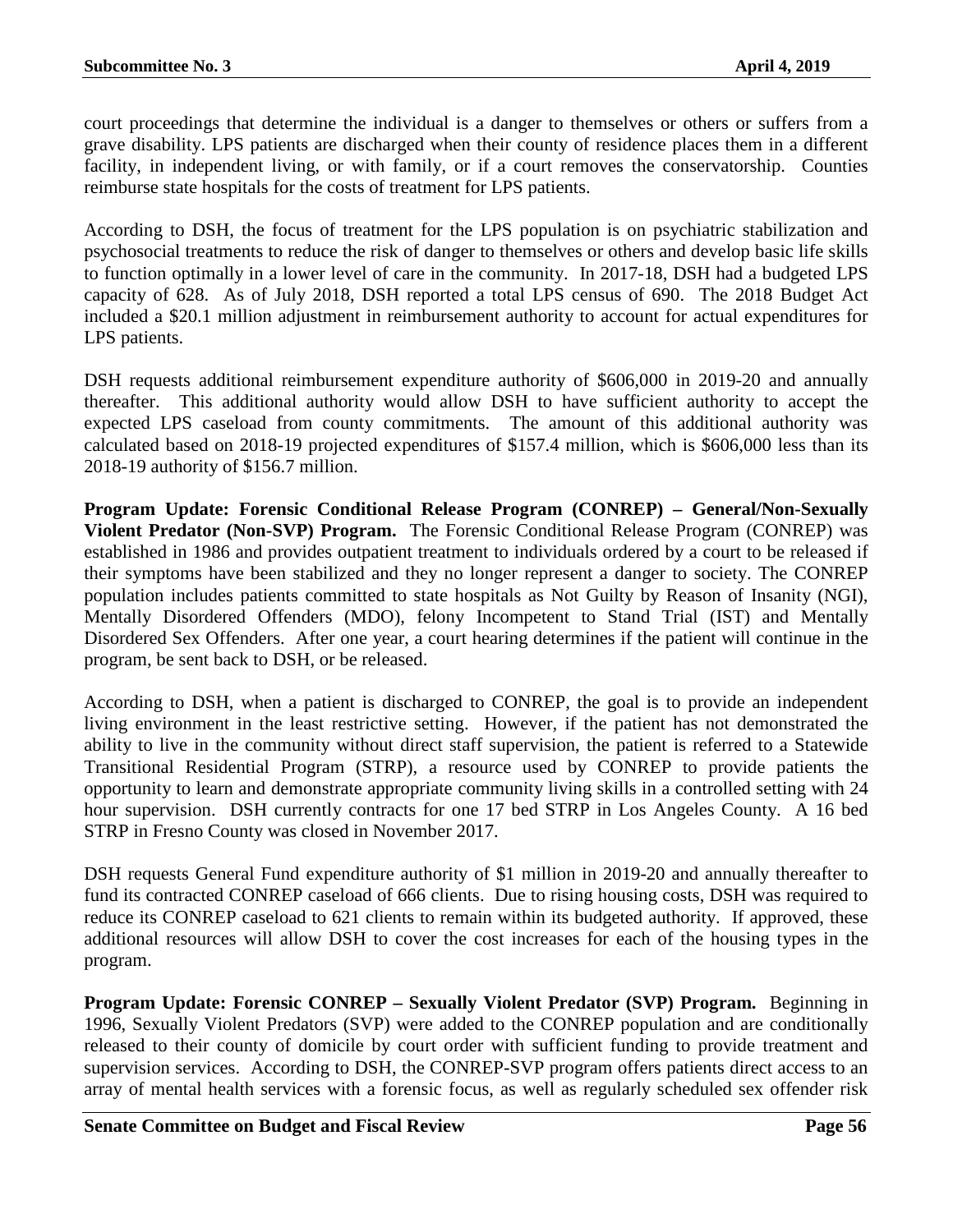assessments, polygraph testing, and review of Global Position System (GPS) data and surveillance. DSH reports there are currently 14 patients residing in a house and two in a motel throughout California within the county of commitment. DSH has established two rate structures for CONREP-SVPs: 1) \$310,000 per SVP where a permanent residence has been established, and 2) \$653,000 per CONREP-SVP when ordered as a transient release.

DSH requests General Fund expenditure authority of \$768,000 in 2018-19 and \$2.1 million annually thereafter. If approved, these resources would support an expected caseload increase of four SVPs in 2018-19, including two transient releases, for a total of 21 SVPs conditionally released to the community by June 2019, and an additional two SVPs released by June 2020 for a total caseload of 23.

**Subcommittee Staff Comment and Recommendation—Hold Open.** Subcommittee staff recommends holding these items open to allow continued discussions in advance of the May Revision.

**Questions.** The subcommittee has requested DSH to respond to the following:

1. Please provide a brief overview of each of the program updates referenced in this item.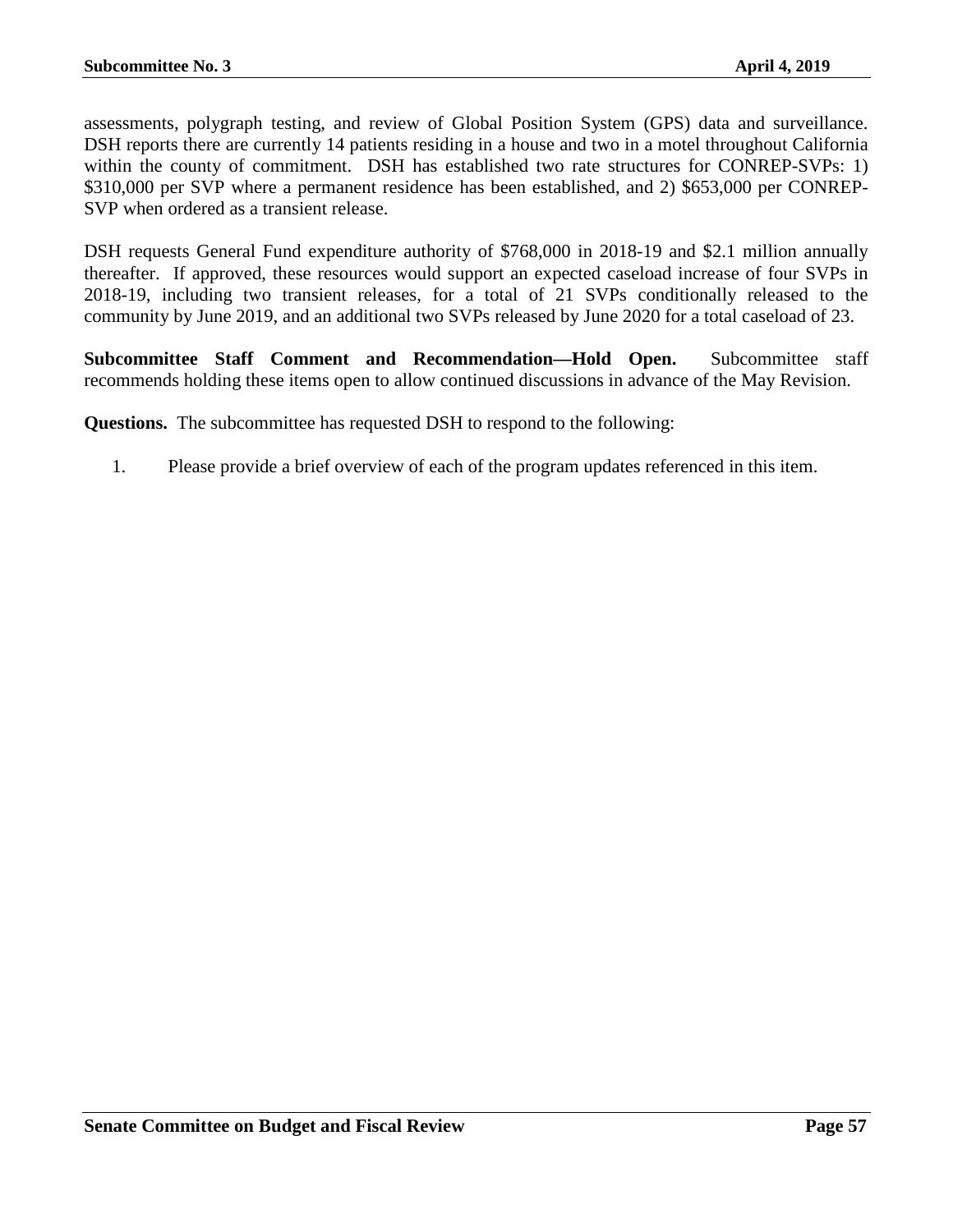# <span id="page-57-0"></span>**Issue 3: Incompetent to Stand Trial – Diversion and Community-Based Treatment**

**Background.** The Department of State Hospitals (DSH) admits individuals found incompetent to stand trial (IST) under Section 1370 of the Penal Code, typically for felony offenses, and provides clinical and medical services to restore these individuals to competency. Because of capacity constraints within the state hospital system, DSH expects 815 individuals in the IST population will be housed in county jails in 2018-19 because they are awaiting placement into a state hospital bed or jail-based competency treatment program. This backlog, which has grown significantly in recent years, places operational and fiscal stress on county jails and may violate the rights of individuals in custody for longer than a reasonable time to evaluate their potential for restoration to competency.

**Incompetent to Stand Trial Referrals.** Under California law "[a] person cannot be tried or adjudged to punishment or have his or her probation, mandatory supervision, post-release community supervision, or parole revoked while that person is mentally incompetent." IST patients are referred to DSH under Section 1370 of the Penal Code if a court has determined they are unable to understand the nature of criminal proceedings or assist counsel in their defense. IST patients receive competency-based treatment and are returned to court once able to participate in court proceedings. If a defendant's attorney raises concerns about his or her competency to stand trial, the judge in the case may order a mental health evaluation by a psychiatrist or clinical psychologist. If the evaluation finds substantial evidence the defendant is incompetent, a competency hearing is scheduled with additional expert testimony and an opportunity for the defendant to respond to or refute the findings of the evaluation. If the court finds a defendant incompetent to stand trial, the local community health director determines whether the defendant is best treated in a local facility, an outpatient facility, or at a state hospital. Misdemeanants are typically treated in an outpatient setting or released, while felonies are typically referred for treatment at a state hospital. If a bed is not available in a state hospital, the defendant remains in the custody of the county until a bed becomes available. Capacity constraints in the state hospital system have resulted in ongoing backlogs of defendants deemed IST in county jails for extended periods awaiting treatment.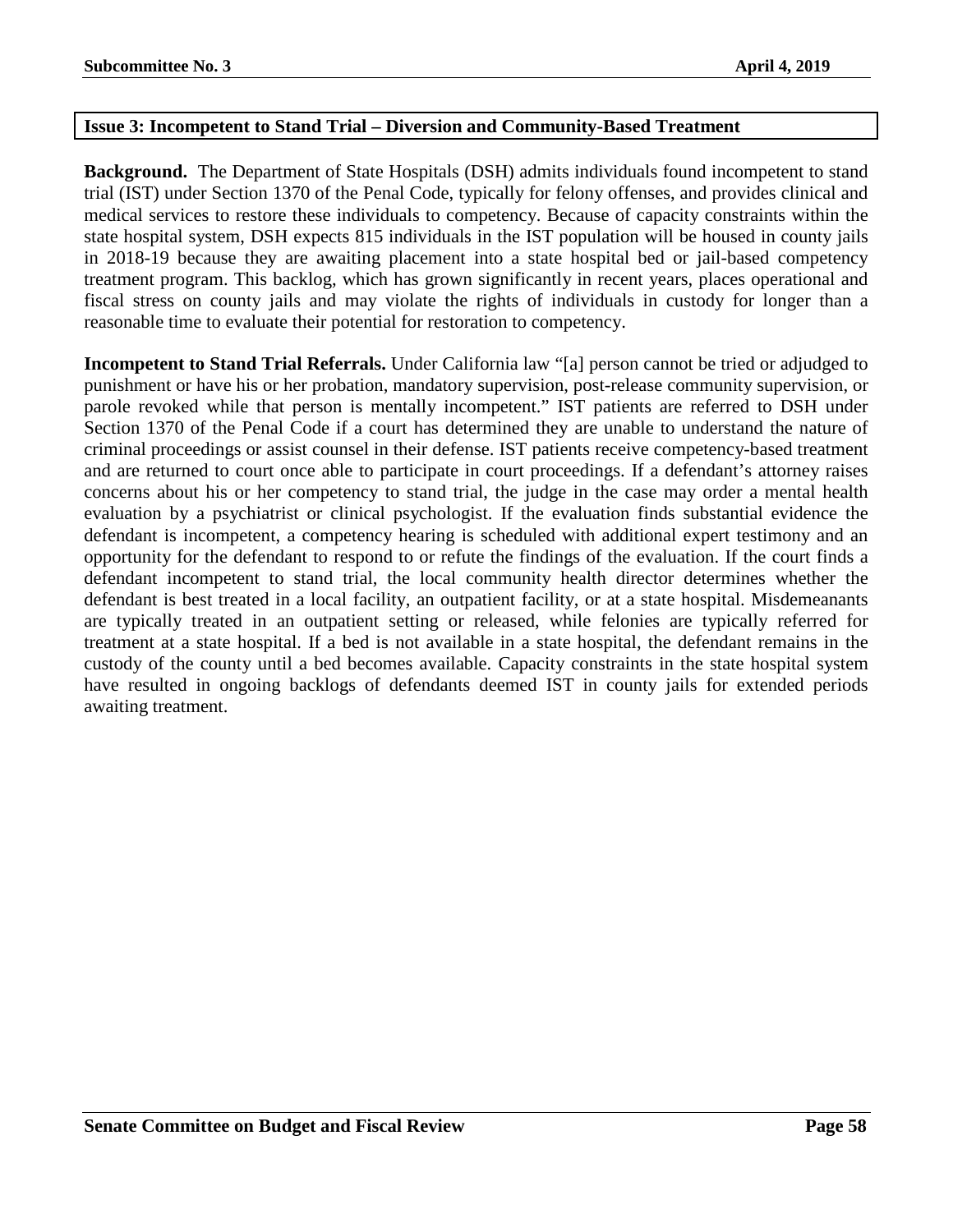

**Figure 1: Incompetent to Stand Trial Commitment Process**

**Source:** "*An Alternative Approach:Treating the Incompetent to Stand Trial", Legislative Analyst's Office, Jan 2012*

**Long-Standing Issues with IST Backlog.** Since the 2007-08 fiscal year, the backlog of IST referrals awaiting treatment in state hospitals has grown from between 200 and 300 to 836 as of July 2018. In 1972, the United States Supreme Court found in *Jackson v. Indiana* that a person committed on account of his or her incapacity to proceed to trial cannot be held for longer than the reasonable period of time necessary to determine whether the individual is likely to attain capacity. California law requires state hospital or outpatient facility staff to report to the court within 90 days on the status of the defendant's restoration to competency. Based on this 90 day requirement, several court rulings have recommended that a "reasonable" time to transfer IST patients for treatment is no more than 30 to 35 days. Many IST patients remain in county custody for longer, which may violate these patients' due process rights. In addition, the housing of IST patients in county jails while they await availability of treatment beds in state hospitals places stress on county jail systems.

**Incompetent to Stand Trial Diversion Program.** In the 2018 Budget Act, the Legislature approved trailer bill language and General Fund expenditure authority of \$100 million over three years to promote community mental health treatment and diversion for individuals determined to be, or at risk of being determined to be, incompetent to stand trial. Specifically, the program included the following components:

- Diversion of Individuals with Mental Disorders Grants pre-trial diversion to defendants, including postponement of prosecution and referral to mental health treatment, under the following conditions:
	- 1. The court is satisfied the defendant suffers from a qualifying mental disorder including, but not limited to, schizophrenia, schizoaffective disorder, or posttraumatic stress disorder, but excluding antisocial personality disorder, borderline personality disorder, and pedophilia.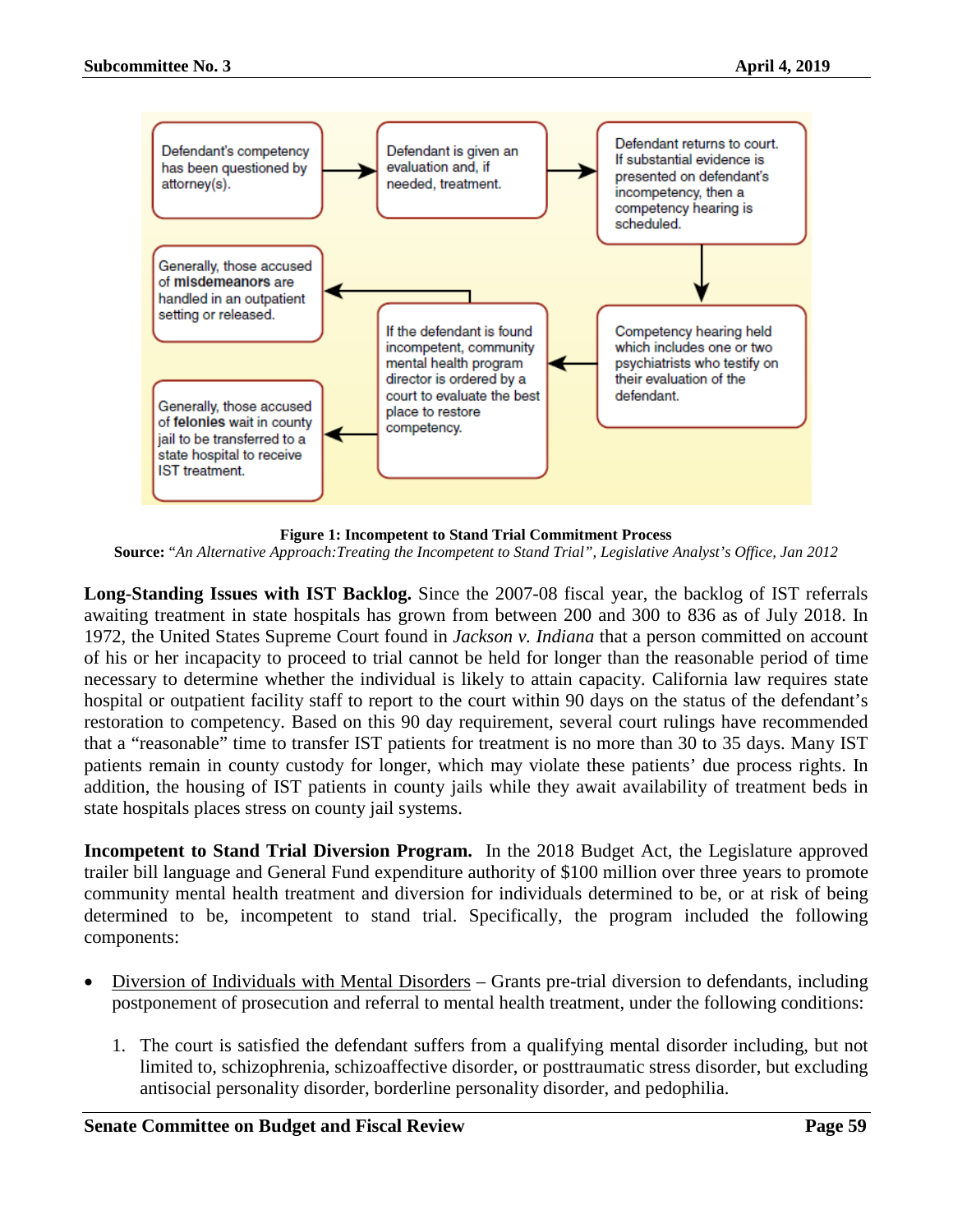- 2. The court is satisfied the defendant's mental disorder played a significant role in the commission of the charged offense.
- 3. A qualified mental health expert determines the defendant would respond to mental health treatment.
- 4. The defendant consents to diversion, waives his or her right to a speedy trial, and agrees to comply with treatment as a condition of diversion.
- 5. The court is satisfied the defendant will not pose an unreasonable risk of danger to public safety.
- 6. The court is satisfied the recommended treatment program will meet the specialized mental health needs of the defendant.
- 7. The period of diversion shall be no longer than two years.

If the court concludes a defendant has substantially complied with the requirements of diversion, has avoided significant new violations of law, and has a plan in place for long-term mental health care, the court shall dismiss the charges that prompted the initial diversion.

- Community-Based Treatment Provides \$100 million over three years to assist counties in providing diversion for individuals with serious mental illnesses who may otherwise be found incompetent to stand trial. These county programs will provide clinically appropriate or evidencebased mental health treatment and wraparound services across a continuum of care to:
	- o Individuals diagnosed with schizophrenia, shizoaffective disorder, or bipolar disorder who could potentially be found incompetent to stand trial.
	- o Individuals for which there is a significant relationship between the individual's mental disorder and the charged offense or between the individual's conditions of homelessness and the charged offense.
	- o Individuals that do not pose an unreasonable risk of danger to public safety if treated in the community.

**Subcommittee Staff Comment and Recommendation—Hold Open.** Subcommittee staff recommends holding this item open to allow continued discussions in advance of the May Revision.

**Questions.** The subcommittee has requested DSH to respond to the following:

- 1. Please provide a status update on the community-based treatment diversion program authorized in the 2018 Budget Act, including counties receiving awards, brief descriptions of program services, and county matching requirements.
- 2. Please describe how DSH intends to evaluate the outcomes for each of the programs funded by the community-based treatment diversion program.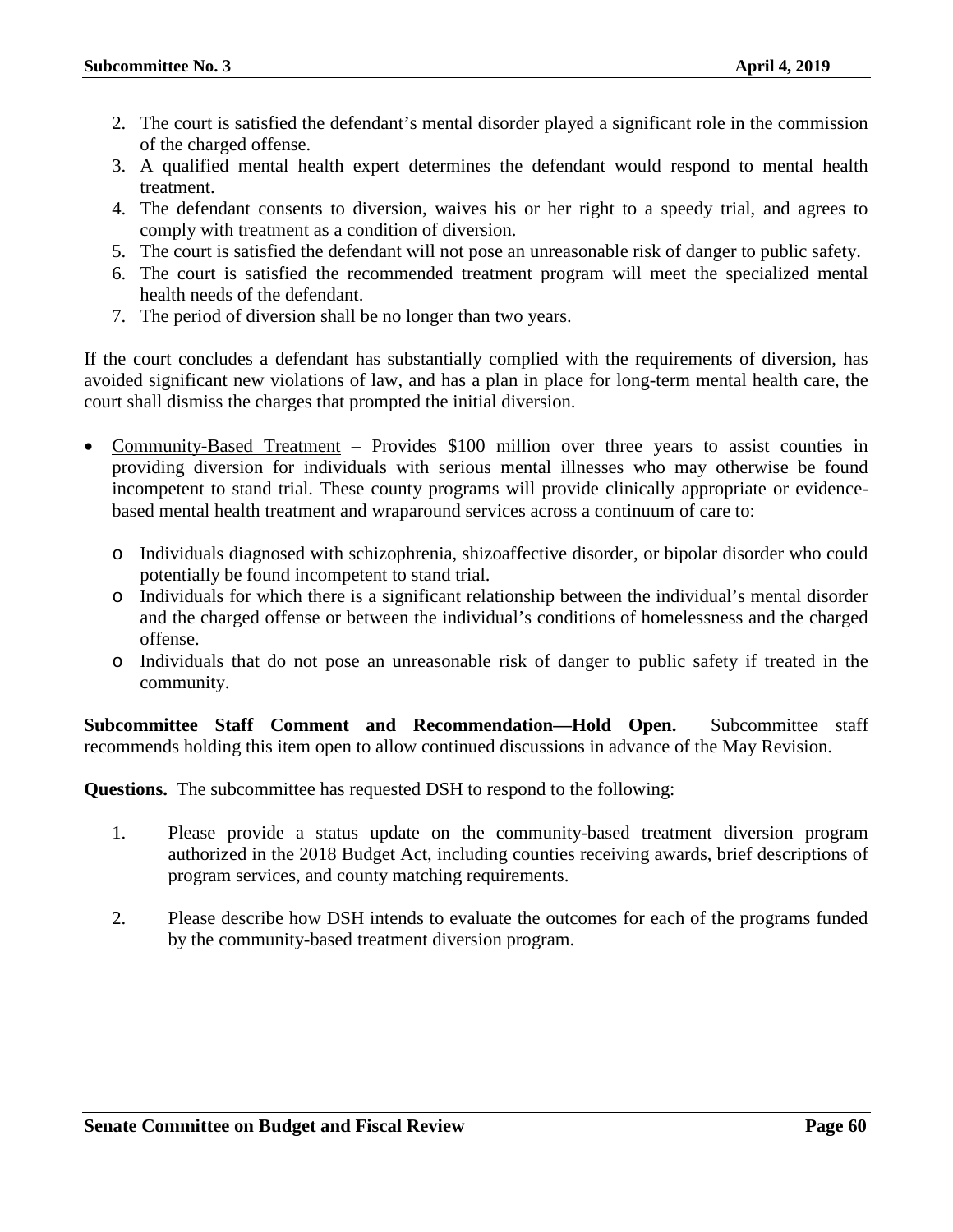# <span id="page-60-0"></span>**Issue 4: Atascadero – Potable Water Booster Pump System**

**Capital Outlay Budget Issue.** DSH requests General Fund expenditure authority of \$113,000 in 2019- 20. If approved, these resources would allow DSH to support preliminary plans for a project to install a potable water booster pump system to serve Atascadero State Hospital's main water system.

| <b>Program Funding Request Summary</b>   |           |     |  |  |
|------------------------------------------|-----------|-----|--|--|
| 2019-20<br>2020-21<br><b>Fund Source</b> |           |     |  |  |
| 0001 – General Fund                      | \$113,000 |     |  |  |
| <b>Total Funding Request:</b>            | \$113,000 | ת - |  |  |

**Background.** According to DSH, Atascadero State Hospital's water supply is generated from five underground wells located on the northeast part of the campus. Each well station has a pump that sends water from the wells to an adjacent underground reservoir, from which it is pumped to a one million gallon storage tank on top of a hill. The storage tank then supplies water to the hospital by gravity feed. This gravity line supports the hospital's fire sprinkler system, as well as patient showers, kitchens, and bathrooms.

DSH reports when multiple users draw water, the hospital's main water pressure drops considerably. Water pressure during normal operations averages between 40 and 50 pounds per square inch (psi), which is below the necessary 60 psi required for normal facility operations. According to DSH, the reduced pressure could compromise the hospital's fire sprinkler system in the event of a fire.

DSH requests General Fund expenditure authority of \$113,000 in 2019-20 to support preliminary plans for a project to install a potable water booster pump system to serve Atascadero State Hospital's main water system. DSH expects the total project will cost \$2.1 million, including \$113,000 for preliminary plans, \$229,000 for working drawings, and \$1.8 million for construction. If approved, this request would only support preliminary plans for the project.

**Subcommittee Staff Comment and Recommendation—Hold Open.** Subcommittee staff recommends holding this item open to allow continued discussions in advance of the May Revision.

**Questions.** The subcommittee has requested DSH to respond to the following:

1. Please provide a brief overview of this proposal.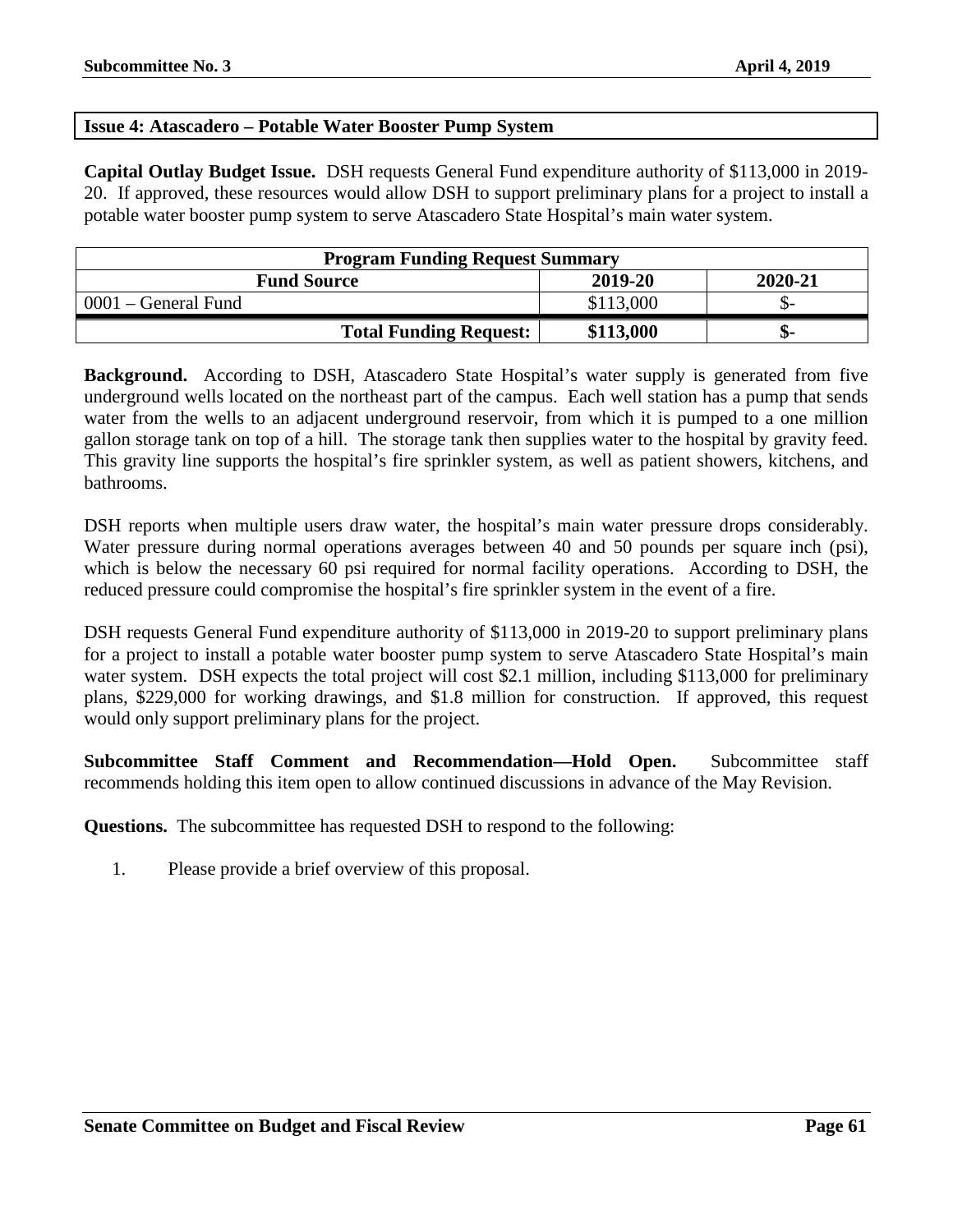# <span id="page-61-0"></span>**Issue 5: Increased Court Appearances and Public Records Act Requests**

**Budget Issue.** DSH requests 5.5 two-year limited-term positions and General Fund expenditure authority of \$767,000 in 2019-20 and 2020-21. If approved, these positions and resources would allow DSH to address increases in court hearings at which DSH attorneys are required to appear, as well as increases in requests pursuant to the Public Records Act.

| <b>Program Funding Request Summary</b>   |           |           |  |  |
|------------------------------------------|-----------|-----------|--|--|
| 2019-20<br>2020-21<br><b>Fund Source</b> |           |           |  |  |
| $0001$ – General Fund                    | \$767,000 | \$767,000 |  |  |
| <b>Total Funding Request:</b>            | \$767,000 | \$767,000 |  |  |
| <b>Total Requested Positions:</b>        | 5.5       | 5.5       |  |  |

**Background.** Since the 2007-08 fiscal year, the backlog of individuals determined incompetent to stand trial (IST) awaiting treatment in state hospitals has grown from between 200 and 300 to 836 as of July 2018. In 1972, the United States Supreme Court found in Jackson v. Indiana that a person committed on account of his or her incapacity to proceed to trial cannot be held for longer than the reasonable period of time necessary to determine whether the individual is likely to attain capacity. California law requires state hospital or outpatient facility staff to report to the court within 90 days on the status of the defendant's restoration to competency. Based on this 90 day requirement, several court rulings have recommended that a "reasonable" time to transfer IST patients for treatment is no more than 30 to 35 days. Many IST patients remain in county custody for longer, which may violate these patients' due process rights.

According to DSH, the ongoing and growing IST waitlist has resulted in a significant amount of related litigation, including:

- County public defenders filing motions seeking Orders to Show Cause (OSCs) why DSH should not be held in contempt for not timely admitting IST patients, and seeking sanctions.
- County public defenders filing motions under Code of Civil Procedure section 177.5 seeking sanctions against DSH for not complying with superior court orders to admit IST patients by a date specified.
- Superior courts issuing OSCs seeking to sanction DSH for not timely admitting IST patients or violating court orders to admit patients.
- Courts setting status conferences, with mandatory appearances by DSH, to explain why the patients have not been transported, or admitted to its hospitals, or considering whether to hold DSH in contempt.
- County public defenders filing motions seeking standing orders requiring that DSH admit IST patients by a specified time-frame.
- County public defenders filing writs of habeas corpus, writs seeking release of IST patients held in jail awaiting admission to DSH, and writs of mandate requiring DSH to comply with various specified time-frames for admission.
- The ACLU and private law-firms filing state and federal civil-rights cases seeking injunctive relief and damages for alleged violations of IST patients' constitutional rights.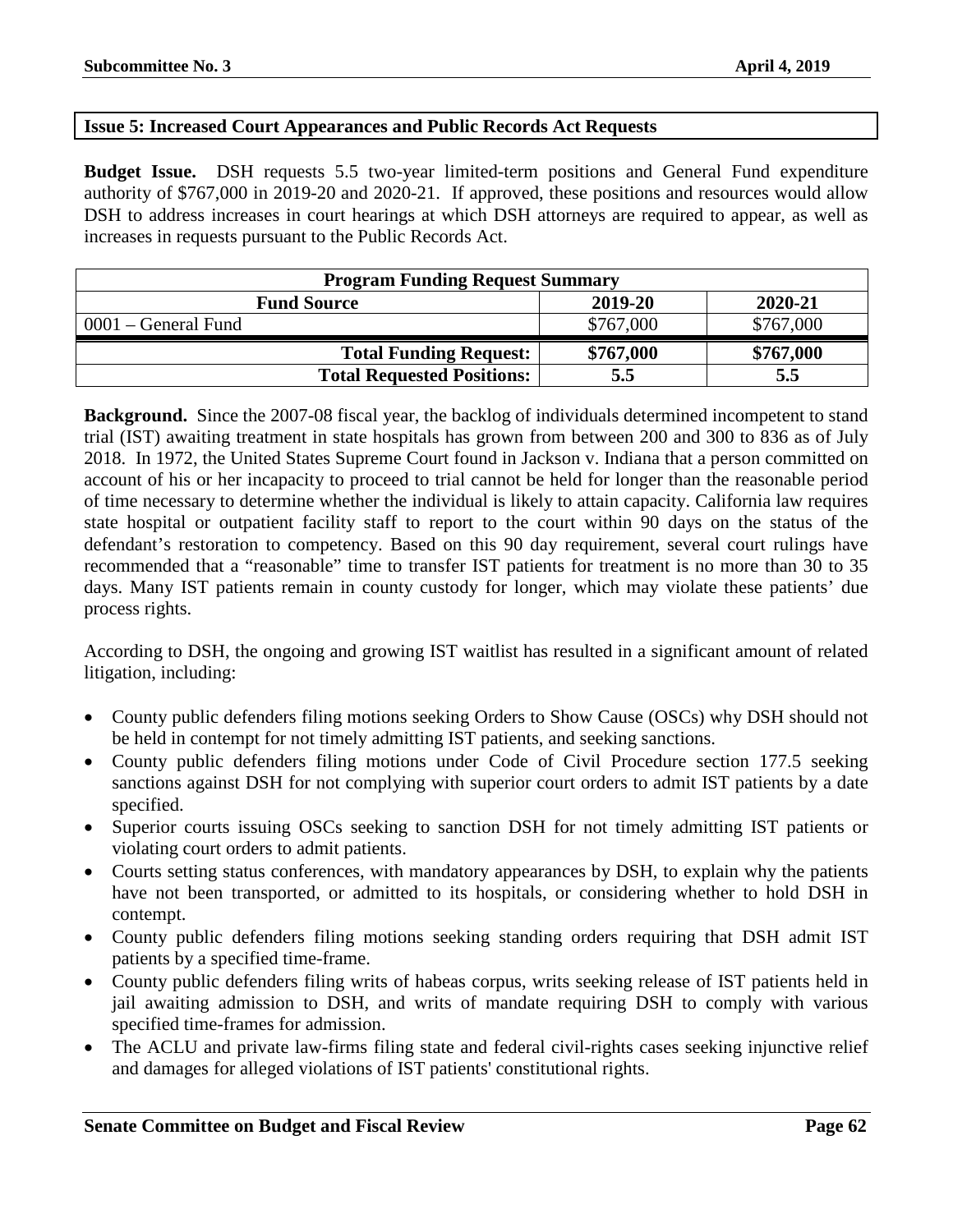DSH attorneys must respond, object, appear, or serve as staff counsel to represent DSH in each of these types of motions, status conferences, OSCs, standing-order requests, writs, and civil-rights litigation. The courts often provide less than one week notice to appear to defend DSH against an OSC and it is not uncommon for DSH to be provided only 24 or 48 hours of notice for a contempt hearing. DSH attorneys are required to constantly be ready to travel on short notice anywhere from two to four hours away to appear on DSH's behalf in county superior courts to advocate against findings of contempt or sanctions.

In addition to increased legal workload, DSH reports the number of Public Records Act requests it receives annually has increased by 220 percent between 2012 and 2018. The Public Records Act (PRA) requires all entities of the state to disclose governmental records to the public, upon request, unless there is an applicable statutory exemption. DSH legal staff receive PRA requests, reach out to relevant divisions, review and catalog records identified for responsiveness or exemption, and provide the responsive records with any necessary redactions.

DSH requests 5.5 two-year limited-term positions and General Fund expenditure authority of \$767,000 in 2019-20 and 2020-21. If approved, these positions and resources would support **three Attorney I**  positions to handle the increased volume of OSC appearances and other hearing-related work. This workload includes reviewing hospital and patient documentation, reviewing alienist reports and commitment packets, working with the DSH Patient Management Unit and hospital forensic staff to ascertain a patient's status on the waitlist, communicating with courts and public defenders to seek to have OSCs vacated in the event of an imminent patient placement, and appearing in court to defend DSH at hearings against court orders to transport the patient, OSCs to hold DSH in contempt, and any follow-up status conferences.

These positions and resources would also support **one Legal Secretary** to support the three attorneys by coordinating and calendaring OSC hearings; preparing OSC responses, declarations, and requests for representations; and other legal support.

For the PRA workload, this request would support **one Legal Analyst** and **0.5 Staff Services Analyst** to review PRA requests, gather input from hospital divisions and headquarters, review and redact responsive documents, draft and prepare PRA response letters, consult with DSH attorneys regarding PRA legal issues, and advise DSH staff on PRA-related matters.

**Subcommittee Staff Comment and Recommendation—Hold Open.** Subcommittee staff recommends holding this item open to allow continued discussions in advance of the May Revision.

**Questions.** The subcommittee has requested DSH to respond to the following:

1. Please provide a brief overview of this proposal.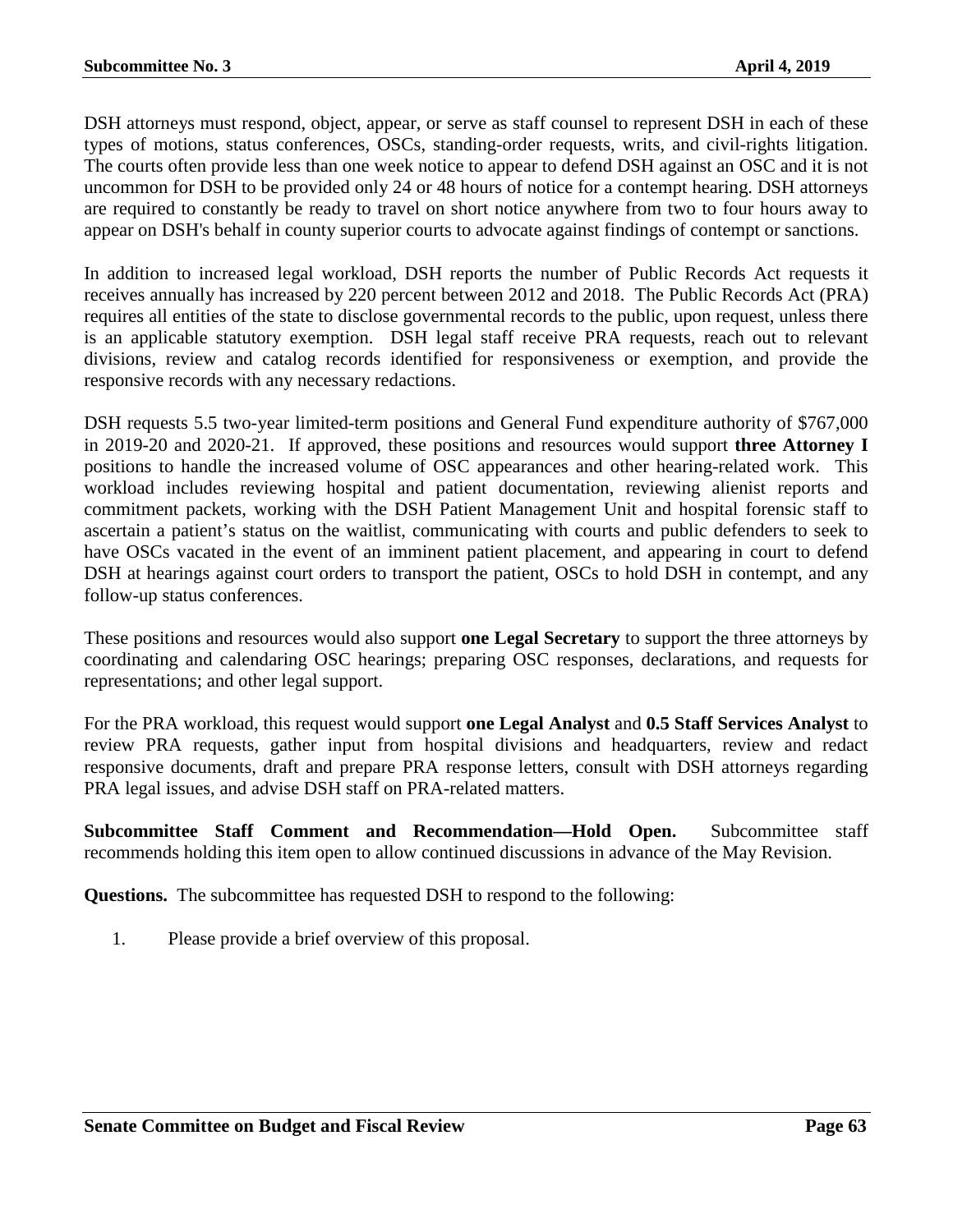# <span id="page-63-0"></span>**Issue 6: Privacy Protection Program**

**Budget Issue.** DSH requests nine positions and General Fund expenditure authority of \$1.3 million annually. If approved, these resources would allow DSH to establish a system-wide Privacy Protection Program in accordance with a recent audit by the California Office of Health Information Integrity.

| <b>Program Funding Request Summary</b>        |             |             |  |  |
|-----------------------------------------------|-------------|-------------|--|--|
| $2020 - 21*$<br>2019-20<br><b>Fund Source</b> |             |             |  |  |
| $0001$ – General Fund                         | \$1,263,000 | \$1,254,000 |  |  |
| <b>Total Funding Request:</b>                 | \$1,263,000 | \$1,254,000 |  |  |
| <b>Total Requested Positions:</b>             | 9.0         | 9.0         |  |  |

\* Positions and resources ongoing after 2020-21.

**Background.** According to DSH, federal and state laws and policies, including the Health Insurance Portability and Accountability Act (HIPAA), the Lanterman-Petris-Short Act, the Information Practices Act, the Statewide Health Information Policy Manual, and the State Administrative Manual Chapter 5300, require health care providers to perform privacy and security activities to safeguard health information. The California Office of Health Information Integrity (CalOHII) is responsible for ensuring state departments comply with HIPAA. In May 2018, CalOHII performed an audit of DSH's health information privacy and security activities from both system-wide and hospital-specific perspectives. CalOHII audited four compliance categories related to privacy, security, administration, and patient rights in two hospitals and six system-wide programs. The audit contained 61 findings, of which 34 were high risk, 24 were medium risk, and three were low risk. The most significant finding was that DSH lacks a system-wide privacy program responsible for policies and procedures, training, monitoring and oversight over compliance, incident and breach response, and risk mitigation. CalOHII requires DSH to address all deficiencies by November 2019.

DSH requests nine positions and General Fund expenditure authority of \$1.3 million annually to establish a system-wide Privacy Protection Program and a Privacy Office. Specifically, DSH requests the following positions:

- **One Attorney III** would act as a legal subject matter expert on complex privacy issues, draft and review contracts, perform de-identification and data governance, and ensure patient rights are maintined.
- **One Attorney I** would handle the increased volume of privacy and security incidents, act as legal subject matter expert on privacy laws and policies, develop, review and update privacy policies, assist with operationalization and implementation of privacy policies, and develop and present privacy training.
- **Six Associate Governmental Program Analysts,** one located at each of the state hospitals and the state headquarters, would perform investigations, log and track incidents, analyze root causes, coordinate and track corrective action, ensure corrective action has been fully completed, ensure patients have access to health information and can make amendments or corrections, draft and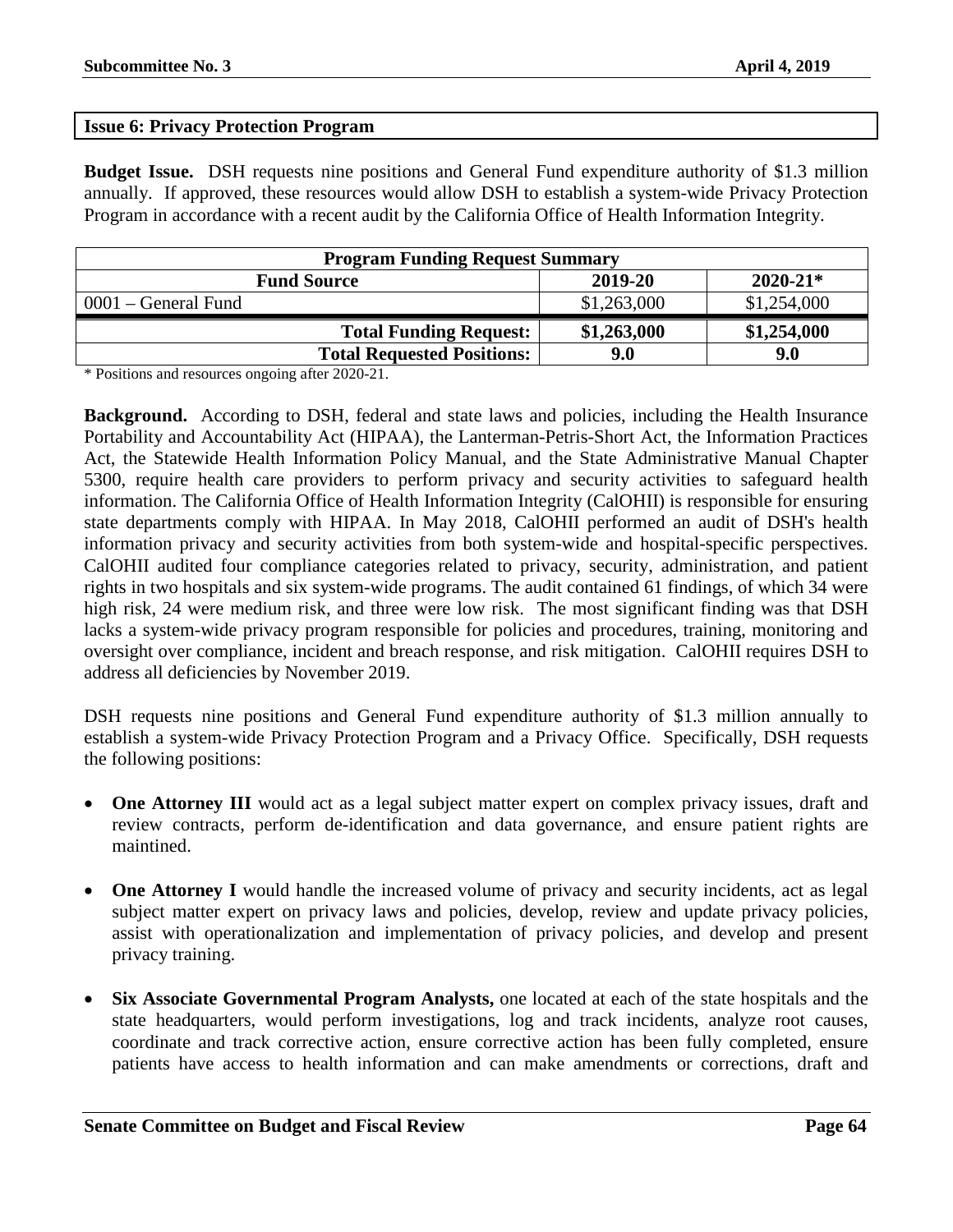update hospital-specific procedures to operationalize privacy policies, assist in responding to subpoenas, court orders, and patient requests for the release of their information.

• **One Staff Services Manager I Specialist** would act as a non-attorney subject matter expert in privacy compliance related to HIPAA, the Lanterman-Petris-Short Act, the Information Practices Act, the Public Records Act, the State Administrative Manual, and the Statewide Health Information Policy Manual.

**Subcommittee Staff Comment and Recommendation—Hold Open.** Subcommittee staff recommends holding this item open to allow continued discussions in advance of the May Revision.

**Questions.** The subcommittee has requested DSH to respond to the following:

1. Please provide a brief overview of this proposal.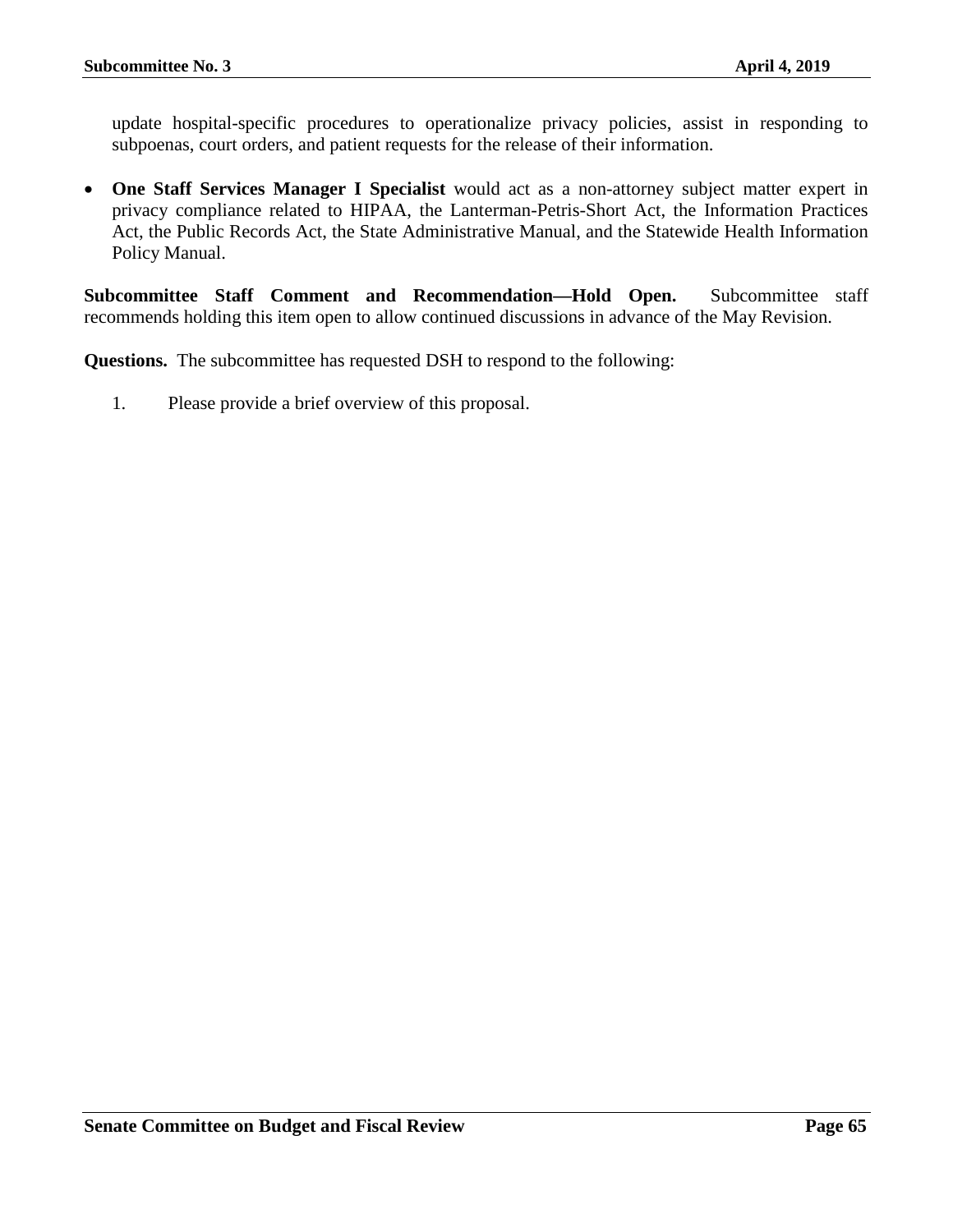# <span id="page-65-0"></span>**Issue 7: Contracted Services and Patient Management Support**

**Budget Issue.** DSH requests eight positions and General Fund expenditure authority of \$1.1 million annually to manage the development and ongoing support of the expansion of competency restoration programs, an increasing caseload of patients determined incompetent to stand trial (IST), and to provide essential data and analysis for effective and efficient management of DSH patient management programs.

| <b>Program Funding Request Summary</b>        |             |             |  |  |
|-----------------------------------------------|-------------|-------------|--|--|
| $2020 - 21*$<br>2019-20<br><b>Fund Source</b> |             |             |  |  |
| $0001$ – General Fund                         | \$1,085,000 | \$1,077,000 |  |  |
| <b>Total Funding Request:</b>                 | \$1,085,000 | \$1,077,000 |  |  |
| <b>Total Requested Positions:</b>             | 8.0         | 8.0         |  |  |

\* Positions and resources ongoing after 2020-21.

**Background.** According to DSH, there continues to be an increase in IST patients referred to DSH by California counties. Since 2016-17, IST referrals have grown by 37.9 percent. Between July 2018 and October 2018, DSH received 1,704 IST referrals and anticipates receiving 5,112 total IST referrals in 2018-19, a 14.6 percent growth from 2017-18. To address the continual increase in IST referrals, DSH has established several jail-based competency treatment (JBCT) programs, the Admission, Evaluation, and Stabilization (AES) Center in Kern, and the Los Angeles Community-Based Restoration program. DSH reports that JBCT and AES capacity has increased by 83 percent since 2016-17.

DSH also reports it has worked to increase efficiency and maximize service to IST patients by reducing the average length of stay and streamlining the referral intake process by way of centralization in DSH under the Patient Management Unit. As a result, 5,813 IST patients were served by DSH in 2017-18, which was a growth of 9.1 percent from 2016-17. With the projected increases in capacity at both state hospitals and JBCT programs, DSH anticipates serving 6,426 IST patients in 2018-19, a 10.5 percent growth from 2017-18.

DSH indicates that, to continue to manage the growth of IST referrals, DSH will need additional staffing resources to manage the referral intake process and the placement of patients at appropriate facilities; to appropriately facilitate and support additional JBCT, AES, and Community Based Restoration (CBR) programs; and to collect, manage, and report on all applicable data related to the new JBCT, AES, and community-based programs.

DSH requests eight positions and General Fund expenditure authority of \$1.1 million annually to manage the development and ongoing support of the expansion of competency restoration programs, an increasing caseload of patients determined incompetent to stand trial (IST), and to provide essential data and analysis for effective and efficient management of DSH patient management programs. Specifically, DSH requests the following:

• **One Consulting Psychologist** would assist in monitoring clinical and administrative performance of JBCT and AES programs, conduct site visits, participate in organization and planning of formal program reviews and development and update of policies and procedures, serve as liaison between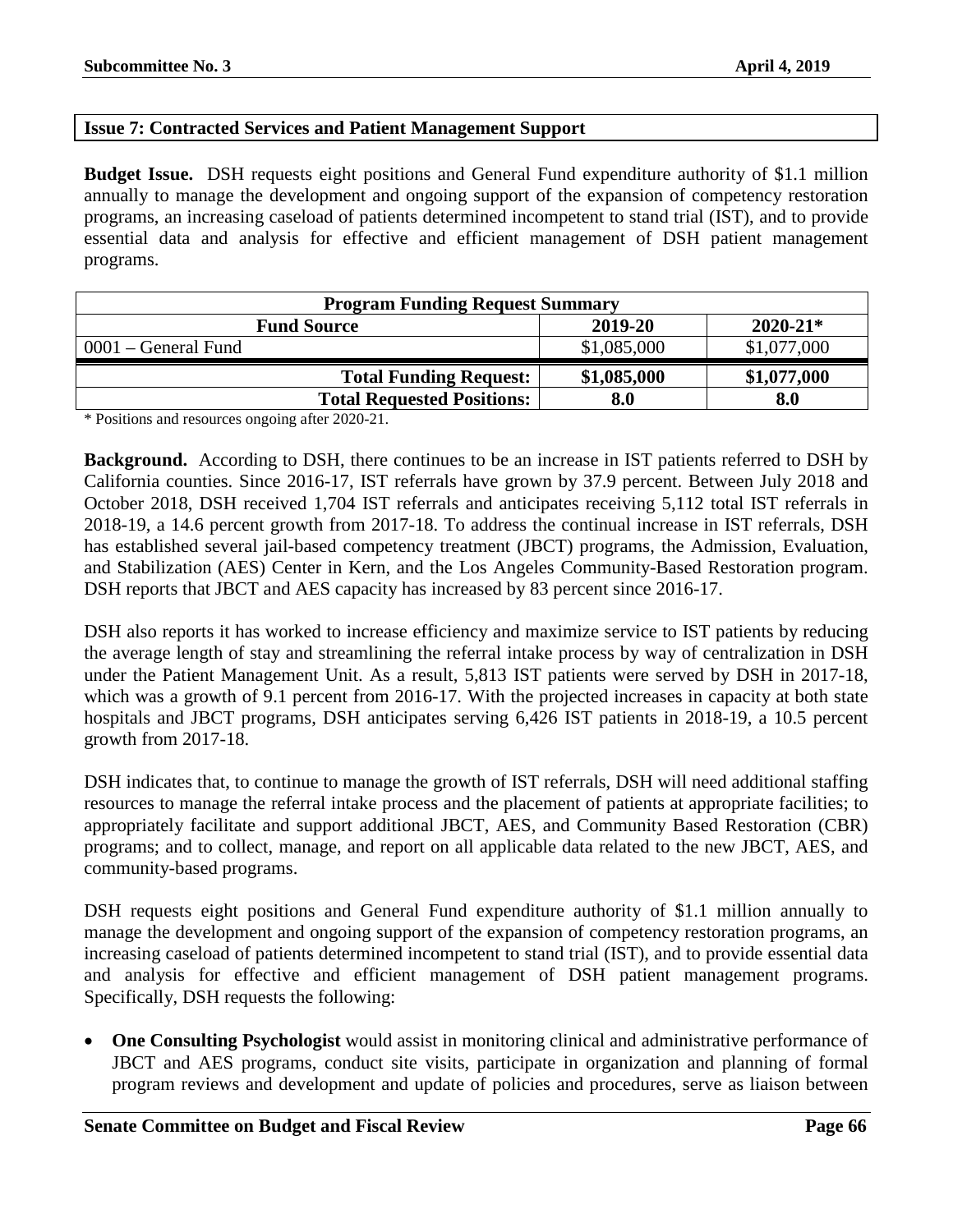the programs and DSH staff and the courts, and gather and use data to support findings of program deficiencies.

- **One Health Program Specialist I** position would serve as the primary contract manager, analyze administrative problems related to the program, recommend actions, review special incident reports, serve as liaison between DSH and program staff, perform independent analysis of fiscal and programmatic data, serve as lead for Public Records Act and media requests, perform quarterly onsite liaison program reviews, and assist in performing formal program reviews.
- **One Research Data Specialist I** position would reconcile data for weekly reporting on patient movement to and from the JBCT waitlist, coordinate with state hospital staff to ensure precision of the weekly Pending Placement Report, collaborate in discussions relating to all DSH IST referrals and waitlist management, develop and produce full annual program reports, develop and produce semiannual program analyses for executive staff and other stakeholders, develop and produce annual reports for the Los Angeles Community-Based Restoration Program, develop and produce semiannual analyses of the Los Angeles Community-Based Restoration program for executive staff and other stakeholders, provide support in litigation and legislation requests, and conduct regular data auditing to ensure data management standards.
- **Four Associate Governmental Program Analysts** would receive and document receipt of referrals for IST patients, review referral packets for completeness, enter referral information into a statewide management database, request any missing information or documentation, communicate the referral to clinical staff for evaluation of appropriate placement, determine the proper placement of the patient and update the database for proper tracking, transfer the records to the appropriate hospital or JBCT, address any JBCT denials, and monitor the JBCT census.
- **One Office Technician** would provide clerical support including scheduling meetings, preparing travel arrangements, assisting with travel claims, time keeping, mail distribution, supply ordering, filing, answering phones, responding to emails, preparing documents, making arrangements for new employees, and data entry.

**Subcommittee Staff Comment and Recommendation—Hold Open.** Subcommittee staff recommends holding this item open to allow continued discussions in advance of the May Revision.

**Questions.** The subcommittee has requested DSH to respond to the following:

1. Please provide a brief overview of this proposal.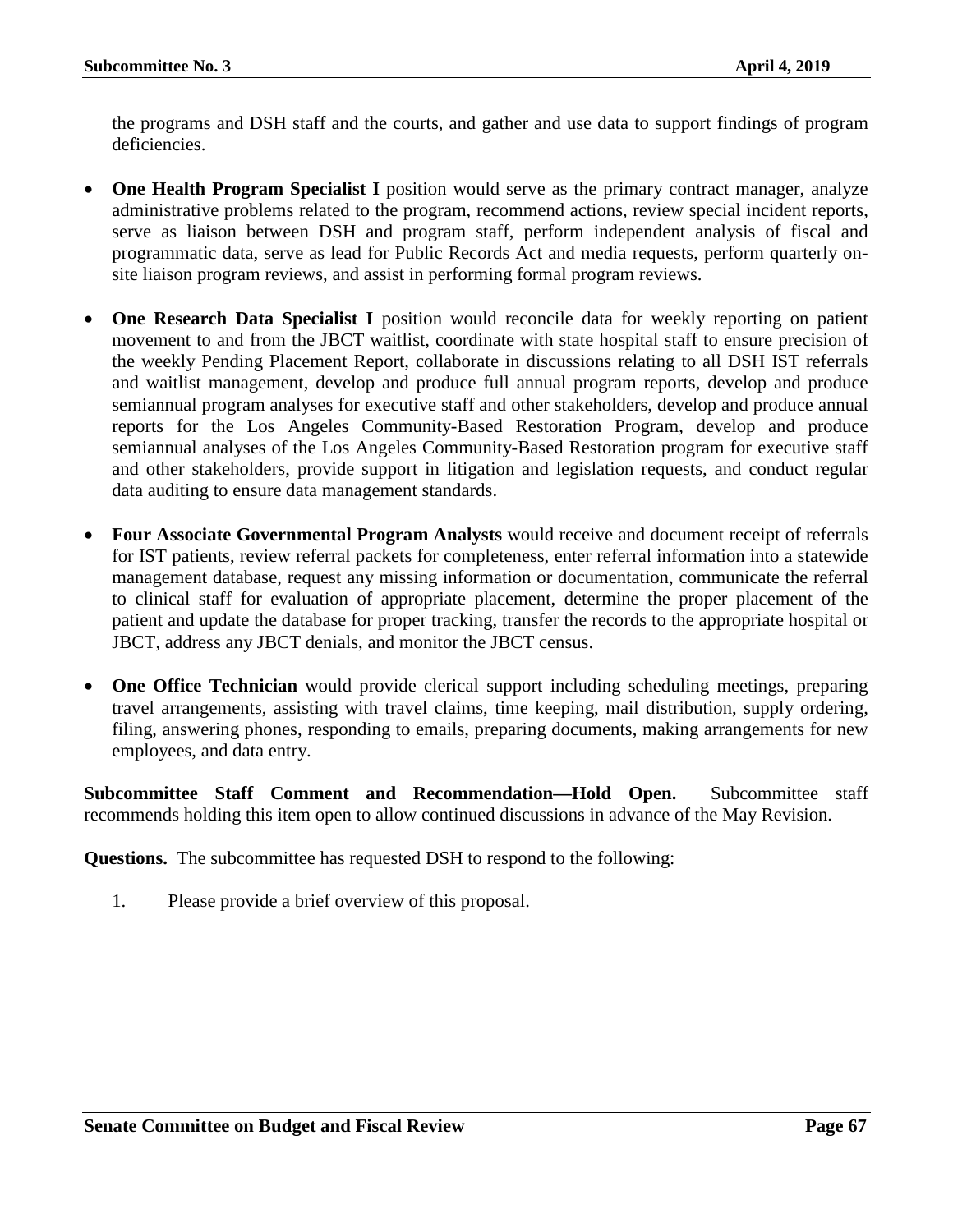# <span id="page-67-0"></span>**Issue 8: Deferred Maintenance**

**Budget Issue.** DSH requests General Fund expenditure authority of \$35 million in 2019-20. If approved, these resources would allow DSH to address deferred maintenance projects that represent critical infrastructure deficiencies. These resources would be available for encumbrance or expenditure until June 30, 2022.

| <b>Program Funding Request Summary</b>   |              |    |  |  |
|------------------------------------------|--------------|----|--|--|
| 2019-20<br>2020-21<br><b>Fund Source</b> |              |    |  |  |
| $0001$ – General Fund                    | \$35,000,000 |    |  |  |
| <b>Total Funding Request:</b>            | \$35,000,000 | ক- |  |  |

**Background.** According to DSH, state hospital facilities require routine maintenance and repair to keep them in acceptable condition and to preserve and extend their useful lives. The state hospitals were established in 1875 (Napa), 1893 (Patton), 1915 (Metropolitan), 1954 (Atascadero), and 2005 (Coalinga). The majority of the hospitals' buildings were built prior to 1960 and are in constant need of repair.

California Code of Regulations, Title 22, Section 71641(a)(b) states that each "hospital shall be clean, sanitary, and in good repair at all times" and "hospital buildings and grounds shall be maintained free of such environmental pollutants and such nuisances as may adversely affect the health or welfare of patients." Over time, the number of deferred maintenance projects for each state hospital has grown, making it more challenging to make the necessary repairs.

DSH requests General Fund expenditure authority of \$35 million in 2019-20 available for encumbrance or expenditure until June 30, 2022. If approved, these resources would allow DSH to address deferred maintenance, primarily road repairs and roof replacement, at its five state hospitals. These projects are as follows:

| <b>Deferred Maintenance Projects</b> |                                  |                 |
|--------------------------------------|----------------------------------|-----------------|
| Hospital                             | Project                          | Cost            |
| Atascadero                           | Road Repairs                     | \$<br>300,000   |
| Coalinga                             | Road Repairs                     | 300,000<br>\$   |
| Metropolitan                         | Road Repairs                     | \$<br>300,000   |
| Metropolitan                         | Roof and Air Handler Replacement | \$10,000,000    |
| Napa                                 | Road Repairs                     | 300,000<br>\$   |
| Napa                                 | Building 168 Roof Replacement    | \$10,000,000    |
| Napa                                 | Building 196 Roof Replacement    | 4,000,000<br>\$ |
| Napa                                 | Building 261 Roof Replacement    | \$<br>1,500,000 |
| Patton                               | Road Repairs                     | \$<br>300,000   |
| Patton                               | G Building Roof Replacement      | \$<br>5,000,000 |
| Patton                               | T Building Roof Replacement      | 1,000,000<br>\$ |
| Patton                               | <b>Ligature Retrofits</b>        | 2,000,000<br>\$ |

**Senate Committee on Budget and Fiscal Review Page 68**